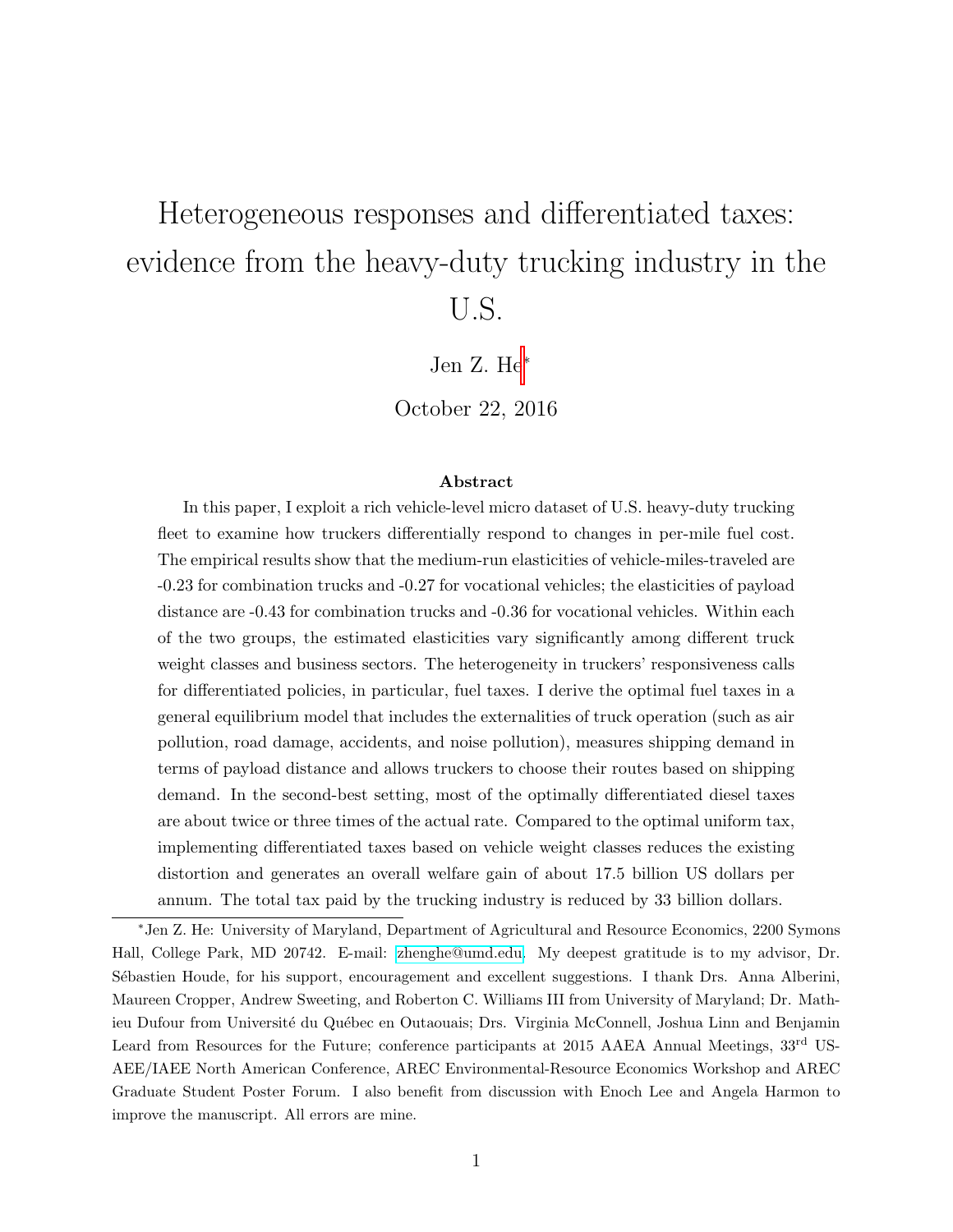## <span id="page-1-0"></span>1 Introduction

The trucking industry hauls about 70% of all freight in the United States. Although medium- and heavy-duty trucks only account for about 5% of all the on-road vehicles, they contributed about 20% of the greenhouse gas emissions and oil use in 2015 [\(EPA,](#page-50-0) [2015\)](#page-50-0). Existing policies intending to reduce fuel consumption and greenhouse gas emissions, such as engine emission standards and fuel economy stands, have been mostly technology-based and targeted at manufacturers. Emissions pricing policies have rarely been considered as policy instruments to reduce greenhouse gas emissions [\(Decker and](#page-50-1) [Wohar, 2007;](#page-50-1) [Knittel, 2011\)](#page-51-0). Emission taxes provide a combination of incentives with flexibility - a merit lacked in other alternatives [\(Williams, 2016\)](#page-51-1). The flexibility allows manufacturers and drivers to choose the most cost effective ways to reduce fuel consumption, while taking into consideration of negative externalities caused by the operation, which include greenhouse gas emissions, local air pollutants, noise pollution, traffic congestion, road deterioration and vehicle accidents. Ideally, one would design a tax for each category of externalities, but such policy would be impractical [\(Williams,](#page-51-1) [2016\)](#page-51-1). Instead, fuel taxes can be used to address the sum of all externalities on a pergallon basis. The challenge lies in possible inequality due to the difference in truckers' responses to changes in fuel cost. Imposing a uniform tax is potentially detrimental for truckers who reduce driving more than the average level. Such heterogeneity in behavior calls for optimally differentiated fuel taxes.

Among the few existing studies that have discussed the relationship between trucking decisions and fuel costs, most of the empirical analyses are based on aggregated data [\(Dahl, 2012;](#page-50-2) [Barla et al., 2014;](#page-50-3) [Ramli and Graham, 2014\)](#page-51-2). At the regional level, [Greene](#page-51-3) [\(1984\)](#page-51-3) finds that diesel fuel consumption is inelastic to fuel cost. At the national level, [Dahl](#page-50-2) [\(2012\)](#page-50-2) summarizes the fuel price elasticities from existing studies and looks for their relationship with national income. [Barla et al.](#page-50-3) [\(2014\)](#page-50-3) applies a Partial Adjustment Model to national diesel fuel data in Canada and finds the elasticities at -0.43 for the short run and -0.80 for the long run. [Adenbaum et al.](#page-50-4) [\(2015\)](#page-50-4) takes advantage of disaggregated data and finds that truck owners undervalue the expected lifetime fuel savings from better fuel economy, which therefore supports a policy introducing fuel economy standards in the heavy-duty trucking industry. [Leard et al.](#page-51-4) [\(2015\)](#page-51-4) uses truck-level survey data to estimate the effect of higher fuel economy on driving distance, and suggests cautious evaluation of the benefit of such policy.

I exploit a rich vehicle-level micro dataset of the U.S. heavy-duty trucking fleet to examine truckers' heterogeneous responses to changes in per-mile fuel cost. I start with [Leard et al.](#page-51-4) [\(2015\)](#page-51-4)'s empirical framework, in which they estimate the rebound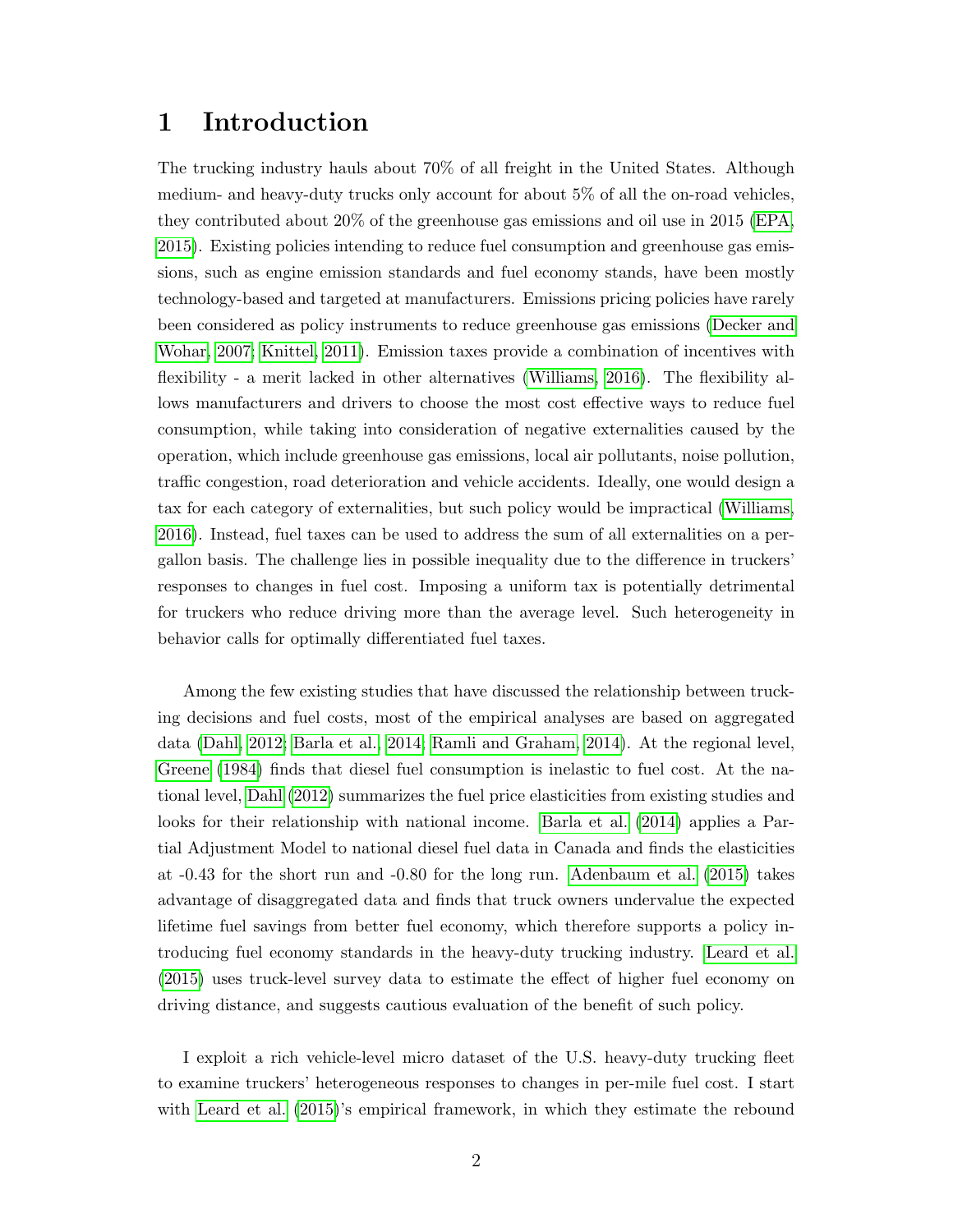effect (the increase in energy use caused by lower per-mile fuel cost) for heavy-duty trucks. In contrast, I look at a broader set of truck characteristics and estimate how fuel cost affects vehicle-miles-traveled (VMT) heterogeneously among weight classes and business sectors. I find that a 10% increase in per-mile fuel cost reduces VMT by 2.3% for combination trucks and 2.7% for vocational vehicles. Heavier trucks are less responsive to changes in fuel cost, since they are more likely to be limited by road use restrictions. The estimated elasticities vary significantly among different business sectors. Sectors with more flexible schedules and driving routes, such as manufacturing, business and personal service, tend to have higher elasticities. In addition to VMT, I also examine truckers' decisions regarding payload distance (PD). The value of PD is derived from multiplying VMT by the average cargo weight. The indicator, PD, is particularly relevant to heavy-duty trucking industry as both driving distance and payload weight contribute to total fuel consumption.

An important goal of this paper to calculate the optimally differentiated fuel taxes and to conduct welfare analysis in the second best setting, i.e., in the presence of tax distortion in other markets. It builds upon and contributes to several strands of the recent literature. First, the analytical model fits in the literature of optimal environmental taxation in a general equilibrium setting. [Bovenberg and Goulder](#page-50-5) [\(1996\)](#page-50-5) first extends such framework to consider taxes imposed on intermediate inputs while taking into account the presence of other distortionary taxes. The interaction between the taxed commodity and the labor market is important, as ignoring it can cause bias by a factor of 10 or more [\(Goulder and Williams, 2003\)](#page-50-6). [Calthrop et al.](#page-50-7) [\(2007\)](#page-50-7) applies the general equilibrium model to explore the effect of a partial tax reform on freight transport in the U.K. Special attention is paid to the congestion effect of freight taxes on passenger vehicles' VMT - the ambiguous effect is offset by passenger vehicles as they fill up the space vacated by trucks. Such offset effect by automobiles is adopted by [Parry](#page-51-5) [\(2008\)](#page-51-5), in which he estimates the optimal uniform diesel tax for heavy-duty trucks in the U.S with parameters of elasticities drawn from the existing studies. My general equilibrium model allows differentiation in fuel taxes among truck weight classes and business sectors, using the elasticities from my empirical analysis. The derived optimally differentiated taxes are adjusted to take into account the interaction with the labor market, using the method developed in [Goulder and Williams](#page-50-6) [\(2003\)](#page-50-6). Second, my work connects to the literature on distributional effects of fuel taxes. For example, [West](#page-51-6) [\(2004\)](#page-51-6) estimates the effects of gasoline taxes among different income groups using a discrete-continuous choice model; [Bento et al.](#page-50-8) [\(2009\)](#page-50-8) investigate the distributional effects of gasoline taxes among not only income, but also race and employment. While most of the related literature focuses on the effect of gasoline taxes on households, less is known about diesel taxes on heavy-duty trucking industry. I examine the distribu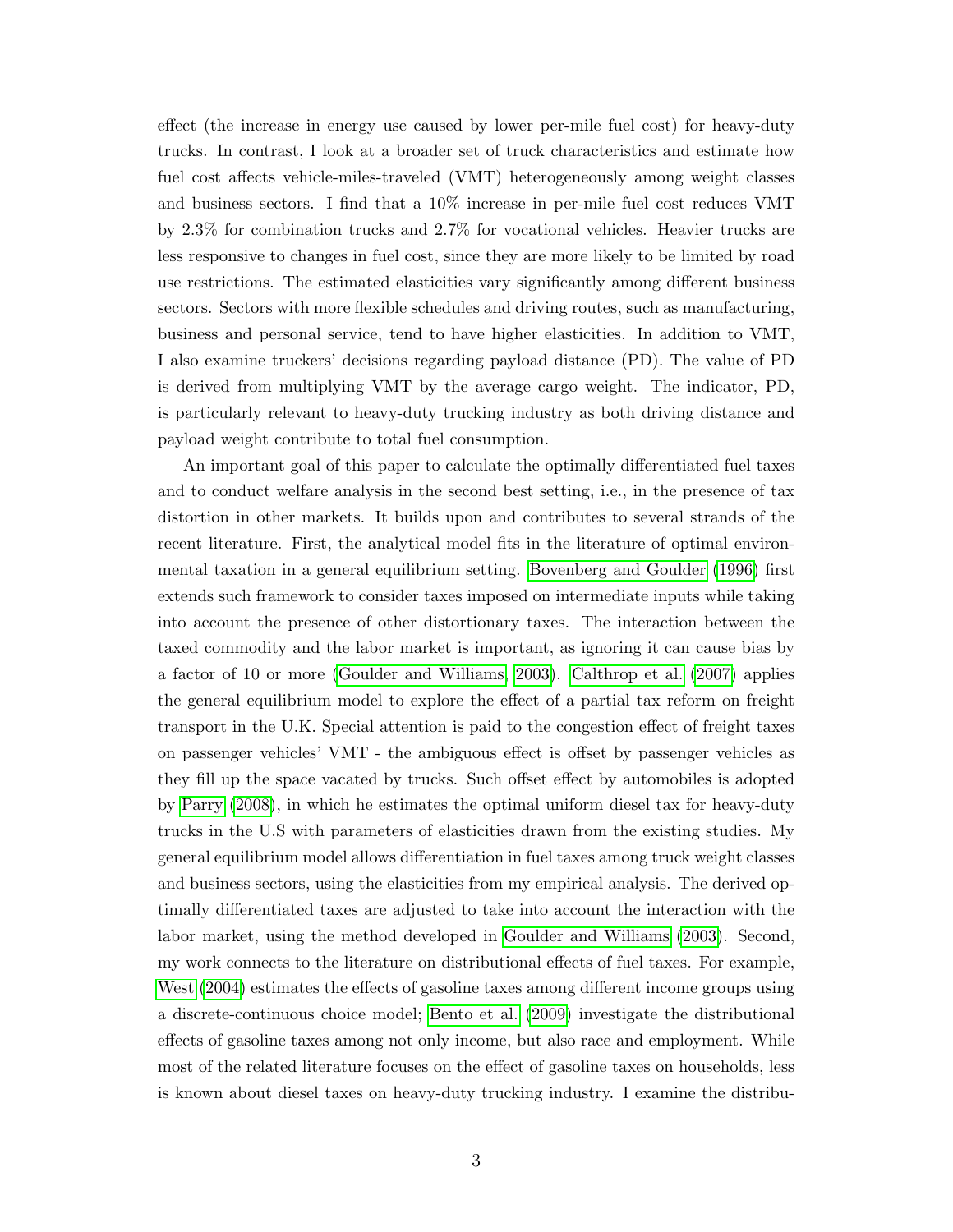tional effects of diesel fuel taxes among heavy-duty trucks of different weight classes and business sectors.

The remainder of the paper is organized as follows. Section 2 explains the data and provides descriptive analysis. Section 3 discusses the empirical model and the identification strategy. Section 4 presents the estimation results and the heterogeneity in responsiveness. Section 5 provides robustness and falsification checks. Section 6 discusses the optimal taxes and welfare analysis. Section 7 concludes.

## <span id="page-3-0"></span>2 Data

#### 2.1 Data sources

The primary source of data is Vehicle Use and Inventory Survey (VIUS), which was conducted by the Census Bureau every five years from  $1982$  $1982$  to  $2002<sup>1</sup>$ . The surveying process remained almost the same across all survey years. The sampling frame was drawn from state registration records of active trucks as of July 1 in the survey year. Five strata were created based on trucks' weights and body types. In each stratum, a random sample of truck registrations was taken without replacement. Questionnaires were mailed out during the second season in the following year. Follow-up mailings and/or phone calls were conducted to truck owners if they failed to respond in the first round. Both sample size and response rate stayed relatively stable across all survey years.[2](#page-0-0)

VIUS provides detailed information of the U.S. trucking fleet for both physical characteristics of the trucks and their operational features. Weight class, defined as gross vehicle weight rating (GVWR), is commonly used to distinguish light-duty and heavy-duty vehicles. Vehicles with a GVWR from class 2b to 8, or a gross vehicle weight greater than 8,500 pounds, are classified as heavy-duty vehicles. I restrict my sample to heavy-duty vehicles, which account for about 70% of the original dataset.

Following the classification published in the regulatory impact analysis (RIA) by the EPA, I examine the heavy-duty fleet in two distinct categories – combination trucks

<sup>1</sup>VIUS was originally referred as Truck Inventory and Use Survey. In 1997, the survey was renamed as Vehicle Use and Inventory Survey to reflect its expanded scope. The first round of survey was conducted in 1967, while only the data from 1977 to 2002 are in public domain. In this study, I use five years of data from 1982 to 2002. Survey year 1977 is omitted due to its lack of compatibility with the following survey years.

<sup>2</sup>From 1977 to 2002, the sample size ranges from 116,400 to 153,914, and the response rate varies between 72.52% and 90.20%.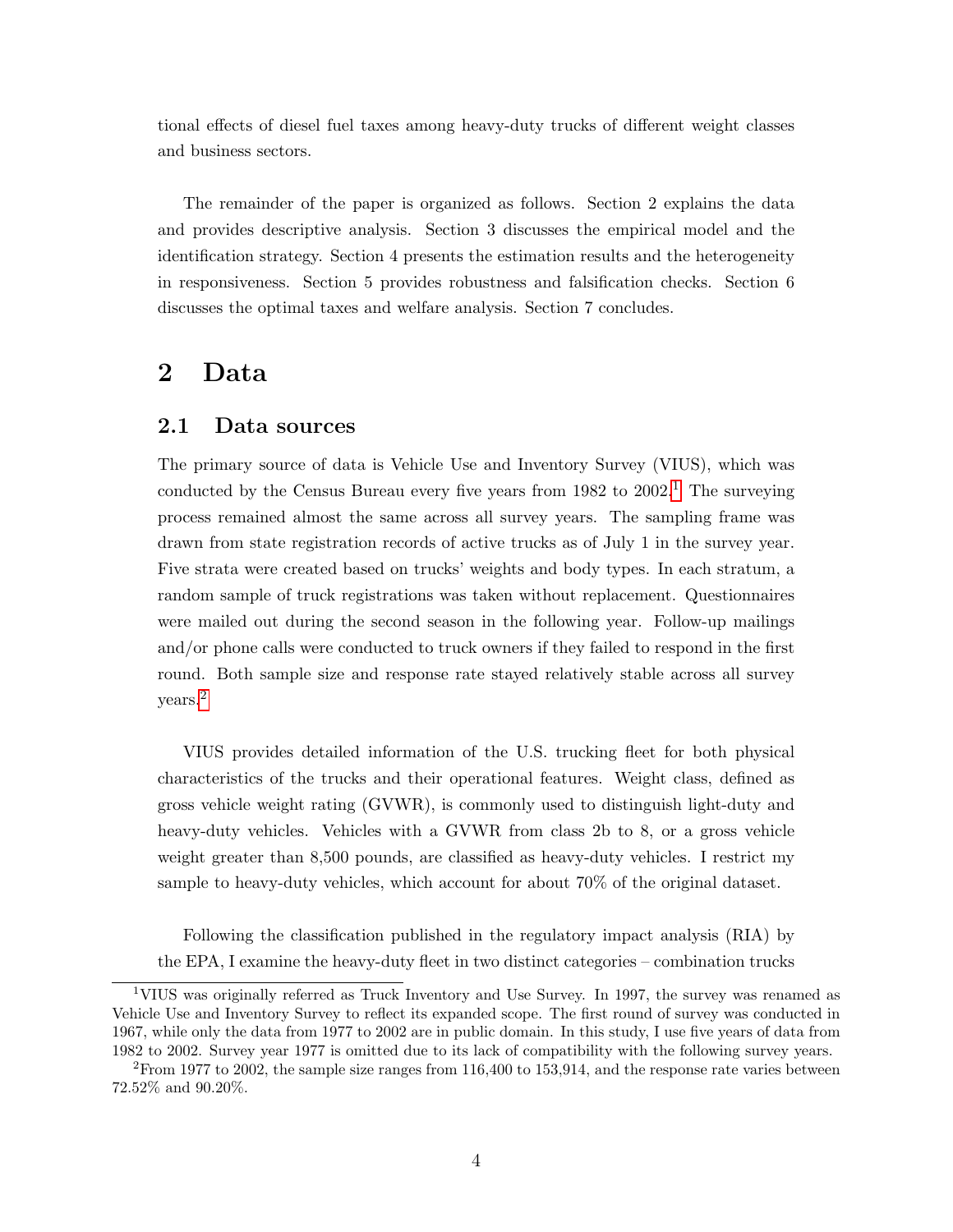and vocational vehicles. Combination trucks refer to tractor trailers<sup>[3](#page-0-0)</sup> with a GVWR of class 7 or 8 (gross vehicle weight greater than 26,000 pounds). Most combination trucks are meant for long-distance cargo hauling on highways. The body type of a trailer is typically either an enclosed box or a basic platform. These two body types account for more than 50% of the combination truck fleet in my sample. Examples of other commonly seen trailer body types include insulated refrigerated vans, tank trucks for liquid or gas, and dump trucks. Vocational vehicles<sup>[4](#page-0-0)</sup> refer to straight trucks with gross vehicle weight greater than 10,000 pounds. A straight truck typically has a load area as part of the vehicle. Compared to combination trucks, vocational vehicles generally undertake shorter trips. For instance, dump trucks, which account for 24% of all vocational vehicles in my sample, primarily drive locally. Ninety-four percent of the dump trucks operate within their home base states for more than 80% of the time. Vocational vehicles are used for various purposes besides hauling cargo. For example, a turnable ladder can be installed behind the cabin to provide a platform for tasks such as ventilation or overhaul. A box truck with a rear door can be converted into a mobile workshop. A multi-stop or step van is usually used for local package delivery. Winch, crane trucks, and concrete mixers are particularly important for the construction industry.

I eliminate trucks from the sample if 1) the truck was acquired before or in 1972, 2) the engine model year is 1972 or earlier, 3) the truck used fuel other than diesel, 4) the truck spent most of the year not in use,<sup>[5](#page-0-0)</sup> 5) the truck was used for personal transportation, government operations or transporting passengers, 6) there are miss-ing critical variables after imputation<sup>[6](#page-0-0)</sup>, or [7](#page-0-0)) the data are miscoded.<sup>7</sup>

The fuel cost of per-mile driving, measured in dollars/mile, is derived from taking

<sup>&</sup>lt;sup>3</sup>A truck tractor is a motor vehicle designed primarily for drawing truck trailers. Truck tractors often lack a load area and instead have a "fifth wheel" on the back chassis area, which accepts a locking mechanism under the trailer to attach it.

<sup>&</sup>lt;sup>4</sup>Class 2b (gross vehicle weight from 8,501 pounds to 10,000 pounds) straight trucks are also classified as heavy-duty vocational vehicles in RIA. Unfortunately, I cannot separate Class 2b from Class 2 in the data set.

<sup>&</sup>lt;sup>5</sup>There is no clear quantified criterium based on the questionnaire. The answer is up to truck owners.

<sup>6</sup>Missing data are imputed by replacing with the mode in the population of similar trucks. Such population includes trucks that share the same GVWR, model year, make, body/trailer type, home base state, operator class, main cargo product and business sector.

<sup>&</sup>lt;sup>7</sup>I consider the data miscoded in the following situation where cargo weight is negative, or VMT is greater than 275,000 miles per year, or fuel efficiency is greater than 20 miles per gallon for combination trucks or zero for any truck, or average vehicle weight (with or without cargo) is less than 5000 pounds for combination trucks or 1000 pounds for vocational vehicles.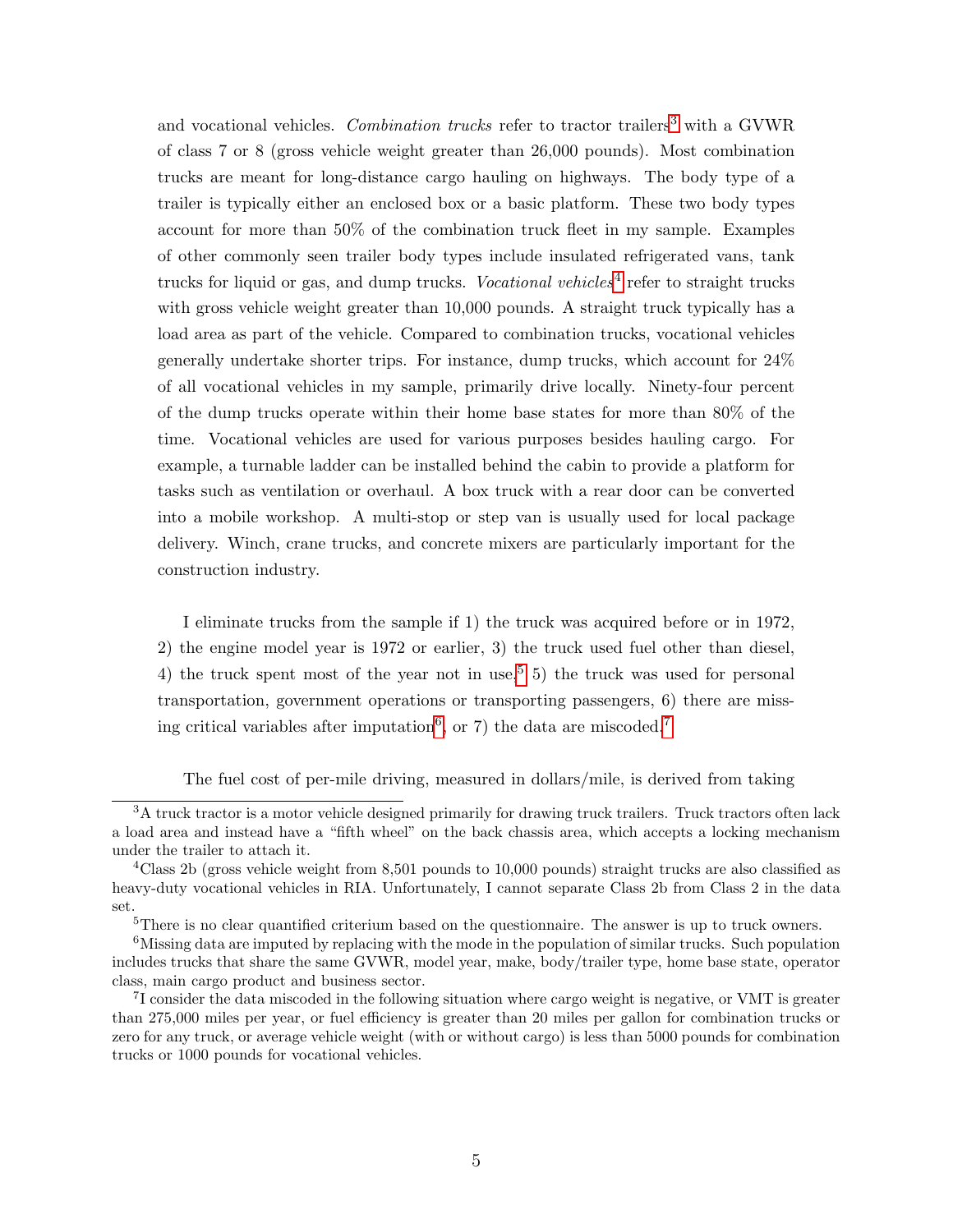

<span id="page-5-0"></span>Figure 1: Diesel fuel price (in 2002\$) for selected states

the ratio of diesel price and the fuel economy.[8](#page-0-0) Annual diesel prices at the state level are approximated by the inflation adjusted distillate fuel prices published by the United States Energy Information Administration (EIA), as well as federal and state fuel tax rates published in Highway Statistics by United States Department of Transportation. All prices are in 2002 U.S. dollars.

The variation in fuel prices comes from two sources. One is driven by the variation in fuel prices across states; the other is mostly determined by the difference in travel distance among truckers. Figure [1](#page-5-0) shows, for a selection of states, the trend of diesel price from 1973 to 2002. Truckers in interstate business are more likely to face different fuel prices than those who primarily drive within their home base states. VIUS provides information regarding the percentage of in-state trips and out-of-state trips for each truck surveyed. It is useful to construct trip-based fuel prices to approximate the actual diesel fuel prices which truckers encountered at the pump. I assume that truckers face the diesel prices in their home base states while driving within the home base states, and the national average diesel price while driving outside of the home base states.

<sup>8</sup>Fuel economy is measured in miles/gallon. It is usually used interchangeably with "fuel efficiency" in the literature.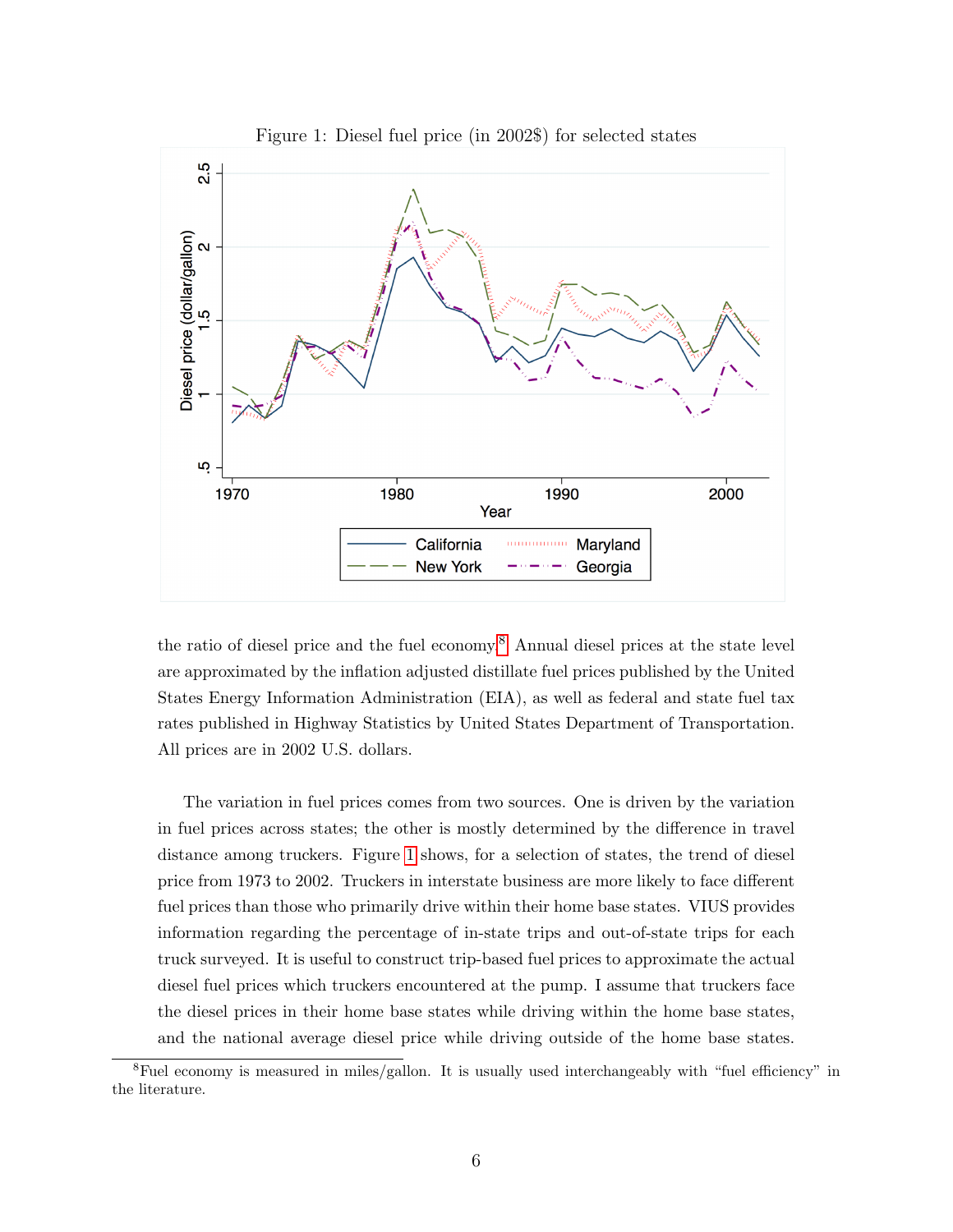

<span id="page-6-0"></span>Figure 2: Allocation of trips between in-state and out-of-state

The trip-based diesel fuel price is the average of these two situations weighted by the percentage of trips. Figure [2](#page-6-0) shows the average percentage of these two situations for combination trucks and vocational vehicles. The solid bars represent the average percentage of in-state trips, and the white bars show the percentage of out-of-state ones. While vocational vehicles mostly stay in their home base states, combination trucks spend a little over one-third of their time out of home base states. This allocation implies that the second source of variation in fuel prices - how far trucks travel - is more relevant to combination trucks than to vocational vehicles.

#### 2.2 Summary Statistics

Table [1](#page-7-0) provides the summary statistics of the decision variables, VMT and PD, along with selected control variables. On average, combination trucks are driven about 64 thousand miles per year, which is more than triple the distance traveled by vocational vehicles. The difference is more dramatic for payload distance. The average PD for combination trucks is almost eight times of that for vocational vehicles. When comparing truck characteristics between these two groups, combination trucks, on average, have lower fuel efficiency, greater lifetime mileage and heavier total vehicle weight.

Truck body/trailer type and axle configuration determine the business use as well as its carrying capacity. A good design of the cabin (or cab) can reduce the aerody-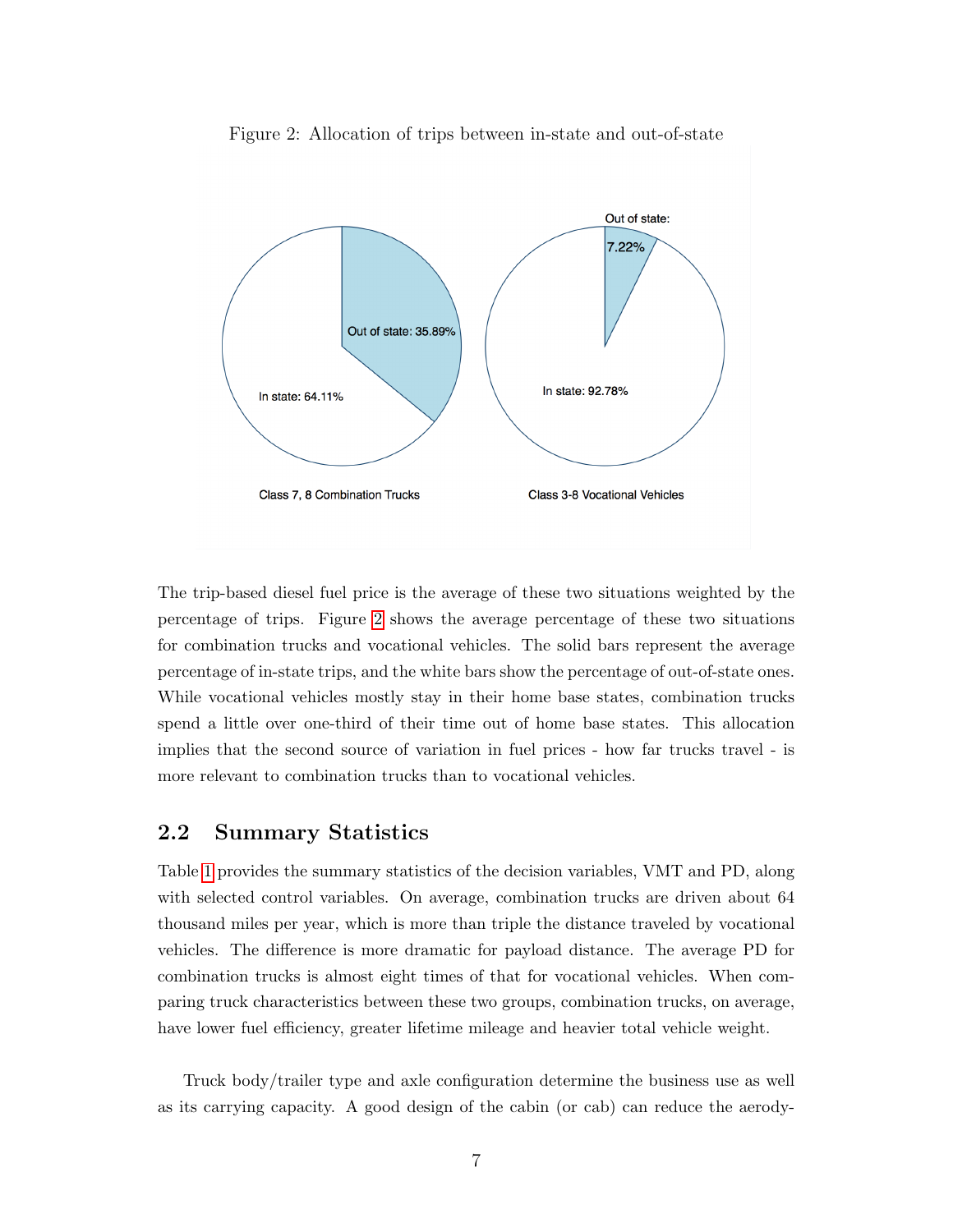|                                                                                       | $\mathbf{r}$ and $\mathbf{r}$ , $\mathbf{r}$ and $\mathbf{r}$ $\mathbf{r}$ are $\mathbf{r}$<br>Combination Trucks |                        |                   | Vocational Vehicles    |
|---------------------------------------------------------------------------------------|-------------------------------------------------------------------------------------------------------------------|------------------------|-------------------|------------------------|
|                                                                                       | Mean                                                                                                              | St.d.                  | Mean              | St.d.                  |
|                                                                                       | (1)                                                                                                               | (2)                    | (3)               | (4)                    |
| VMT $(1,000 \text{ miles/year})$                                                      |                                                                                                                   |                        |                   |                        |
|                                                                                       | 63.74<br>$79.25\,$                                                                                                | $45.25\,$<br>$85.39\,$ | 20.16<br>$9.44\,$ | $20.64\,$<br>$20.85\,$ |
| Payload distance $(10,000 \text{ ton-miles/year})$<br>Fuel economy (miles per gallon) | $5.58\,$                                                                                                          | 1.27                   | $7.19\,$          | 3.14                   |
|                                                                                       |                                                                                                                   |                        |                   |                        |
| Odometer (10,000 miles)                                                               | 43.22                                                                                                             | $31.37\,$              | 20.44             | 22.20                  |
| Average vehicle weight (10,000 lbs)                                                   | 5.70                                                                                                              | $1.51\,$               | $3.19\,$          | 1.56                   |
| Axle Configuration:                                                                   |                                                                                                                   |                        |                   |                        |
| $2$ axles                                                                             | $0.00\,$                                                                                                          | 0.00                   | 0.41              | $0.49\,$               |
| 2 axles; 2 axle trailer                                                               | 0.11                                                                                                              | 0.31                   | $0.04\,$          | $0.21\,$               |
| 3 axles                                                                               | 0.00                                                                                                              | 0.00                   | $0.36\,$          | 0.48                   |
| 3 axles; 2 axle trailer                                                               | 0.71                                                                                                              | 0.45                   | $0.05\,$          | $\rm 0.21$             |
| Vehicle Make:                                                                         |                                                                                                                   |                        |                   |                        |
| Ford                                                                                  | $0.07\,$                                                                                                          | $0.26\,$               | 0.23              | $\rm 0.42$             |
| Freightliner                                                                          | $0.30\,$                                                                                                          | 0.46                   | $0.20\,$          | 0.40                   |
| International/Harvester                                                               | $0.21\,$                                                                                                          | 0.41                   | 0.22              | 0.41                   |
| Kenworth                                                                              | $0.16\,$                                                                                                          | $0.36\,$               | $0.05\,$          | $0.22\,$               |
| Mack                                                                                  | $0.14\,$                                                                                                          | 0.34                   | $0.15\,$          | $0.36\,$               |
| Peterbilt                                                                             | $0.12\,$                                                                                                          | $0.32\,$               | $0.04\,$          | 0.19                   |
|                                                                                       |                                                                                                                   |                        |                   |                        |
| Body/Trailer Type:                                                                    |                                                                                                                   |                        |                   |                        |
| Basic enclosed van                                                                    | $0.32\,$                                                                                                          | 0.47                   | $0.13\,$          | $0.34\,$               |
| Basic platform                                                                        | $0.16\,$                                                                                                          | $0.36\,$               | $0.12\,$          | $0.33\,$               |
| Dump truck                                                                            | 0.08                                                                                                              | 0.27                   | $\rm 0.24$        | $0.43\,$               |
| Insulated, refrigerated van                                                           | $0.11\,$                                                                                                          | $0.31\,$               | $0.03\,$          | $0.18\,$               |
| $Cab$ Type:                                                                           |                                                                                                                   |                        |                   |                        |
| Cab over engine                                                                       | $0.26\,$                                                                                                          | 0.44                   | $0.20\,$          | 0.40                   |
| Conventional                                                                          | 0.73                                                                                                              | 0.44                   | 0.77              | 0.42                   |
| Radial tires installed                                                                | 0.69                                                                                                              | 0.46                   | $\,0.62\,$        | 0.49                   |
|                                                                                       |                                                                                                                   |                        |                   |                        |
| Primary Cargo:                                                                        |                                                                                                                   |                        |                   |                        |
| Building materials                                                                    | $0.09\,$                                                                                                          | 0.29                   | 0.28              | $0.45\,$               |
| Farm products                                                                         | 0.11                                                                                                              | 0.32                   | $0.08\,$          | 0.28                   |
| Petroleum products                                                                    | $0.04\,$                                                                                                          | $0.20\,$               | $0.05\,$          | $\rm 0.21$             |
| Processed foods                                                                       | $0.15\,$                                                                                                          | $0.35\,$               | $0.07\,$          | $0.26\,$               |
| Tools, machinery and equipment                                                        | $0.10\,$                                                                                                          | 0.30                   | $0.10\,$          | $0.31\,$               |
| Other                                                                                 | $0.15\,$                                                                                                          | $0.36\,$               | $0.11\,$          | $0.31\,$               |

<span id="page-7-0"></span>Table 1: Summary statistics

Notes: The category dummy variables with mean less than 0.1 are omitted from this table, but they are included in the regressions. A list of these variables can be found in [Appendix A.](#page-1-0) Other characteristics not presented in the table include number of cylinders and engine displacement.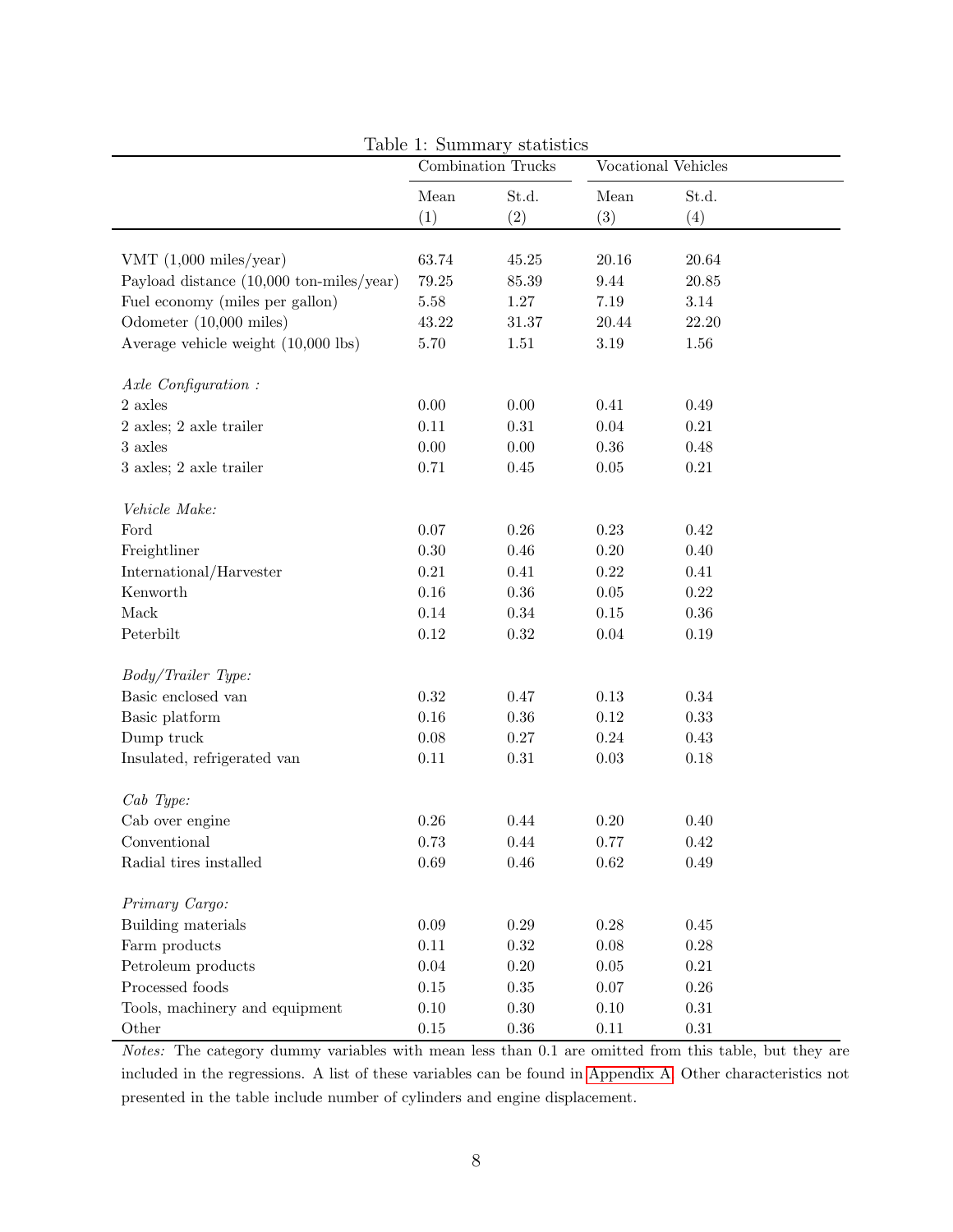namic drag substantially, and therefore improve the fuel efficiency. The conventional cab is most common in North America. In such a cabin, the driver is seated behind the engine, as in most passenger vehicles. The next most common is "cab over engine" – with the cabin located on top of the engine. This type of design, also called "flat nose", often results in more wind resistance and higher drag. In the sample from VIUS, 73% of combination trucks and 77% of vocational vehicles have conventional cabs.

Radial tires also contribute to a better fuel efficiency. The cored plies are arranged perpendicularly to the direction of travel, so that the tires experience longer tread life, better steering characteristics and less rolling resistance. Although bias tires have the merit of weight carrying ability, radial technology has become the standard design. In my sample, about 69% of combination trucks and 62% of vocational vehicles are equipped with radial tires.

### <span id="page-8-0"></span>3 Estimation strategy

#### 3.1 Model

The decision of VMT can be considered as an optimal outcome of a profit-maximizing problem. Suppose a driver with truck i in state s in year t receives a marginal revenue of  $P_b$  for each mile (or ton-mile as discussed below) of delivery services in business b. The cost of operation includes fuel cost and maintenance cost. The per-mile fuel cost  $c_i$  can be derived from dividing fuel price  $p_i$  by the average MPG (note MPG is the average fuel efficiency of all trucks with the same type as  $i$ ). Maintenance cost is a function of truck characteristics  $X_i$  and fleet operational characteristics  $Z_i$ . Equating the marginal revenue with the marginal cost gives the optimal solution of VMT,

$$
VMT_i = F(c_i, \mathbf{X_i}, \mathbf{Z_i}, \theta_s, \tau_t, \phi_b).
$$
 (1)

The state-level fixed effects  $\theta_s$  capture the time-invariant factors. For example, if an intrastate driver in California drives more on average than a driver with the same truck in Rhode Island due to the geographical difference between these two states, the state-level fixed effects would prevent such factor from biasing the estimation results. The survey year fixed effects  $\tau_t$  are included to systematically identify time-specific influences on VMT, such as macroeconomic factors, nationwide demand shocks, and measurement errors for a specific survey year.  $\phi_b$  represents the business sector of the cargo delivery, such as agriculture or forestry, construction and for-hire transportation. The business fixed effects capture any industry-specific shocks that may affect trucking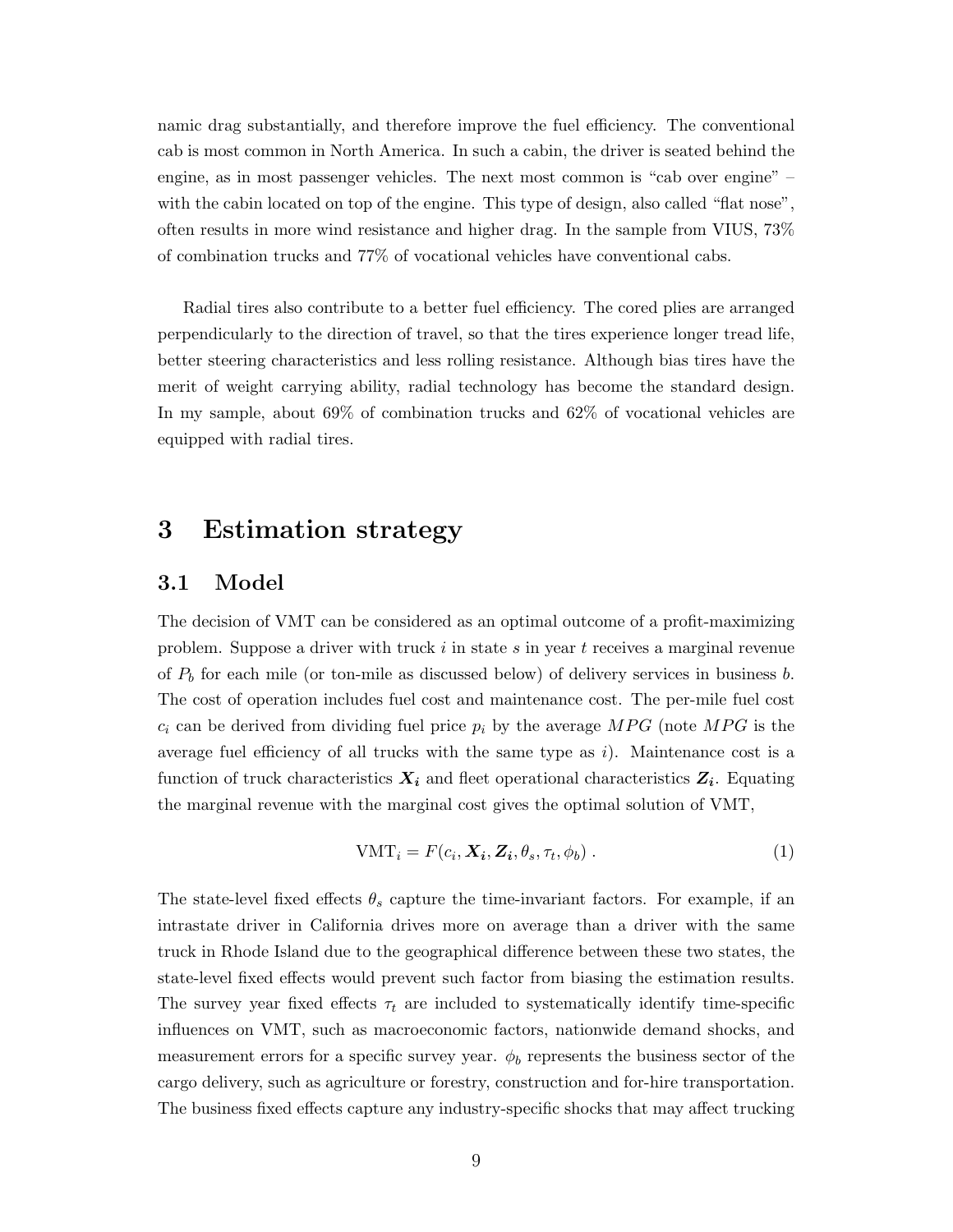decisions. In addition,  $\phi_b$  also absorbs the effect of shipping price, assuming that the shipping price in a particular business is relatively stable.

Suppose function  $F$  takes the parametric form as follows.

<span id="page-9-0"></span>
$$
VMT_i = c_i^{\gamma} \exp(\beta_0 + \mathbf{X_i}^{\prime} \boldsymbol{\beta_X} + \mathbf{Z_i}^{\prime} \boldsymbol{\beta_Z} + \theta_s + \tau_t + \phi_b + \epsilon_i),
$$
\n(2)

in which  $c_i$  is the fuel cost of per-mile driving, derived from the following calculation.

<span id="page-9-2"></span>
$$
c_i = \frac{p_i}{MPG} \tag{3}
$$

 $\epsilon_i$  is assumed to be a mean-zero stochastic error term. Taking the natural logarithm on both sides of equation [\(2\)](#page-9-0), I derive the specification for empirical estimation.

<span id="page-9-1"></span>
$$
\ln \text{VMT}_i = \beta_0 + \gamma \ln c_i + \mathbf{X_i'} \boldsymbol{\beta_X} + \mathbf{Z_i'} \boldsymbol{\beta_Z} + \theta_s + \tau_t + \phi_b + \epsilon_i
$$
 (4)

 $\gamma$  can be interpreted as the medium-run elasticity of VMT with respect to fuel cost of per-mile driving.

If shipment price is calculated based on payload distance,  $P_b$  is the price for delivering each payload-ton per mile. It is particularly relevant when the primary business use of a truck is hauling cargo. The payload distance is constructed as follows.

$$
PD_i = VMT_i \cdot w_i \cdot \xi_i \tag{5}
$$

where  $w_i$  denotes the payload weight (in tons), and  $\xi_i$  is the percentage of loaded trips. To estimate how payload distance responds to changes in fuel cost of per-mile travel, I follow the same specification as in equation [\(4\)](#page-9-1).

<span id="page-9-3"></span>
$$
\ln PD_i = \alpha_0 + \delta \ln c_i + \mathbf{X_i}' \alpha_{\mathbf{X}} + \mathbf{Z_i}' \alpha_{\mathbf{Z}} + \theta_s + \tau_t + \phi_b + \varepsilon_i \tag{6}
$$

 $\delta$  is interpreted as the medium-run elasticity of payload distance with respect to fuel cost of per-mile driving.

#### 3.2 Identification

To derive consistent estimates of elasticities of VMT and payload distance, I need to ensure that the variations in both fuel efficiency  $MPG$  and fuel price  $p_i$  are exogenous. Given the possibility of inverse causality between truck i's VMT and its own fuel efficiency  $(MPG<sub>i</sub>)$ , using individual  $MPG<sub>i</sub>$  in equation [\(3\)](#page-9-2) would be problematic. Instead, I use the mean  $MPG$  of all trucks that share the same characteristics as truck i. Since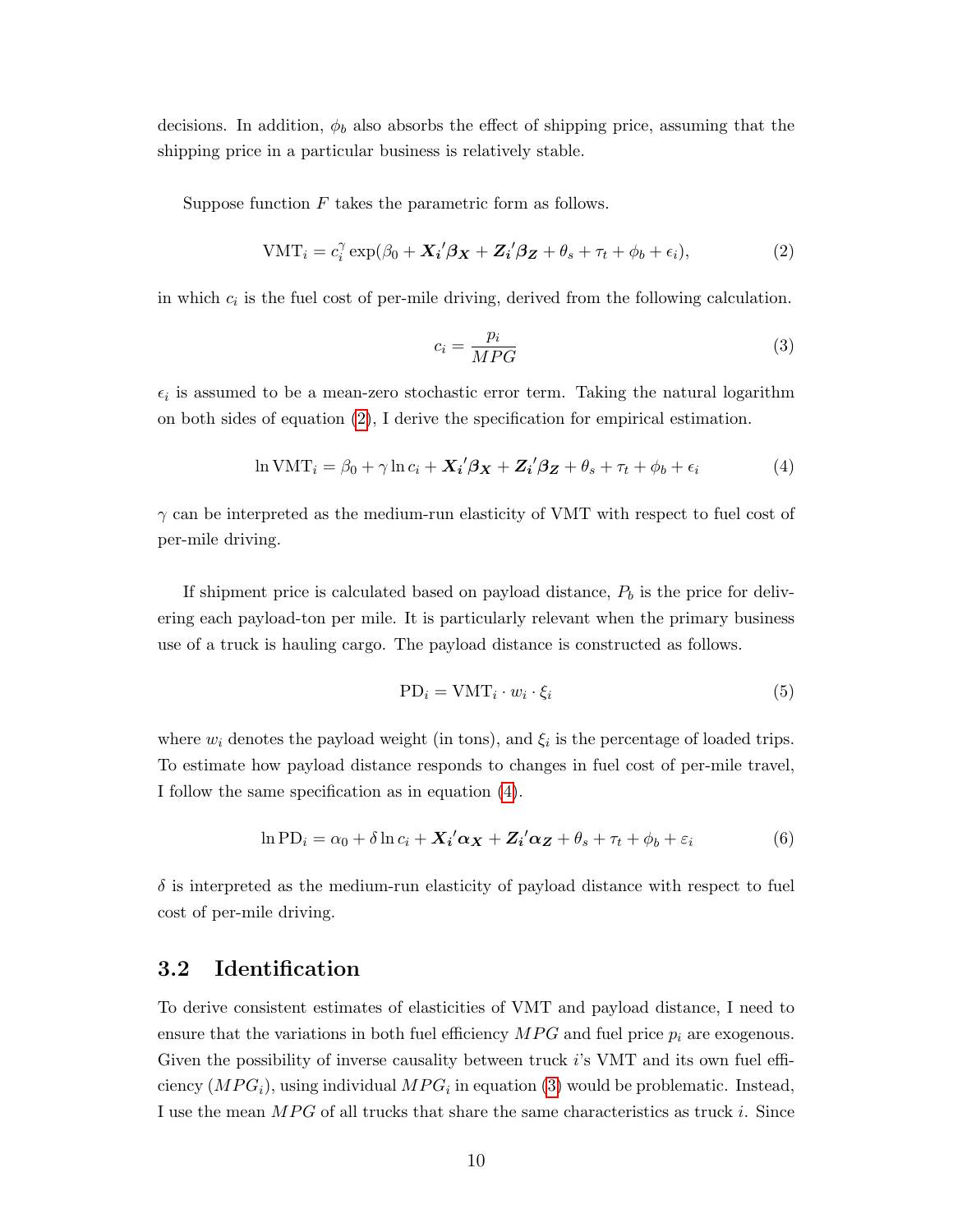fuel efficiency of a vehicle is largely determined by its engineering characteristics, the mean  $MPG$  represents the fuel efficiency at the truck model level, which is exogenous to an individual trucker's decision. Thus, this adjustment eliminates the influence of individual fuel efficiency on the decision of VMT, which is commonly known as the "rebound effect". Admittedly, if owners of similar trucks share similar expectation of VMT and factor such anticipation of usage into their purchase decisions, the estimated responsiveness using the stated methods would be biased upwards [\(Gillingham,](#page-50-9)  $(2012)^9$  $(2012)^9$  $(2012)^9$  $(2012)^9$ . In an alternative specification, I include the interaction terms of survey year, business sector and region fixed effects to capture the common effect on trucking due to regional boom or bust in a particular industry during the year in question. If, for example, construction industry is booming in California in 2002, it should increase demand for trucking on the west coast. Such shocks will be absorbed by the interaction terms. In fact, as shown in Table [2](#page-12-0) and [3,](#page-13-0) the estimation results remain almost the same with or without the interaction terms, showing that the potential bias from ignoring the anticipation effect is relatively trivial. That being said, I conservatively claim that my estimates are the upper bounds of elasticities.

The assumption that individual drivers are price-takers with respect to fuel prices, though common in the literature, can be questionable in some cases. A local demand shock to VMT may cause a short-term drawback of fuel supply and therefore temporarily drive up local fuel prices. Another scenario which may bias the estimates stems from truckers' forecasts of future fuel prices. To control for the plausible endogeneity of fuel prices, I instrument the fuel prices with the inflation adjusted average prices in states that are not bordering with the home base states.<sup>[10](#page-0-0)</sup> As fuel prices across states are correlated, the relevance condition of a valid instrument is satisfied.<sup>[11](#page-0-0)</sup> The exclusion condition that a valid instrument must satisfy relies on a rather strong assumption: a driver in home base state  $s$  is not affected by fuel price changes in states further than his neighboring states. Neighboring states are excluded due to the possibility that drivers may cross states to purchase fuel if lower price is observed. Another plausible instrument is global crude oil price. Clearly global oil price is correlated with local diesel fuel prices; however, it is unlikely that an individual trucker's operational decision would affect the global oil price. I provide the estimation results with the alternative instrument variable in section [5.2.](#page-19-0)

 $9$ [Gillingham](#page-50-9) [\(2012\)](#page-50-9) estimates the fuel price elasticities for passenger vehicles and compares the estimates with and without considering people's anticipation of driving. He finds that the elasticity (in absolute value) is higher by 0.06 if failing to consider the anticipation of driving, compared to the alternative case.

<sup>&</sup>lt;sup>10</sup>In regressions, the instrument variable is constructed by taking the ratio of diesel price in non-neighboring states over average MPG of the same type of trucks.

 $11$ First stage estimation results shown in Table [B1](#page-7-0) in [Appendix B.](#page-3-0)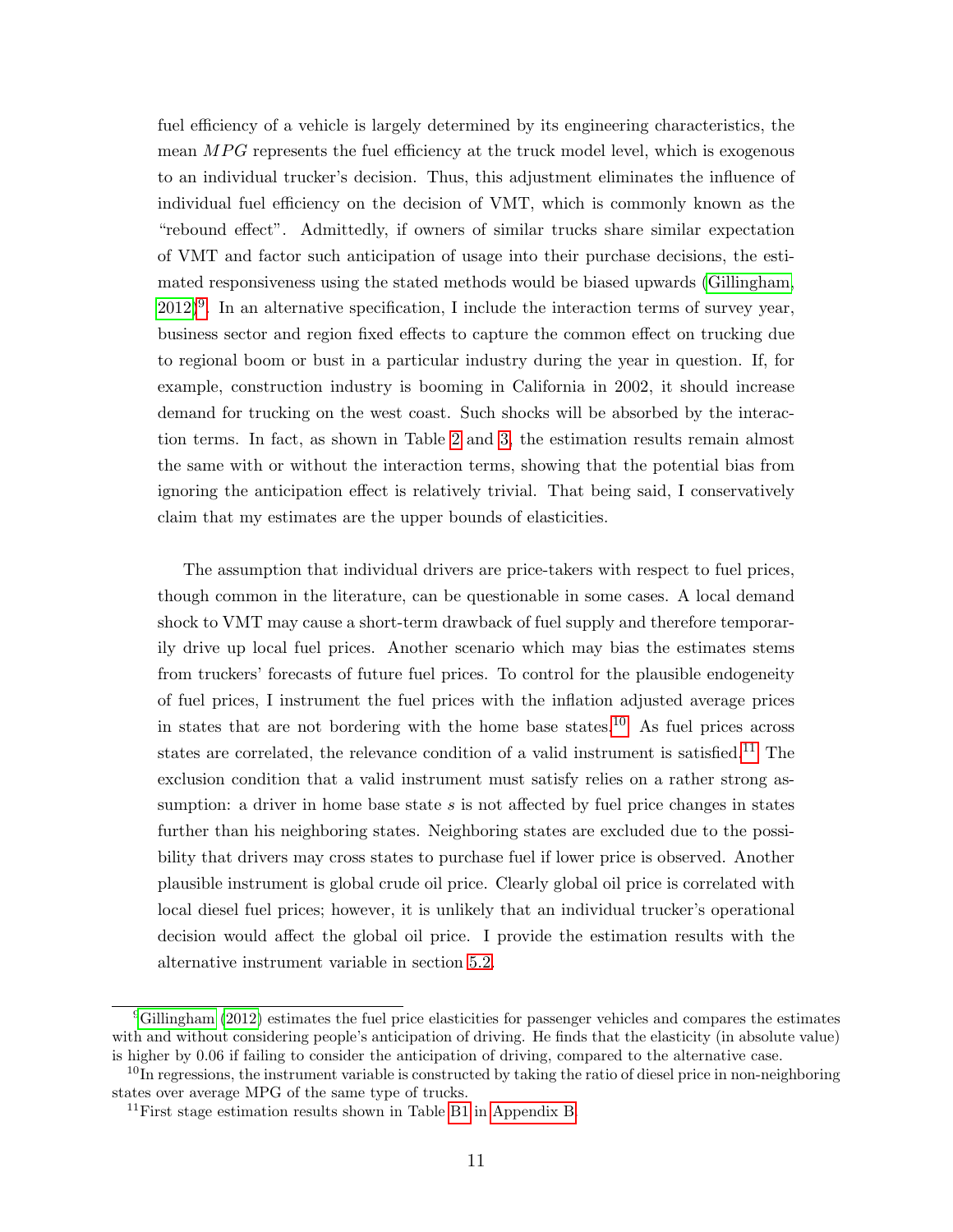The exclusion restriction holds once I control for some important unobservables with fixed effects. Home base state fixed effects and survey year fixed effects account for time-invariant and nationwide influences respectively. The growth in state GDP is included to capture the potential impact of local economic development on the demand for VMT. I control as much as possible for truck characteristics that affect driving and capture the variation solely due to difference in fuel cost. The truck characteristics include model year, make, body/trailer type, cab type, axle configuration, average vehicle weight (in natural log), odometer reading (in natural log), engine displacement, radial tire installation and number of cylinders. In addition, I account for the business characteristics in the estimation, such as operator class, business sector of the shipment, fleet size and primary cargo product. Depending on the operational area, the unobserved factors should affect trucks in the same region (broader than states)<sup>[12](#page-0-0)</sup> in a similar way. Robust standard errors are obtained in all regressions.<sup>[13](#page-0-0)</sup>

## <span id="page-11-0"></span>4 Empirical results

#### 4.1 Primary estimation results of elasticities

The primary results from estimating equation [\(4\)](#page-9-1) are shown in Table [\(2\)](#page-12-0). The estimations are conducted separately for combination trucks and vocational vehicles. All fixed effects and controls discussed above are included. Columns (1) and (4) present the elasticities of VMT with respect to fuel cost of driving, estimated using ordinary least square (OLS) approach. To address the plausible endogeneity of fuel cost, I show the elasticities using two-stage least square approach in columns (2) and (5), with the instrumental variables (IV) being the average costs of per-mile driving in states that are not bordering with the home base states. The estimated medium-run elasticities of VMT are highly statistically significant. In general, vocational vehicles are more responsive to changes in cost of per-mile driving. To put the results in context, a 10% increase in fuel cost results in a 2.34% reduction in driving distance for combination trucks and 2.70% for vocational vehicles. The estimated coefficients of other control variables are shown in the expected signs and remained relatively stable across specifications, serving as evidence of robustness. Interaction terms among business sectors, survey years and regions are included in columns  $(3)$  and  $(6)$ . These specifications address concerns that as a group, drivers with similar trucks may experience similar expectations regarding driving which may affect vehicle choice, particularly regard-

 $12$ I adopt the regional division provided by the U.S. Energy Information Administration. See the map shown in Figure [C1](#page-5-0) in [Appendix C.](#page-8-0)

<sup>&</sup>lt;sup>13</sup>I cluster the standard errors at the level of home base states in baseline OLS regressions. State and year two-way clustering are used in IV regressions.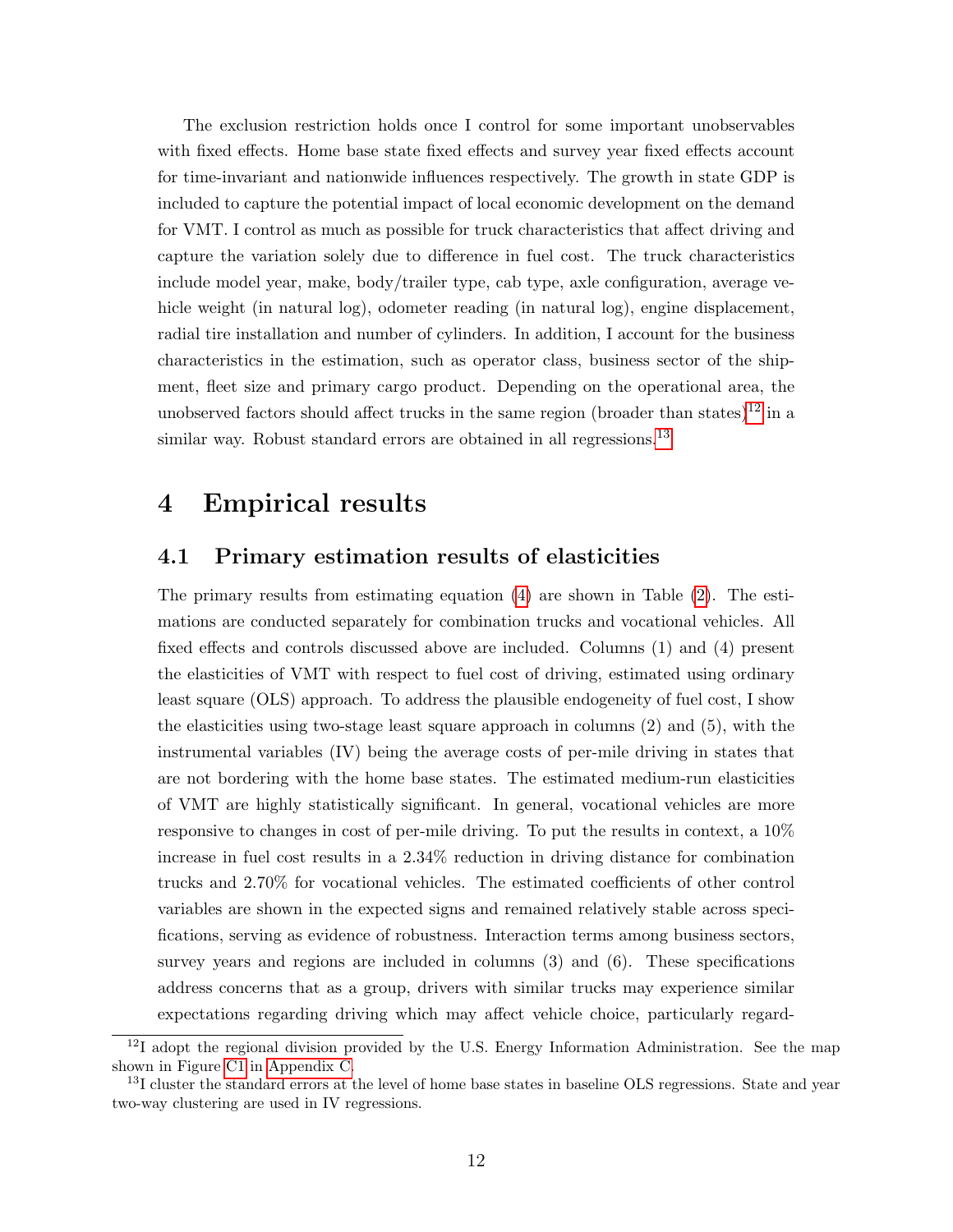|                                         | Combination Trucks |             | Vocational Vehicles |             |             |             |
|-----------------------------------------|--------------------|-------------|---------------------|-------------|-------------|-------------|
|                                         | <b>OLS</b>         | IV          | ${\rm IV}$          | <b>OLS</b>  | IV          | IV          |
|                                         | (1)                | (2)         | (3)                 | (4)         | (5)         | (6)         |
| $ln(cost of per-mile driving)$          | $-0.182***$        | $-0.234***$ | $-0.238***$         | $-0.260***$ | $-0.270***$ | $-0.272***$ |
|                                         | (0.0400)           | (0.0311)    | (0.0304)            | (0.0208)    | (0.0211)    | (0.0203)    |
| Control variables                       |                    |             |                     |             |             |             |
| ln(average vehicle weight)              | $0.400***$         | $0.402***$  | $0.393***$          | $0.212***$  | $0.213***$  | $0.210***$  |
|                                         | (0.0229)           | (0.0225)    | (0.0217)            | (0.0169)    | (0.0168)    | (0.0162)    |
| $ln($ odometer reading $)$              | $0.488***$         | $0.489***$  | $0.487***$          | $0.489***$  | $0.489***$  | $0.490***$  |
|                                         | (0.00761)          | (0.00765)   | (0.00754)           | (0.0109)    | (0.0108)    | (0.0108)    |
| ln(state GDP)                           | 0.0784             | $0.0786*$   | 0.0401              | 0.0146      | 0.0148      | $-0.0135$   |
|                                         | (0.0380)           | (0.0376)    | (0.0300)            | (0.0464)    | (0.0459)    | (0.0320)    |
| Survey year FE?                         | ${\hbox{Yes}}$     | Yes         | Yes                 | Yes         | Yes         | Yes         |
| Home base state FE?                     | Yes                | Yes         | Yes                 | Yes         | Yes         | Yes         |
| Other truck characteristics?            | Yes                | Yes         | Yes                 | Yes         | Yes         | Yes         |
| Operational characteristics?            | Yes                | Yes         | Yes                 | Yes         | Yes         | Yes         |
| Business $\times$ year $\times$ region? | No                 | No          | Yes                 | No          | $\rm No$    | Yes         |
|                                         |                    |             |                     |             |             |             |
| No. of observation                      | 112,364            | 112,364     | 112,364             | 83,242      | 83,242      | 83242       |
| Adjusted $R^2$                          | 0.550              | 0.550       | 0.556               | 0.426       | 0.426       | 0.430       |

<span id="page-12-0"></span>Table 2: Primary estimation results of ln(VMT)

Note: \*:  $p < 0.1$ ; \*\*:  $p < 0.05$ ; \*\*\*:  $p < 0.01$ 

The standard errors (in parentheses) in (1) and (4) are clustered at the level of home base states. Standard errors in (2), (3), (5) and (6) are clustered at the level of home base states and survey years. Other truck characteristics include model year, average vehicle weight (including cargo), odometer reading, axle configuration, make, body/trailer type, cab type, engine displacement, number of cylinders and radial tire installation.

Operational characteristics include operator class, business sector, fleet size, and main cargo product.

ing fuel economy. Comparing columns (2) and (3) for combination trucks, as well as columns (5) and (6) for vocational vehicles, I find that the elasticities remain nearly the same. The robustness of the results ensures that the anticipation effect due to local and temporary boom or bust of an industry is small.

Table [\(3\)](#page-13-0) presents the primary estimation results of elasticities of payload distance with respect to per-mile fuel cost. A 10% increase in fuel cost induces a reduction in payload distance by about 4.28% for combination trucks and 3.62% for vocational vehicles once I control for the endogeneity of fuel prices, as shown in columns (2) and (5). The estimates are highly statistically significant. The fact that they are even higher than elasticities of VMT in absolute terms implies that the average weight of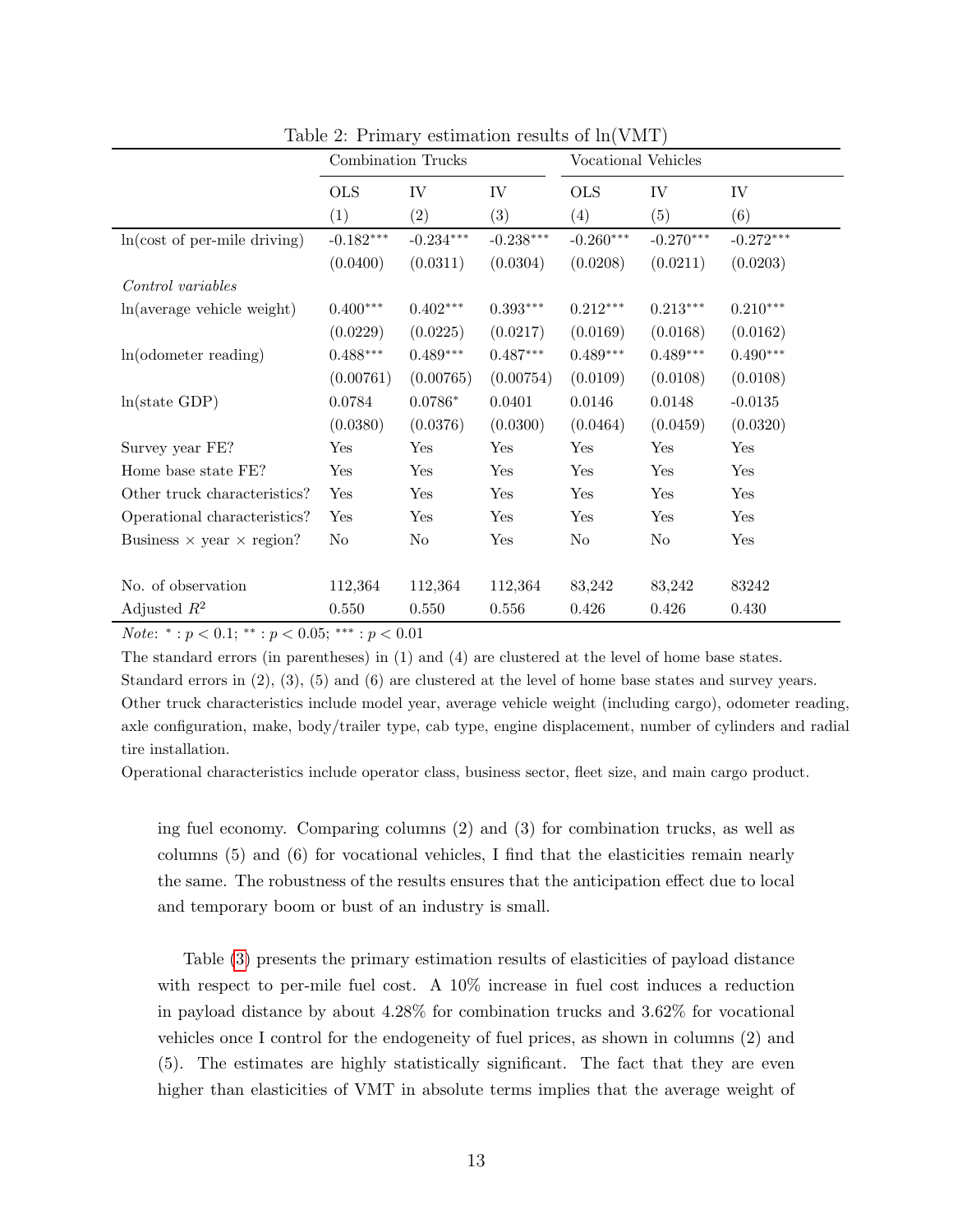|                                         | Combination Trucks |                   | Vocational Vehicles |             |             |             |
|-----------------------------------------|--------------------|-------------------|---------------------|-------------|-------------|-------------|
|                                         | <b>OLS</b>         | IV                | ${\rm IV}$          | <b>OLS</b>  | IV          | IV          |
|                                         | (1)                | $\left( 2\right)$ | (3)                 | (4)         | (5)         | (6)         |
| $ln(cost of per-mile driving)$          | $-0.366***$        | $-0.428***$       | $-0.425***$         | $-0.355***$ | $-0.362***$ | $-0.361***$ |
|                                         | (0.0442)           | (0.0317)          | (0.0306)            | (0.0250)    | (0.0259)    | (0.0252)    |
| Control variables                       |                    |                   |                     |             |             |             |
| ln(average vehicle weight)              | $2.540***$         | $2.543***$        | $2.534***$          | $1.935***$  | $1.935***$  | $1.929***$  |
|                                         | (0.0353)           | (0.0345)          | (0.0346)            | (0.0268)    | (0.0264)    | (0.0266)    |
| $ln($ odometer reading $)$              | $0.484***$         | $0.485***$        | $0.483***$          | $0.512***$  | $0.512***$  | $0.509***$  |
|                                         | (0.00838)          | (0.00841)         | (0.00828)           | (0.0120)    | (0.0118)    | (0.0114)    |
| ln(state GDP)                           | 0.0616             | $0.0618*$         | 0.0500              | 0.0497      | 0.0498      | 0.0254      |
|                                         | (0.0379)           | (0.0375)          | (0.0343)            | (0.0691)    | (0.0683)    | (0.0503)    |
| Survey year FE?                         | Yes                | Yes               | Yes                 | Yes         | Yes         | Yes         |
| Home base state FE?                     | Yes                | Yes               | Yes                 | Yes         | Yes         | Yes         |
| Other truck characteristics?            | Yes                | Yes               | Yes                 | Yes         | Yes         | Yes         |
| Operational characteristics?            | Yes                | Yes               | Yes                 | Yes         | Yes         | Yes         |
| Business $\times$ year $\times$ region? | No                 | N <sub>o</sub>    | Yes                 | No          | $\rm No$    | Yes         |
|                                         |                    |                   |                     |             |             |             |
| No. of observation                      | 107,963            | 107,963           | 107,963             | 75,142      | 75,142      | 75,142      |
| Adjusted $R^2$                          | 0.681              | 0.681             | 0.685               | 0.561       | 0.561       | 0.565       |

<span id="page-13-0"></span>Table 3: Primary estimation results of payload distance

*Note*:  $^*$  :  $p < 0.1$ ;  $^{**}$  :  $p < 0.05$ ;  $^{***}$  :  $p < 0.01$ 

The standard errors (in parentheses) in (1) and (4) are clustered at the level of home base states. Standard errors in (2), (3), (5) and (6) are clustered at the level of home base states and survey years. Other truck characteristics include model year, average vehicle weight (including cargo), odometer reading, axle configuration, make, body/trailer type, cab type, engine displacement, number of cylinders and radial tire installation.

Operational characteristics include operator class, business sector, fleet size, and main cargo product.

payload decreases as cost of per-mile driving increases. While the reason cannot be tested with the available data, it is possible that truckers undertake shorter but more frequent trips (therefore lighter cargo on average) and/or they pick up more profitable cargo to compensate the increase in fuel cost.

### 4.2 Heterogeneity in responsiveness

It is important to understand the heterogeneity in responsiveness to changes in fuel cost for two main reasons. First, unlike passenger vehicles, heavy-duty trucks serve a wide range of purposes besides transporting goods from point A to point B. Heterogeneity in truckers' responsiveness to fuel cost reflects the difference in flexibility of schedule and shipping demand. For this reason, trucks for business or personal services are likely to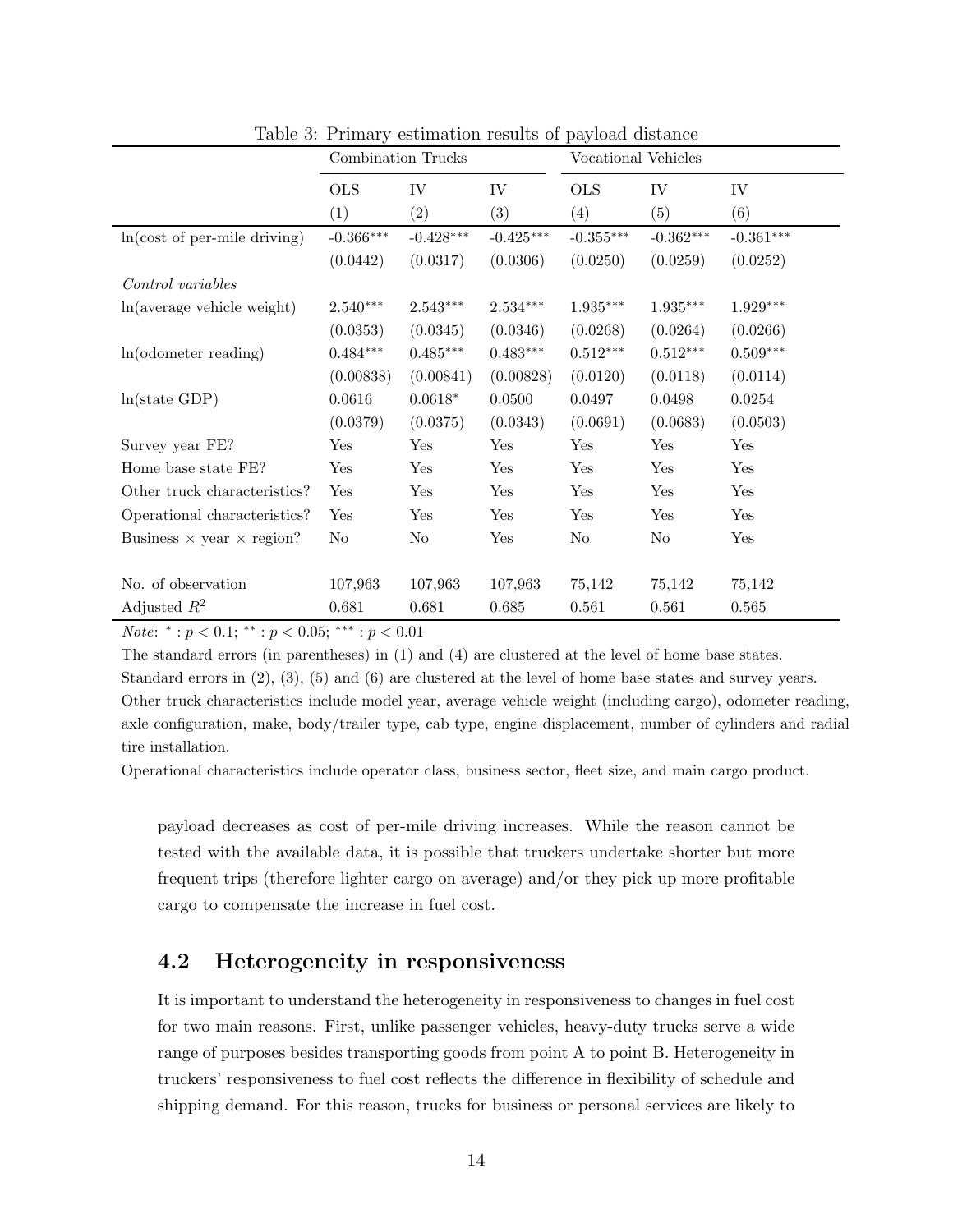be more responsive than those in mining or forestry. Second, truck characteristics, such as vehicle weight and loading capacity, affect truckers' sensitivity to changes in fuel cost, and their ability to comply with environmental policies. Heavier trucks may encounter more difficulties in changing routes and/or schedules, due to business restrictions and road limitations. Operational factors, such as operator class and fleet size, can also result in different responsiveness to changes in fuel cost. Long distance shipment may be assigned to trucks with relatively low per-mile fuel cost, for example. Such substitution is more likely to appear in a large fleet. For owner operators, however, there is no luxury for such substitution. Ignoring these differences and imposing uniform policies may result in inequality and overall welfare loss. It is thus essential to recognize the heterogeneity of elasticities among various truck groups, and design policy and compliance strategy accordingly. In the rest of this section, I explore the heterogeneity in responsiveness of VMT and payload distance to fuel cost by vehicle weight class and business sector. The elasticities are necessary to calculate the optimal differentiated fuel taxes. The heterogeneous responsiveness by operator class and fleet size is discussed in [Appendix D.](#page-11-0)

#### 4.2.1 Weight class

Gross vehicle weight rating (GVWR) is the most common method of vehicle classification used by government agencies to set differentiated standards. GVWR defines the weight range of the maximum loading capacity in addition to the weight of the vehicle itself. By definition, GVWRs of combination trucks are either class 7 or 8, while the weight ratings for vocational vehicles range from class 3 to 8. The estimation is consistent with the main specification, discussed in section [3,](#page-8-0) with additional interaction terms of GVWR dummies and fuel cost variables. I use *t-test* on the coefficients of the interaction terms to decide if the heterogeneity in responsiveness is valid. If the coefficient is statistically significant, it indicates that the responsiveness of truckers in this groups is significantly different from that in the baseline group. As shown in Table [4,](#page-15-0) lighter combination trucks are generally more responsive to changes in fuel cost of per-mile driving. Facing a 10% increase in fuel cost, combination trucks that are lighter than 26,000 pounds (or GVWR 7) tend to reduce their annual mileage by 3.81%, while heavier trucks' VMT only drops by 2.16%. Heavy-duty 18-wheeler trucks face not only more road use limits than lighter trucks, but also more schedule constraints especially for long-haul trucks. The trend holds true for vocational vehicles in most cases, except for class 3. It is plausible that most class 3 vocational vehicles are step vans, primarily used for local delivery business and with less flexibility in choice of routes and schedules.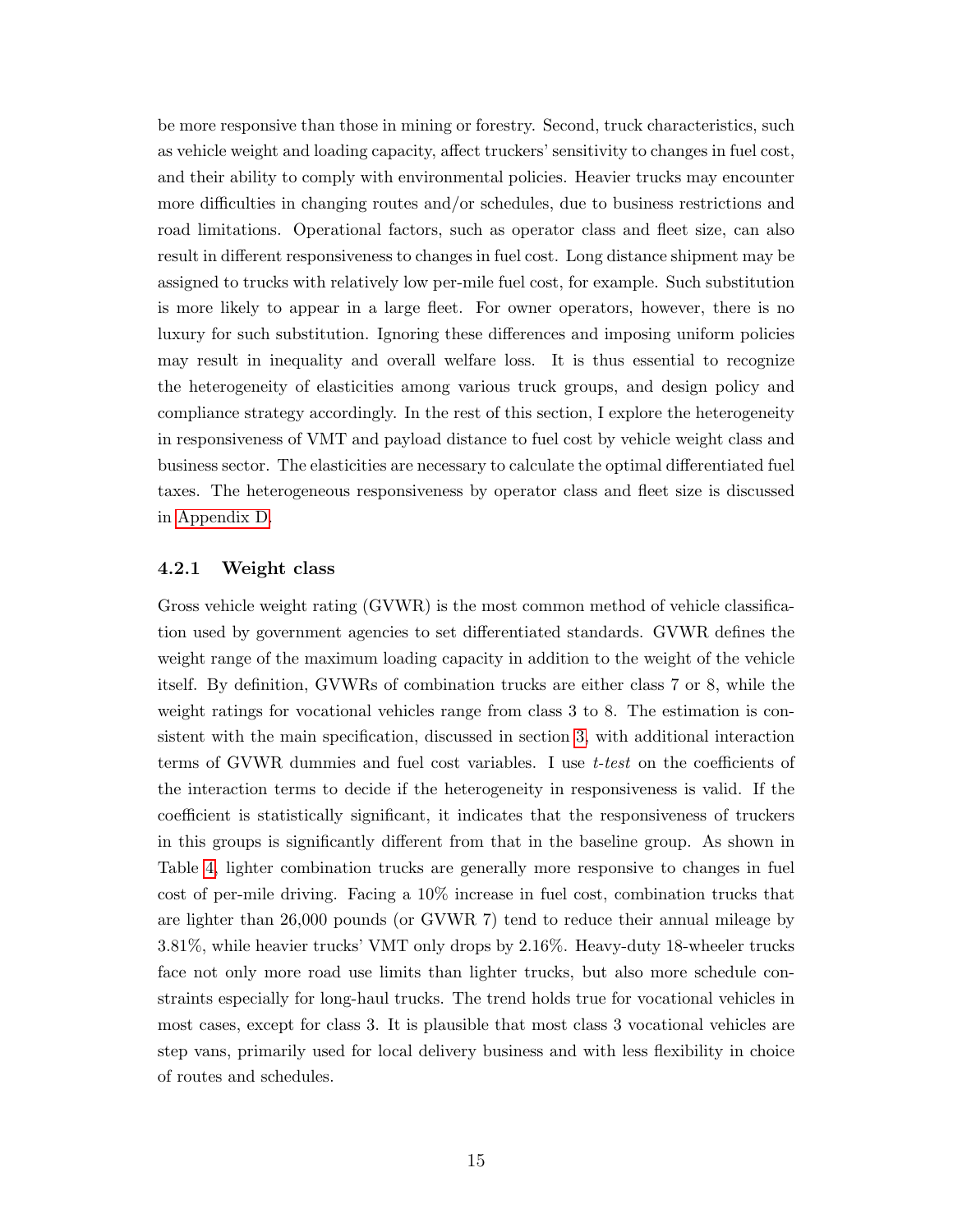| raoic 1. Estimation results by<br>Dependent variable: | ln(VMT)                |             | <i>w</i> U <sub>n</sub> tre Craw<br>ln(PD) |                        |
|-------------------------------------------------------|------------------------|-------------|--------------------------------------------|------------------------|
|                                                       | Combination Vocational |             |                                            | Combination Vocational |
|                                                       | (1)                    | (2)         | (3)                                        | (4)                    |
| Elasticities by weight class:                         |                        |             |                                            |                        |
| $GVWR = 3$                                            |                        | $-0.225***$ |                                            | $-0.499***$            |
|                                                       |                        | (0.0833)    |                                            | (0.134)                |
| $GVWR = 4$                                            |                        | $-0.373**$  |                                            | $-0.363$               |
|                                                       |                        | (0.190)     |                                            | (0.251)                |
| $GVWR = 5$                                            |                        | $-0.461***$ |                                            | $-0.627***$            |
|                                                       |                        | (0.161)     |                                            | (0.197)                |
| $GVWR = 6$                                            |                        | $-0.295***$ |                                            | $-0.311***$            |
|                                                       |                        | (0.0354)    |                                            | (0.0507)               |
| $GVWR = 7$                                            | $-0.381***$            | $-0.296***$ | $-0.465***$                                | $-0.352***$            |
|                                                       | (0.0485)               | (0.0335)    | (0.0618)                                   | (0.0434)               |
| $GVWR = 8$                                            | $-0.216***$            | $-0.206***$ | $-0.418***$                                | $-0.293***$            |
|                                                       | (0.0326)               | (0.0238)    | (0.0327)                                   | (0.0265)               |
| Control variables                                     |                        |             |                                            |                        |
| ln(average vehicle weight)                            | $0.403***$             | $0.247***$  | $2.546***$                                 | $2.000***$             |
|                                                       | (0.0229)               | (0.0180)    | (0.0345)                                   | (0.0285)               |
| $ln($ odometer reading $)$                            | $0.486***$             | $0.488***$  | $0.483***$                                 | $0.510***$             |
|                                                       | (0.00736)              | (0.0108)    | (0.00807)                                  | (0.0118)               |
| ln(state GDP)                                         | $0.0827**$             | 0.00746     | $0.0675*$                                  | 0.0359                 |
|                                                       | (0.0374)               | (0.0459)    | (0.0375)                                   | (0.0660)               |
| Survey year FE?                                       | Yes                    | Yes         | Yes                                        | Yes                    |
| Home base state FE?                                   | Yes                    | Yes         | Yes                                        | Yes                    |
| Other truck characteristics?                          | Yes                    | Yes         | Yes                                        | Yes                    |
| Business and operational characteristics?             | Yes                    | Yes         | $\operatorname{Yes}$                       | Yes                    |
|                                                       |                        |             |                                            |                        |
| No. of observation                                    | 113464                 | 83970       | 109047                                     | 75829                  |
| Adjusted $R^2$                                        | 0.548                  | 0.426       | 0.679                                      | 0.562                  |

<span id="page-15-0"></span>Table 4: Estimation results by weight class

*Note*:  $^*$  :  $p < 0.1$ ;  $^{**}$  :  $p < 0.05$ ;  $^{***}$  :  $p < 0.01$ 

All standard errors are clustered at the level of home base states and shown in parentheses.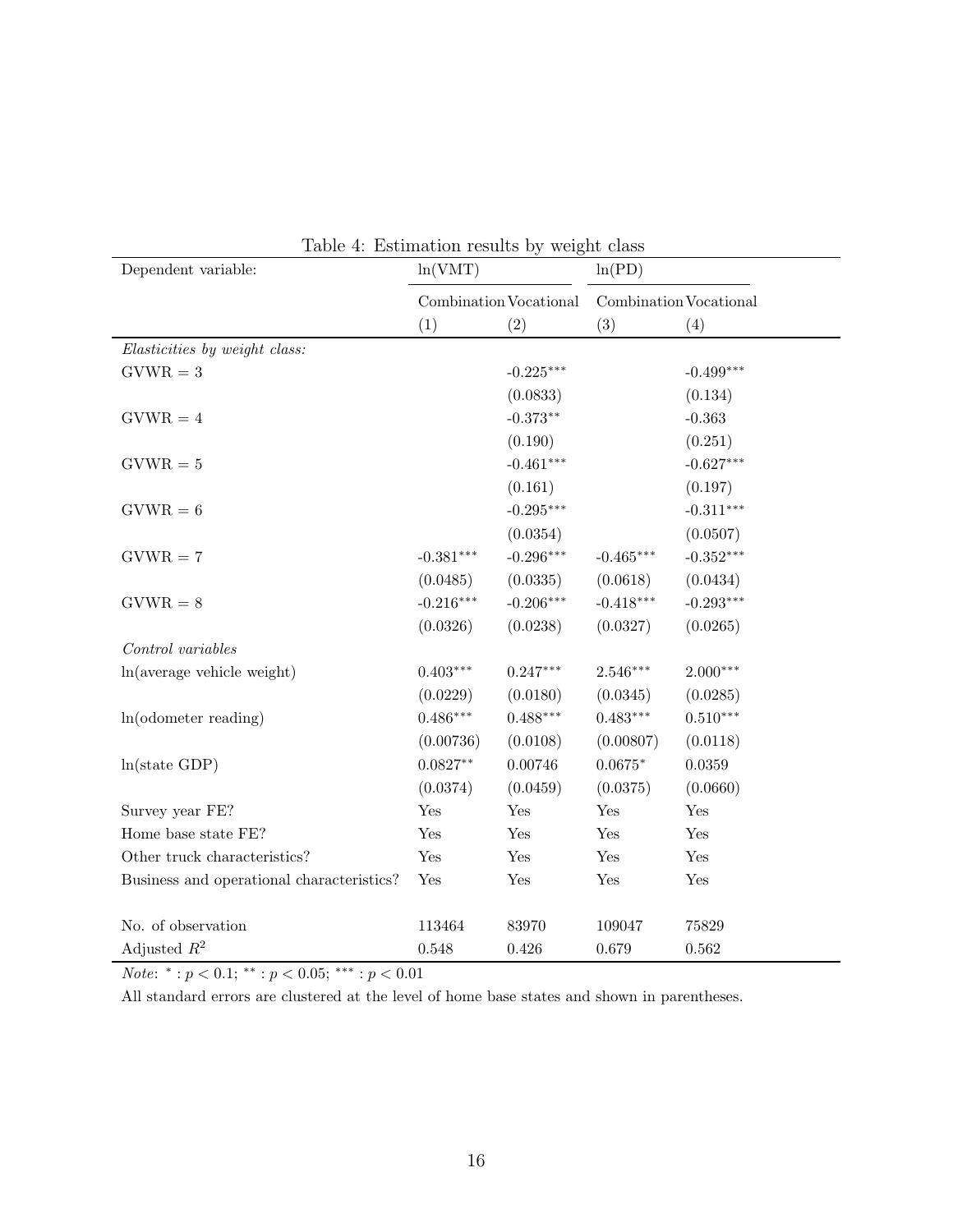| Business sector               | Combination trucks | Vocational vehicles |
|-------------------------------|--------------------|---------------------|
|                               | (1)                | (2)                 |
| Agriculture or forestry       | 12%                | $10\%$              |
| Business and personal service | $1\%$              | 8%                  |
| Construction                  | 8%                 | $26\%$              |
| For-hire transportation       | $56\%$             | $12\%$              |
| Manufacturing                 | $5\%$              | $6\%$               |
| Mining or quarrying           | $2\%$              | $2\%$               |
| Rental or contractor          | $1\%$              | $4\%$               |
| Retail and wholesale trade    | $10\%$             | 18%                 |
| Other                         | $5\%$              | 14\%                |
|                               |                    |                     |
| Total                         | $100\%$            | $100\%$             |

<span id="page-16-0"></span>Table 5: Distribution of business sectors in 2002

Data source: VIUS 2002

#### 4.2.2 Business sector

Business sector refers to the industry of either the shipment cargo or the primary task. The distribution of truck counts across the nine business sectors in my sample are given separately in Table [5](#page-16-0) for combination trucks and vocational vehicles. The majority of combination trucks are used for for-hire transportation. Other major business sectors include retail/wholesale trade, farming, manufacturing and construction. Trucks in different business sectors are subject to various purposes and constraints; therefore, their VMT and payload distance decisions may respond to fuel cost differently from one another. To examine such heterogeneity among business sectors, I estimate equation [\(4\)](#page-9-1) and equation [\(6\)](#page-9-3) with interaction terms of the nine business sector dummy variables with the natural log of per-mile fuel cost. The elasticities of interest are obtained by adding the coefficient of ln(cost of driving) to the coefficients of the interaction terms.

The heterogeneity in elasticities of VMT by business sector is presented in Table [6.](#page-17-0) All of these regressions apply IV approach to control for the plausible endogeneity of fuel cost. Most of the estimates are highly statistically significant. The estimated elasticities for combination trucks range from -0.49 to 0.17, and for vocational vehicles from -0.35 to -0.10. Combination trucks in business and personal services are the most responsive to changes in per-mile fuel cost. A 10% increase in fuel cost induces reduction in VMT by 4.9. For both types of trucks in mining or quarrying, the estimated elasticities are not statistically significant, possibly due to the relatively rigid demand for truck transportation at mines. Surprisingly, combination trucks in agriculture or forestry are driven more as fuel cost rises. Columns (3) and (4) provide the hetero-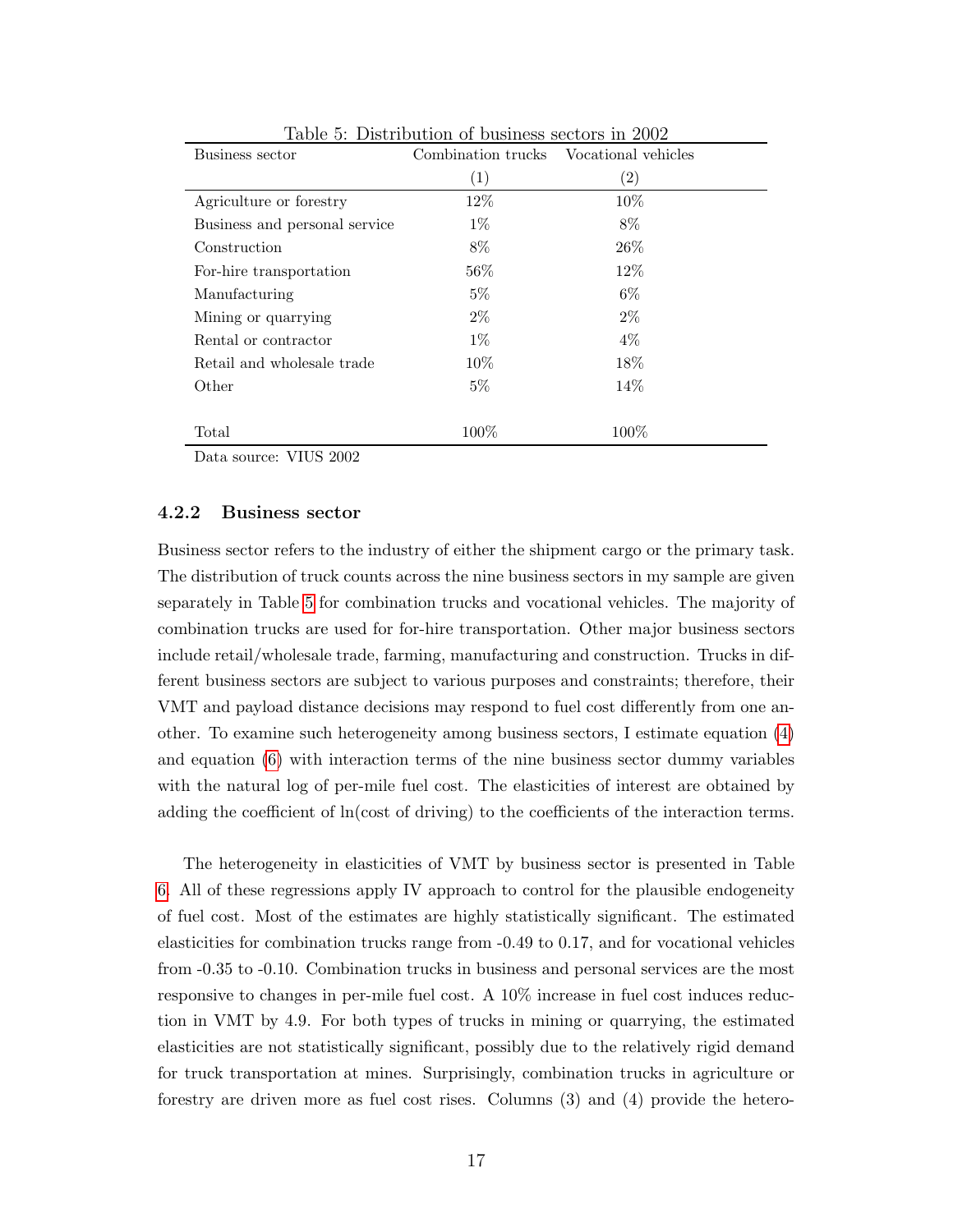| Dependent variable:                       | ln(VMT)     |                        | ln(PD)                 |             |  |
|-------------------------------------------|-------------|------------------------|------------------------|-------------|--|
|                                           |             | Combination Vocational | Combination Vocational |             |  |
|                                           | (1)         | (2)                    | (3)                    | (4)         |  |
|                                           |             |                        |                        |             |  |
| Elasticity by business sector:            |             |                        |                        |             |  |
| Agriculture or forestry                   | $0.174**$   | $-0.310***$            | $-0.0677$              | $-0.308***$ |  |
|                                           | (0.0721)    | (0.0458)               | (0.0672)               | (0.0500)    |  |
| Business and personal service             | $-0.490***$ | $-0.318***$            | $-0.668***$            | $-0.384***$ |  |
|                                           | (0.13)      | (0.0298)               | (0.153)                | (0.0448)    |  |
| Construction                              | $-0.262***$ | $-0.257***$            | $-0.377***$            | $-0.351***$ |  |
|                                           | (0.065)     | (0.0314)               | (0.084)                | (0.0362)    |  |
| For-hire transportation                   | $-0.271***$ | $-0.223***$            | $-0.513***$            | $-0.453***$ |  |
|                                           | (0.0362)    | (0.0343)               | (0.0431)               | (0.0435)    |  |
| Manufacturing                             | $-0.481***$ | $-0.258***$            | $-0.616***$            | $-0.325***$ |  |
|                                           | (0.0583)    | (0.0486)               | (0.0671)               | (0.0648)    |  |
| Mining or quarrying                       | $-0.19$     | $-0.0984$              | $-0.293**$             | $-0.0866$   |  |
|                                           | (0.125)     | (0.0731)               | (0.129)                | (0.107)     |  |
| Rental or contractor                      | $-0.294***$ | $-0.347***$            | $-0.416***$            | $-0.478***$ |  |
|                                           | (0.077)     | (0.0484)               | (0.117)                | (0.0652)    |  |
| Retail and wholesale trade                | $-0.317***$ | $-0.245***$            | $-0.533***$            | $-0.300***$ |  |
|                                           | (0.0482)    | (0.0264)               | (0.0525)               | (0.0378)    |  |
| Other                                     | $-0.244$    | $-0.272***$            | $-0.172$               | $-0.549***$ |  |
|                                           | (0.185)     | (0.0376)               | (0.161)                | (0.0581)    |  |
| Control variables                         |             |                        |                        |             |  |
| ln(average vehicle weight)                | $0.408***$  | $0.215***$             | $2.547***$             | $1.938***$  |  |
|                                           | (0.0226)    | (0.0169)               | (0.0347)               | (0.0266)    |  |
| $ln($ odometer reading $)$                | $0.489***$  | $0.490***$             | $0.486***$             | $0.511***$  |  |
|                                           | (0.00768)   | (0.0108)               | (0.00847)              | (0.0119)    |  |
| ln(state GDP)                             | $0.0799**$  | 0.0134                 | $0.0631***$            | 0.0463      |  |
|                                           | (0.0371)    | (0.0457)               | (0.0372)               | (0.0688)    |  |
| Survey year FE?                           | Yes         | Yes                    | Yes                    | Yes         |  |
| Home base state FE?                       | Yes         | Yes                    | Yes                    | Yes         |  |
| Other truck characteristics?              | Yes         | Yes                    | Yes                    | Yes         |  |
| Business and operational characteristics? | Yes         | Yes                    | Yes                    | Yes         |  |
| No. of observation                        | 112,364     | 83.242                 | 107.963                | 75.142      |  |
| Adjusted $R^2$                            | 0.550       | 0.427                  | 0.681                  | 0.562       |  |

<span id="page-17-0"></span>

| Table 6: Estimation results by business sector |  |  |
|------------------------------------------------|--|--|
|                                                |  |  |

*Note*:  $^* : p < 0.1;$   $^{**} : p < 0.05;$   $^{***} : p < 0.01$ 

All standard errors (in parentheses) are clustered at the level of home base states and survey years. In each regression, business sector dummy variables are interacted with ln(cost of per-mile driving). The elasticity for a particular operator class is the sum of coefficients of the interaction term and ln(cost of per-mile driving); the robust standard error is calculated correspondingly based on the linear combination.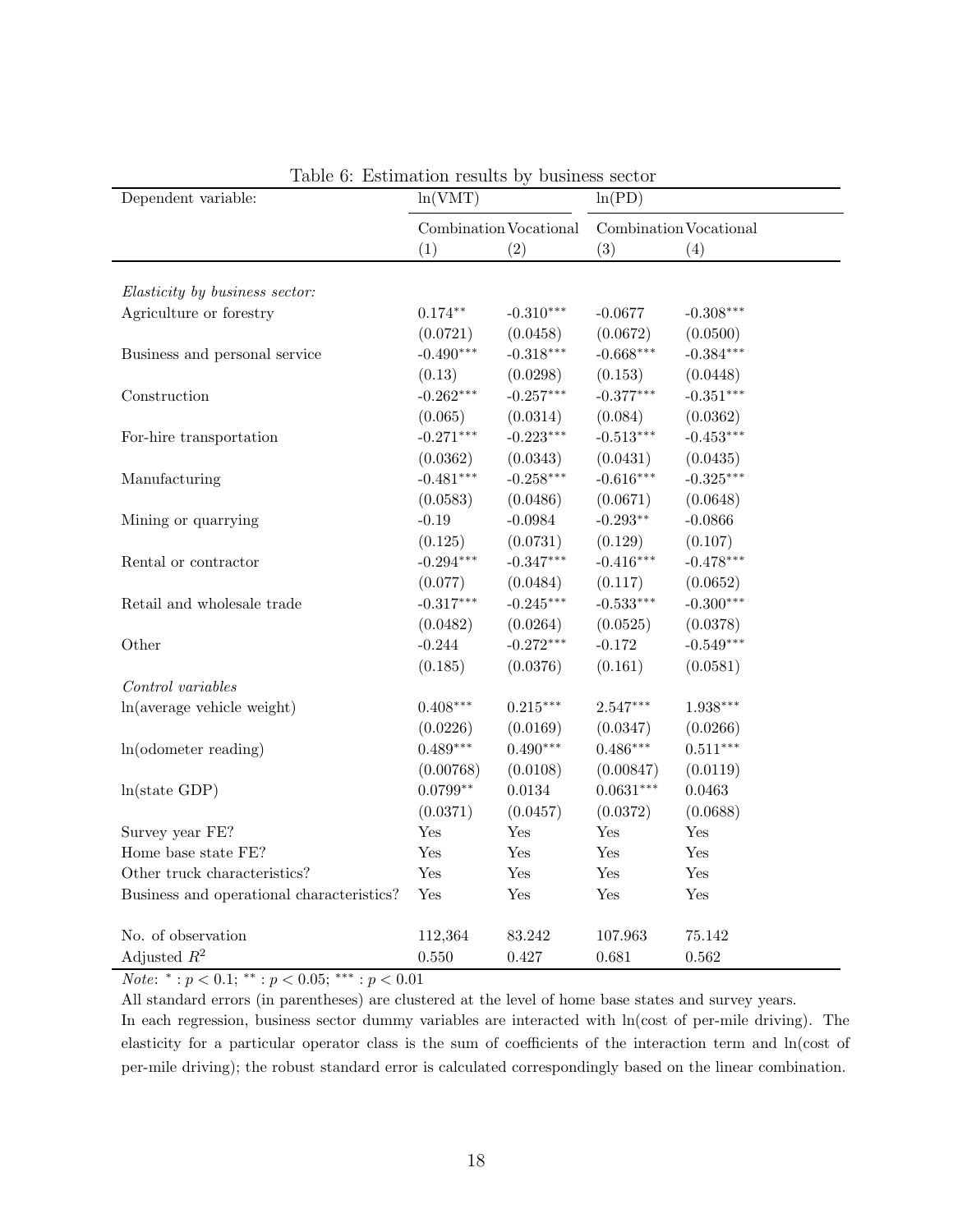|                             | Primary          | <b>1. Trop doctrops</b> checks with full distribution tope<br>Aggregate | Alternative IV    | Falsification    |
|-----------------------------|------------------|-------------------------------------------------------------------------|-------------------|------------------|
|                             | results          | data                                                                    |                   | test             |
|                             | $\left(1\right)$ | $\left( 2\right)$                                                       | $\left( 3\right)$ | $\left(4\right)$ |
|                             |                  |                                                                         |                   |                  |
| Combination Trucks:         |                  |                                                                         |                   |                  |
| Elasticity of VMT           | $-0.234***$      | $-0.229***$                                                             | $-0.225***$       | $-0.00679$       |
|                             | (0.0311)         | (0.0332)                                                                | (0.0313)          | (0.00637)        |
| Elasticity of PD            | $-0.428***$      | $-0.418***$                                                             | $-0.419***$       | $-0.00538$       |
|                             | (0.0317)         | (0.0276)                                                                | (0.0317)          | (0.00917)        |
| <i>Vocational Vehicles:</i> |                  |                                                                         |                   |                  |
| Elasticity of VMT           | $-0.270***$      | $-0.276***$                                                             | $-0.269***$       | 0.00991          |
|                             | (0.0211)         | (0.0131)                                                                | (0.0210)          | (0.00965)        |
| Elasticity of PD            | $-0.362***$      | $-0.355***$                                                             | $-0.359***$       | 0.0176           |
|                             | (0.0259)         | (0.0178)                                                                | (0.0256)          | (0.0131)         |

<span id="page-18-0"></span>Table 7: Robustness checks and falsification test

*Note*: \*:  $p < 0.1$ ; \*\*:  $p < 0.05$ ; \*\*\*:  $p < 0.01$ 

All standard errors (in parentheses) are clustered at the level of home base states and survey years.

geneous estimates of elasticities of payload distance in different business sectors. In particular, trucks in business and personal service, as well as for-hire transportation, have higher elasticities (in absolute value) in both VMT and PD than the averages shown in Table [3.](#page-13-0) The reduction in payload distance ranges from 0.7% to 6.2% across the nine business sectors when per-mile fuel cost increases by 10%.

## 5 Robustness and Falsification Checks

I conduct two robustness checks. First, I aggregate the data at the truck model level to address any potential measurement error. Second, I construct an alternative set of instrumental variables by taking the ratio of truck-level MPG and inflation adjusted crude oil prices. I show that the primary results, as well as the heterogeneity in elasticities, remain robust in these two variations of specifications. Following the robustness checks, I conduct a falsification test by randomizing the observations of fuel cost to eliminate the possibility that my estimation results might be driven by factors outside of the model.

### 5.1 Aggregate Data

To minimize the potential effect of measurement errors or outliers, I aggregate the data at the level of survey year, home base state, body/trailer type, make axle configura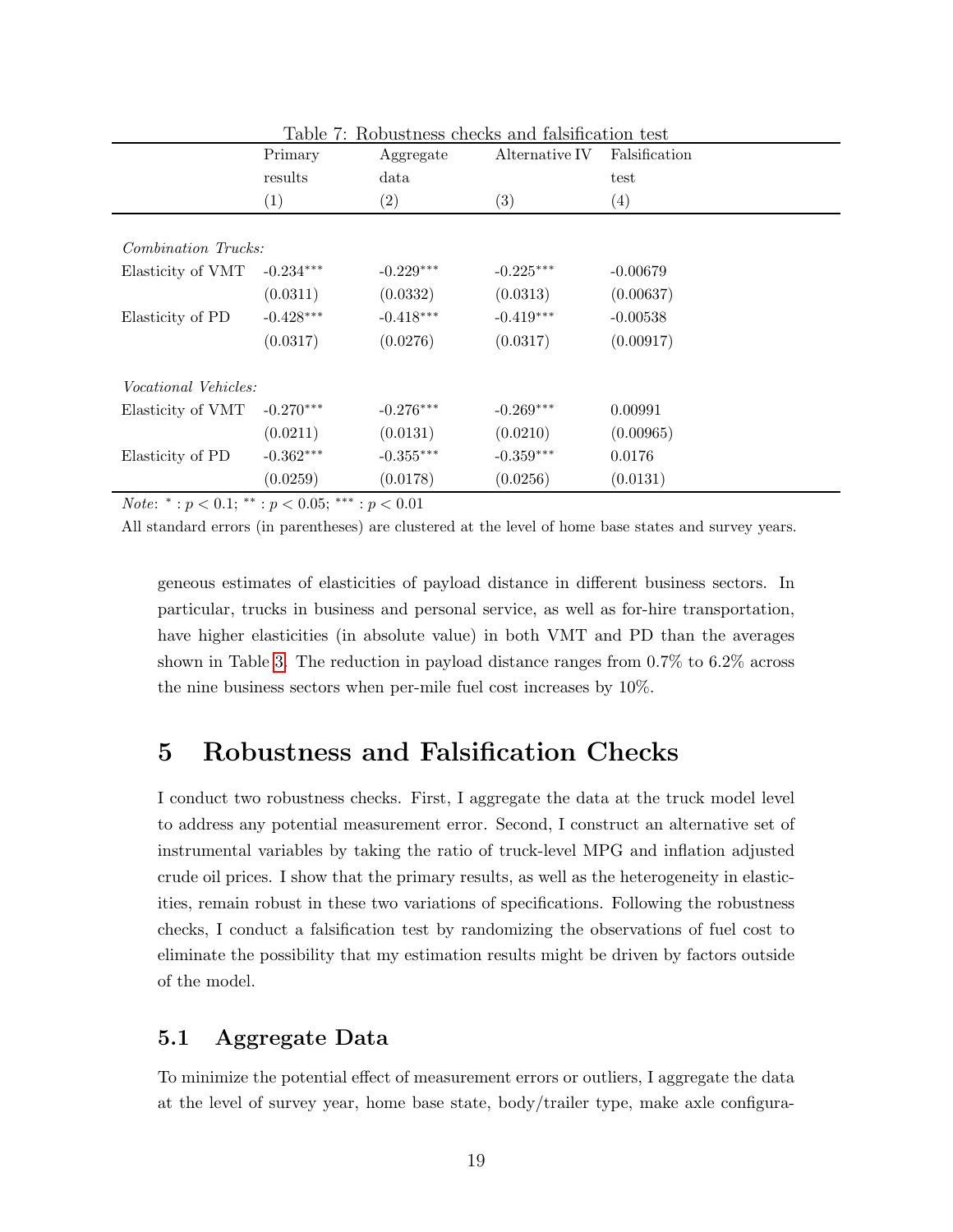tion, business sector and operator class.<sup>[14](#page-0-0)</sup> I apply the same methods as discussed in section [3.](#page-8-0) Column (2) in Table [7](#page-18-0) presents the estimated overall elasticities using the IV approach.[15](#page-0-0) The estimates look similar to the primary estimation results, shown in section [4](#page-11-0) and repeated in column (1) in Table [7.](#page-18-0) The similarity in results indicates that the primary estimation outcomes are not driven by individual outliers or measurement errors.

#### <span id="page-19-0"></span>5.2 Alternative instrumental variables

Global crude oil is the source of all distillate products. Its price is often used as an instrumental variable to control for the plausible endogeneity of fuel price [\(Gillingham,](#page-50-10) [2014\)](#page-50-10). My alternative instrumental variable is constructed as the ratio of crude oil price and truck model-level fuel efficiency. Diesel prices in each state are clearly correlated with the price of their upstream product, crude oil. Such correlation is also clear from the first-stage estimation results shown in [Appendix B.](#page-3-0) The alternative instrument also satisfies the exclusion requirement, as the global crude oil price is exogenous to individual truckers' driving decisions. The estimation results of overall elasticities using the IV approach are presented in column  $(3)$  in Table  $7<sup>16</sup>$  $7<sup>16</sup>$  $7<sup>16</sup>$  The estimates are within or identical to the 95% confidence interval of the primary results shown in column (1). This suggests that my main results are robust to the alternative instruments for fuel prices.

#### 5.3 Falsification test

I conduct a falsification test by randomizing the cost of per-mile driving variable among all observations. If the model is reasonable and the data are adequate, the coefficients on randomized fuel costs should be insignificant. As shown in column (4) in Table [7,](#page-18-0) none of the estimated elasticities is significantly different from zero. This suggests that the negative effects of fuel cost on VMT and payload distance are valid.

## 6 Differentiated fuel taxes

The estimated heterogeneous elasticities for trucks of different weight classes and business sectors provide important input for calculating the optimally differentiated fuel taxes. It is evident in both theory and empirics that implementing differentiated fuel

<sup>&</sup>lt;sup>14</sup>The data aggregation method in general does not affect the robustness of my results.

<sup>&</sup>lt;sup>15</sup>Detailed estimation results using aggregate data can be found in Table [E5.](#page-16-0)

<sup>&</sup>lt;sup>16</sup>The heterogeneity in elasticities in different subgroups of trucks are presented in Table [E6.](#page-17-0)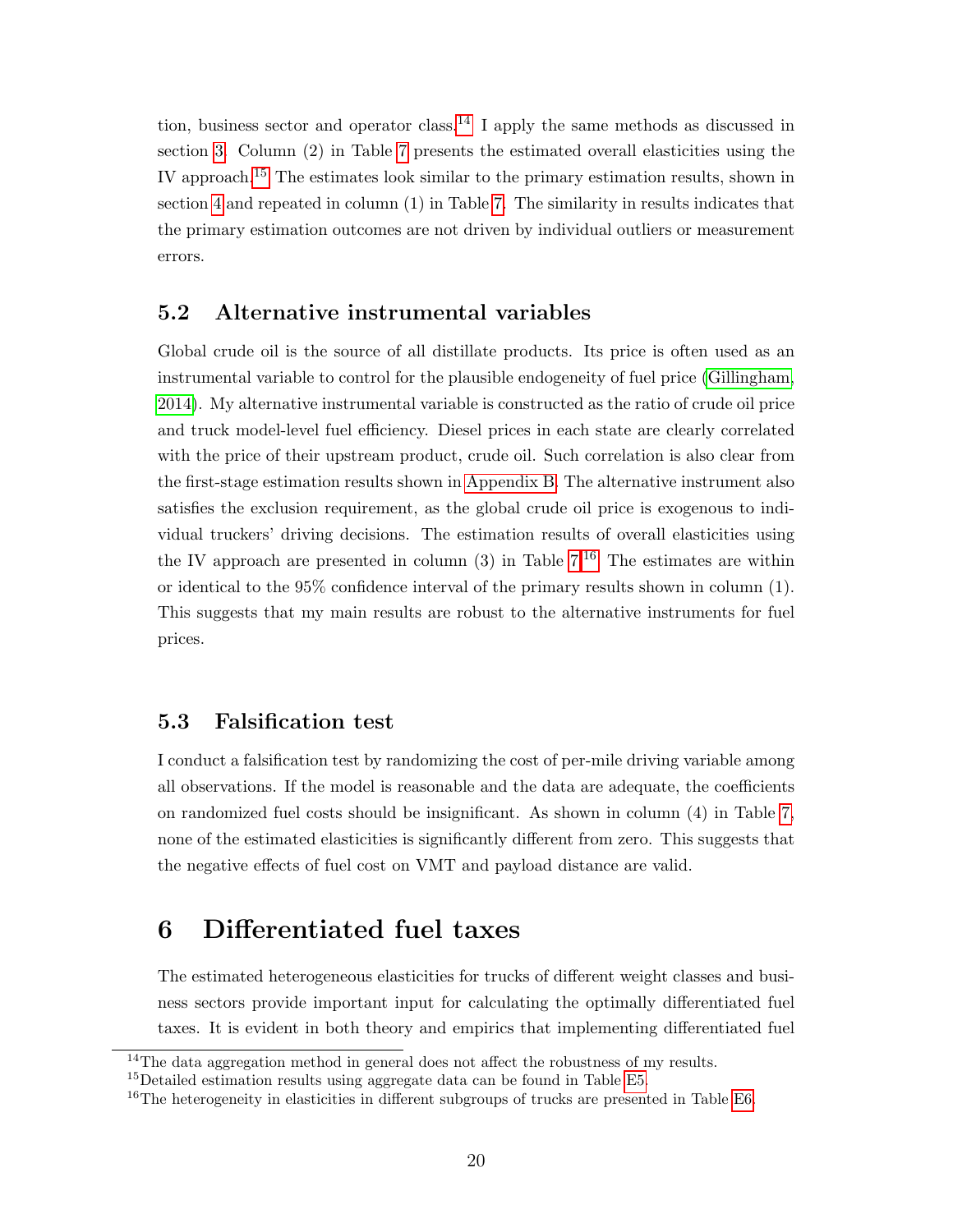taxes achieves higher welfare gain than traditional average taxes. Based on the framework built by [Parry and Small](#page-51-7) [\(2005\)](#page-51-7) and [Parry](#page-51-5) [\(2008\)](#page-51-5), I develop a general equilibrium among the households, production sectors, trucking fleet, and the government. The main difference from [Parry](#page-51-5)  $(2008)$  is three-fold. First, shipping-intensive goods<sup>[17](#page-0-0)</sup> are priced at the per-ton-mile level, in lieu of per-mile level as in [Parry](#page-51-5) [\(2008\)](#page-51-5). Such setup is more realistic for the heavy-duty trucking industry and is more consistent with how trucking operation is measured in the newly announced regulatory standards in 2016. Second, I allow truckers to choose routes based on shipping demand, while VMT is assumed constant in [Parry](#page-51-5) [\(2008\)](#page-51-5). Third, the model incorporates the implementation of differentiated diesel taxes, while [Parry](#page-51-5) [\(2008\)](#page-51-5) presents the structure for a uniform fuel tax. From the analytical model, I derive the expression for the marginal welfare effect. The optimal tax is set at the point when the welfare is highest. The numerical calculation of the optimal tax relies upon the estimates in this study, parameters from the existing literature, and a number of assumptions.

#### <span id="page-20-0"></span>6.1 The analytical framework

#### (i) Household

Suppose a representative household's utility function can be written as follows. All terms are expressed in per capita per year.[18](#page-0-0)

<span id="page-20-1"></span>
$$
u = u\{R_i, Y, A, M, Z\} \tag{7}
$$

 $R_i$ , measured in ton-mile, denotes consumption of a market good whose production and/or distribution involves nontrivial shipping cost; index  $i$  indicates a GVWR class.<sup>[19](#page-0-0)</sup>  $R_i$  is defined by the product of vehicle-miles-traveled,  $T_i$  and cargo weight,  $W_i$ .

$$
R_i \equiv T_i \cdot W_i \tag{8}
$$

All other consumption is denoted by  $Y$ . A is the household's VMT of passenger vehicles. M denotes the total travel time. Z represents all the negative externalities incurred due to auto and trucking activities, including air pollution, energy security, noise, and accidents. The utility function  $u\{\cdot\}$  is increasing and quasi-concave in  $R_i$ , Y and A. It is decreasing in M and Z with  $u_{MM}, u_{ZZ} < 0$ .

 $17A$  shipping-intensive good is defined as a market good whose production/distribution involves significant trucking costs [\(Parry, 2008\)](#page-51-5).

<sup>&</sup>lt;sup>18</sup>The time frame is not important for the model setup *per se*, but I specify it to be annual average in consistence with the empirical analysis.

<sup>&</sup>lt;sup>19</sup>Technically, index i can refer to any type of categorization, such as truck body types, operation classes, fleet sizes or shipping business sectors. In the numerical calculation, I extend it to distinguish operations in rural or urban areas.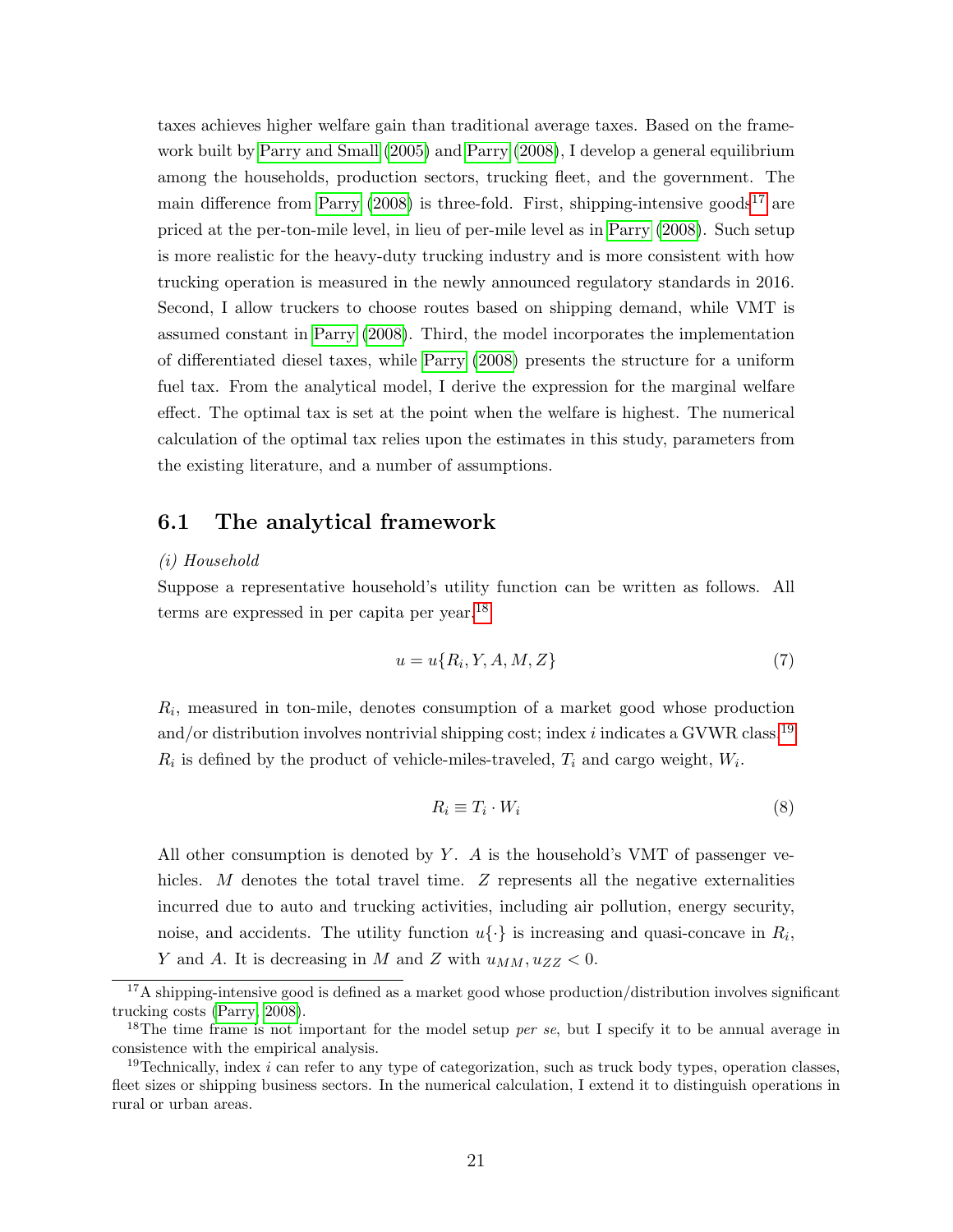The household is subject to two constraints - a time constraint and a budget constraint, as shown in equation [\(9\)](#page-21-0) and equation [\(10\)](#page-21-1) respectively.

<span id="page-21-0"></span>
$$
M = \sum_{i} \pi A , \qquad (9)
$$

in which  $\pi$  is the inverse of the average road speed.

<span id="page-21-1"></span>
$$
I + LST = \sum_{i} p_i R_i + Y + (t_G + P_G) f_G A , \qquad (10)
$$

in which I denotes the household's income; LST denotes a lump-sum transfer from the government.  $p_i$  is the market price for good  $R_i$ , measured in dollars/ton-mile. The price of general consumption  $Y$  is normalized to one. The final gasoline price for consumers consists of the gasoline tax,  $t_G$ , and the pre-tax gasoline price,  $P_G$ .  $f_G$  is the inverse of fuel economy of the household's automobile.

#### (ii) Production

Shipping costs during production and distribution of good  $R_i$  are assumed to be borne by the final consumers through the equilibrium market price,  $p_i$ , which can be written as the following expression.

$$
p_i = p_i^0 + p_i^R \t\t(11)
$$

Per-unit production cost is denoted as  $p_i^0$ , while  $p_i^R$  is the per-ton-mile shipping cost paid to the trucking companies. The unit of production (and consumption) of  $R_i$  is normalized by the quantity transported by per-ton-mile of freight.

#### (iii) Freight

The fleet manager in a trucking company takes the demand of freight  $R_i$  as given, and chooses fuel efficiency and travel routes to minimize the total operation costs. Note that the rebound effect is incorporated since I allow the travel distance to vary with the fuel efficiency. If the industry is perfectly competitive, the shipping price in equilibrium equals to the operation cost at per-ton-mile basis.

<span id="page-21-2"></span>
$$
p_i^R = (t_i + P_D)q_i + \frac{1}{W_i}(\omega \pi + k_i \{a_i\}), \qquad (12)
$$

in which  $t_i$  refers to the diesel fuel tax;  $P_D$  is the pre-tax diesel price.  $q_i$  denotes the shipping efficiency, measured in gallons/ton-mile. Truck drivers are paid by the distance traveled at the rate of  $\omega$ , which can be translated to per-mile wage by multiplying the time spent driving one mile,  $\pi$ .  $k_i\{a_i\}$  indicates the maintenance cost, which is a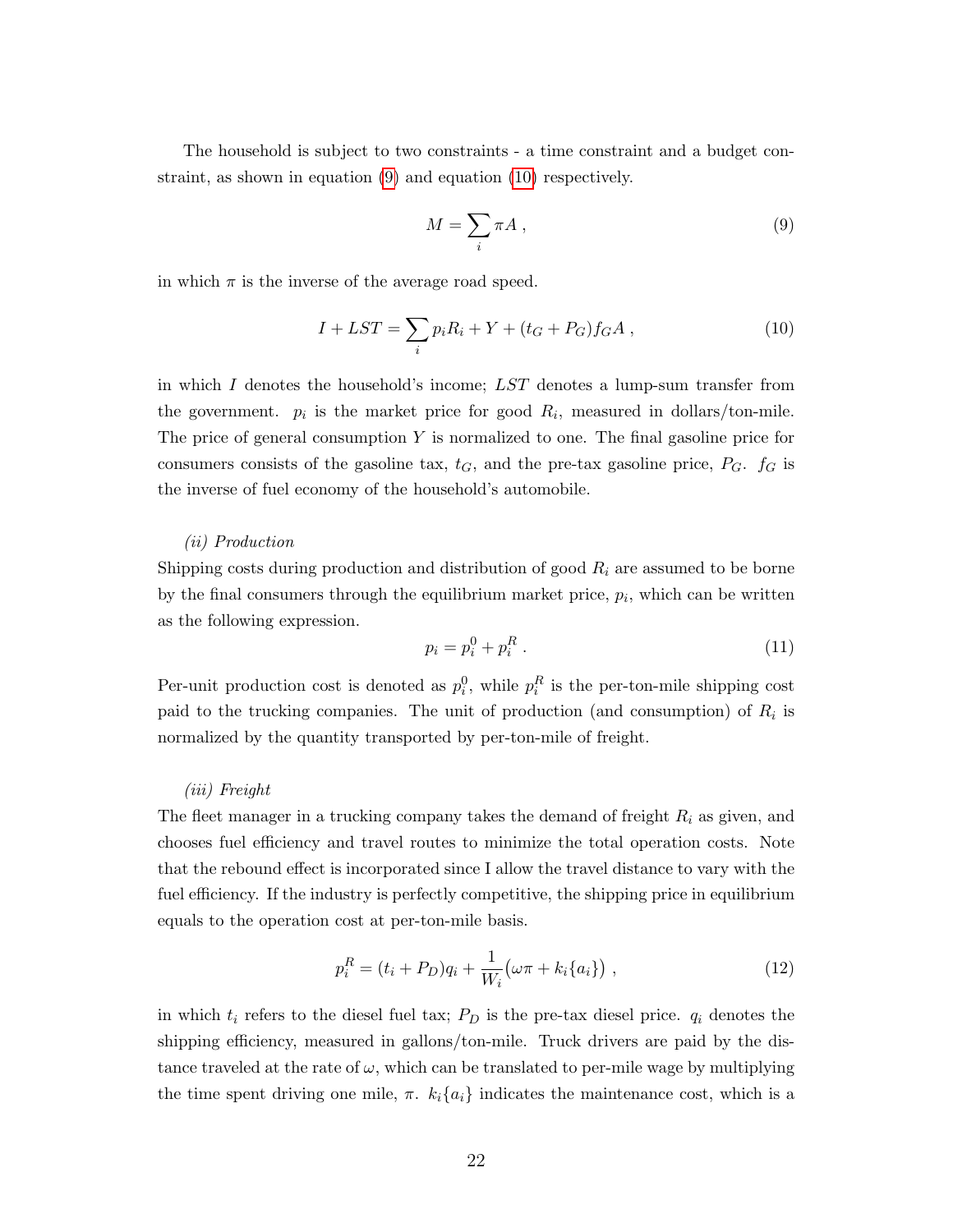convex function of truck's vintage  $a_i$ . Solving the fleet manager's cost minimization problem yields the following equation.

$$
(t_i + P_D - \frac{k'_i}{f_i^2})T_i = -[\omega \pi + k_i + (t_i + P_D)f_i]\frac{dT_i}{df_i}.
$$
\n(13)

#### (iv) External costs

The traffic congestion can be reflected in the average time of per-mile travel,  $\pi$ . Fol-lowing [Parry](#page-51-5) [\(2008\)](#page-51-5), I write  $\pi$  as a function of truck miles  $T_i$  and auto miles  $A_i$ , shown in equation [\(14\)](#page-22-0).

<span id="page-22-0"></span>
$$
\pi = \pi(T_i, A) \tag{14}
$$

The negative externality on pavement  $L$  is proportional to the shipping intensity  $R_i$ , and can be written as follows. Define  $z_i^L$  as the per ton-mile damage to the pavement caused by truck operation.

<span id="page-22-2"></span>
$$
L = \sum_{i} z_i^L R_i \tag{15}
$$

Other externalities Z induced by both truck and auto driving include local and global air pollution, energy security, noise, and accidents.

<span id="page-22-1"></span>
$$
Z = z^{A}A + \sum_{i} (z_{i}^{F}F_{i} + z_{i}^{T}T_{i}), \qquad (16)
$$

in which  $z^A$  is the per-mile external cost induced by auto driving. This term provides a combined effect of local and global pollution, oil dependency, accidents and noise pollution. The total external cost of auto driving is proportional to the miles driven, A, since per-mile fuel use is assumed content. In contrast, a truck's fuel efficiency may vary with payload weight; therefore, I define them separately.  $z_i^T$  indicates the milagerelated external costs per mile from noise and accidents.  $z_i^F$  denotes the fuel-related external costs per gallon, which include local and global air pollution, as well as oil dependency.

#### (v) Government

Suppose the government spends fuel tax revenue on road maintenance and a lumpsum transfer to households. The government's budget constraint can be expressed as follows.

<span id="page-22-3"></span>
$$
LST + L = \sum_{i} t_i F_i + t_G f_G A . \qquad (17)
$$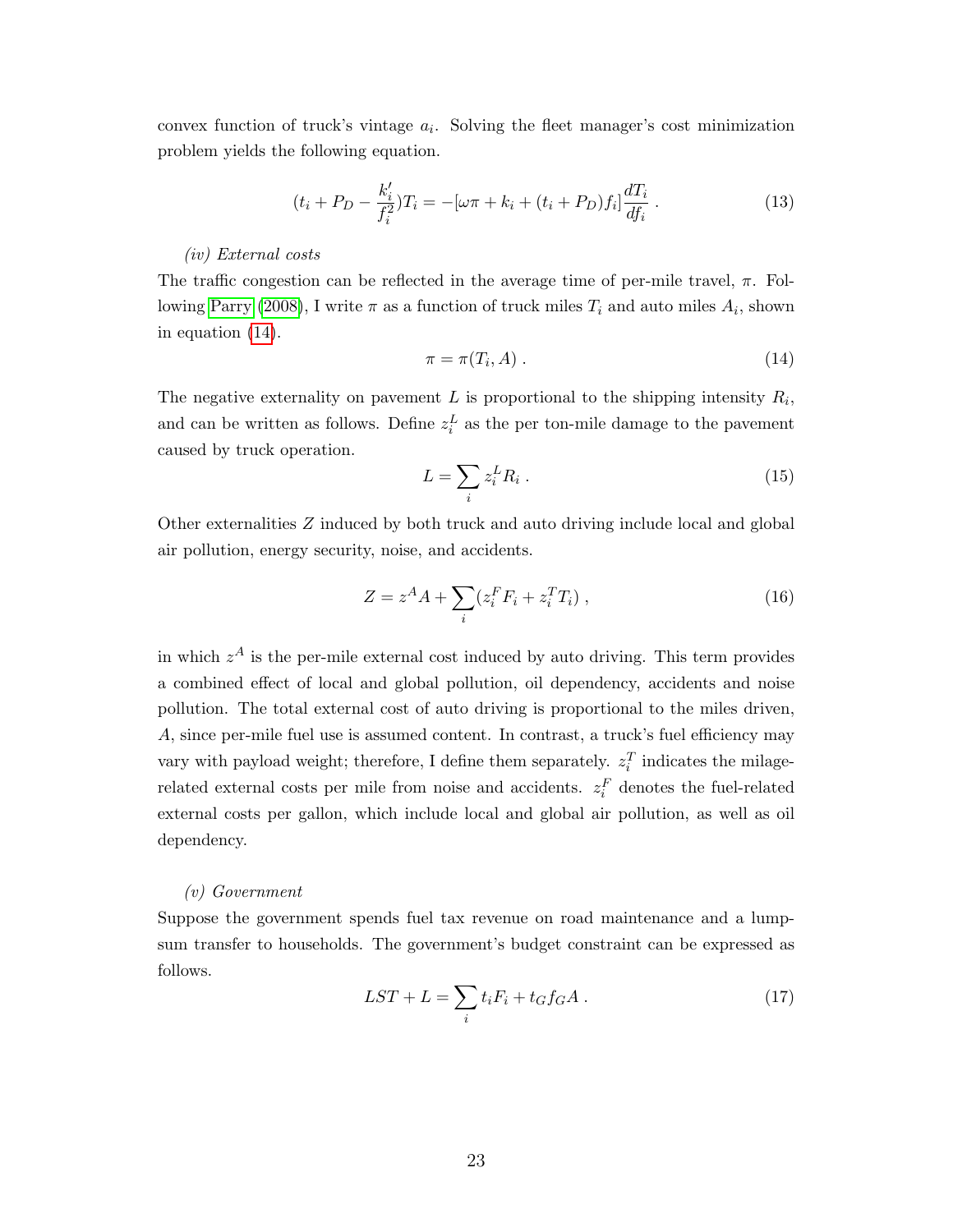#### <span id="page-23-3"></span>6.2 The formulation of the optimal taxes

If it were possible to levy a tax that captures i's marginal external damage, it would be calculated as follows. I derive the expression of marginal welfare effect by totally differentiating household's indirect utility function  $\tilde{u}$  with respect to diesel fuel tax  $t_i$ . (Derivation detail can be found in [Appendix F.1\)](#page-20-0)

<span id="page-23-5"></span>
$$
\frac{1}{\lambda} \frac{d\tilde{u}}{dt_i} = (MEC_i^F - t_i)(-\frac{dF_i}{dt_i}) + MEC_i^T(-\frac{dT_i}{dt_i}) - (MEC_i^A - t_Gf_G)\frac{dA}{dt_i},\qquad(18)
$$

in which

<span id="page-23-0"></span>
$$
MEC_i^F = z_i^F(-\frac{u_Z}{\lambda}),\tag{19}
$$

<span id="page-23-1"></span>
$$
MEC_i^T = z_i^T(-\frac{u_Z}{\lambda}) + z_i^L W_i + (\omega T_i - \frac{A}{\lambda}u_\pi)\pi_{T_i},\qquad(20)
$$

and

<span id="page-23-2"></span>
$$
MEC_i^A = z^A(-\frac{u_Z}{\lambda}) + \left[ (\omega T_i - \frac{A}{\lambda}u_\pi)\pi_A \right]. \tag{21}
$$

As shown in equation [\(19\)](#page-23-0), the marginal external cost related to fuel use by trucks,  $MEC_i^F$ , combines the monetized externalities of local and global air pollution, as well as oil dependency. The marginal external cost,  $MEC_i^T$ , *i.e.* the marginal damage of an additional mile driven, is derived by summing the three terms in equation [\(20\)](#page-23-1). The first term is the monetized per-mile costs of noise pollution and accidents. The second term - the product of per-ton-mile pavement damage cost and payload weight is the per-mile cost of road deterioration by truck operation. The last term computes the effect of per-mile truck driving on road congestion.  $\pi_{T_i}$  is the incremental time of per-mile travel for all road users as a result of truck i's additional mile of operation. The total miles driven by both trucks and passenger vehicles are weighted by their value of time –  $\omega$  for trucks and  $-\frac{u_{\pi}}{\lambda}$  for autos. The marginal external cost of auto driving, detailed in equation [\(21\)](#page-23-2), summarizes the monetized per-mile external cost of air pollution, oil dependency, noise, accidents and road congestions.

The (second-best) optimal diesel fuel tax for each type of truck can be derived by setting the marginal welfare effect to zero. After collecting and rearranging terms, the optimal diesel tax is expressed as follows. Detailed derivation can be found in [Appendix](#page-23-3) [F.2.](#page-23-3)

<span id="page-23-4"></span>
$$
t_i^* = MEC_i^F + MEC_i^T \left(\frac{1}{f_i}\right) \left(\frac{\varepsilon_i^T}{\varepsilon_i^F}\right) - (MEC_i^A - t_G f_G)e_i\beta_i \left(\frac{1}{f_i}\right) \left(\frac{\varepsilon_i^T}{\varepsilon_i^F}\right),\tag{22}
$$

in which  $\varepsilon_i^T$  denotes the elasticity of VMT with respect to fuel price;  $\varepsilon_i^F$  refers to the elasticity of fuel use with respect to fuel price; congestion offset  $\beta_i$  and passenger vehicle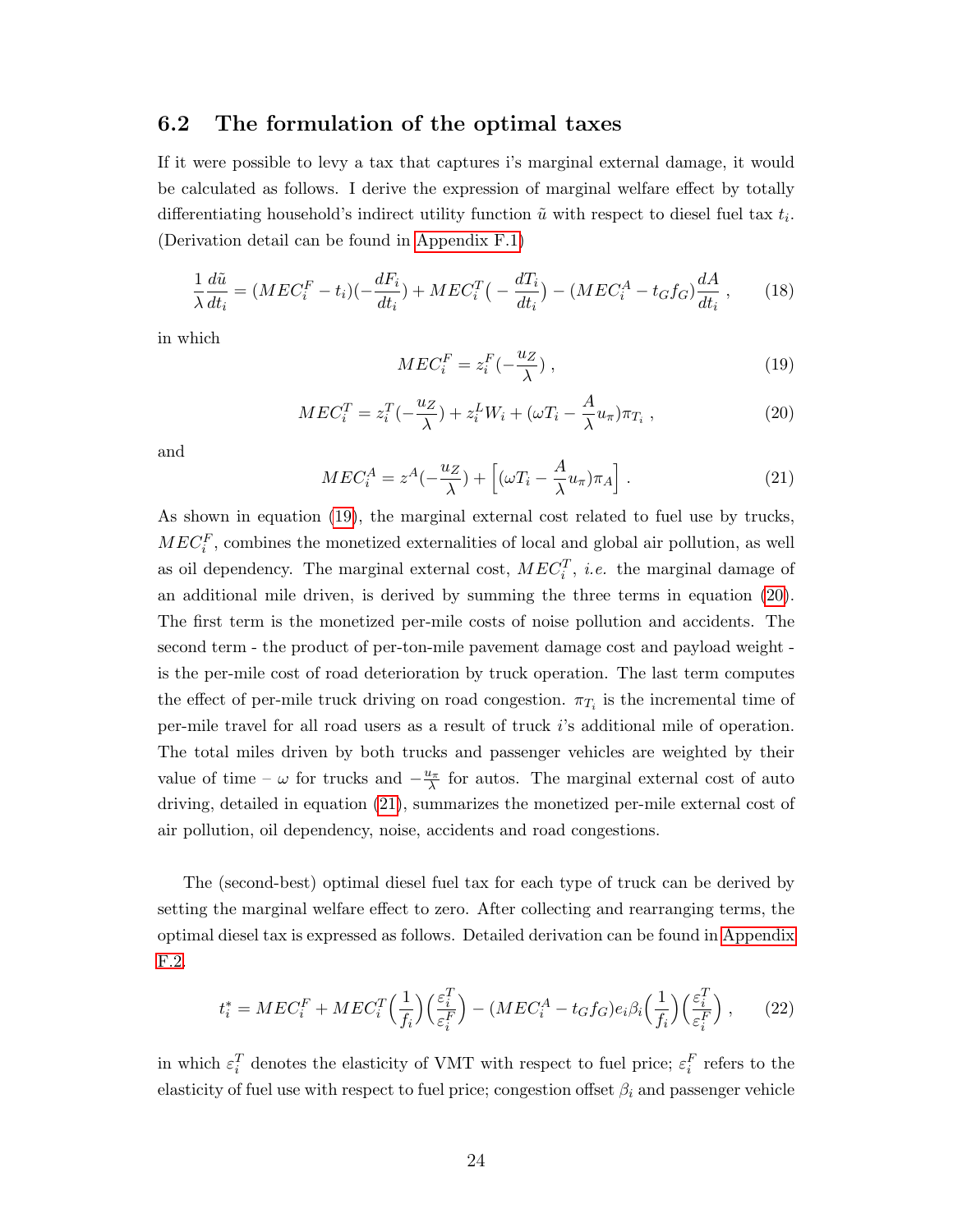equivalent  $e_i$  are expressed as

$$
\beta_i = -\left(\frac{\partial \pi}{\partial A} \frac{dA}{dt_i}\right) / \left(\frac{\partial \pi}{\partial T_i} \frac{dT_i}{dt_i}\right) \tag{23}
$$

and

$$
e_i = \frac{\partial \pi / \partial T_i}{\partial \pi / \partial A} \quad . \tag{24}
$$

#### <span id="page-24-2"></span>6.3 Parameters

Table [8](#page-25-0) provides estimates of elasticities and mean values of fuel efficiency in each category of weight class and business sector. Column (1) shows the elasticities of VMT with respect to per-mile fuel cost. The estimated elasticities of  $f_i$  (inverse of MPG) with respect to diesel fuel price, listed in column (2), are derived by taking the opposite sign as elasticities of MPG. The full estimation results are shown in Table [10.](#page-29-0) The elasticity of VMT with respect to diesel fuel price,  $\varepsilon_i^T$ , can be derived as follows. The outputs are shown in column (3) of Table [8.](#page-25-0)

<span id="page-24-0"></span>
$$
\varepsilon_i^T = \eta_i^T (\varepsilon_i^f + 1) \,, \tag{25}
$$

in which  $\eta_i^T$  is the elasticity of VMT with respect to per-mile fuel cost (in column 1), and  $\varepsilon_i^f$  $i<sub>i</sub>$  is the elasticity of MPG with respect to diesel fuel price (in column 2).

The elasticity of fuel use with respect to fuel price,  $\varepsilon_i^F$  can be derived as follows. The results are shown in column (4).

<span id="page-24-1"></span>
$$
\varepsilon_i^F = \varepsilon_i^T + \varepsilon_i^f \tag{26}
$$

The detailed derivations of equation [\(25\)](#page-24-0) and equation [\(26\)](#page-24-1) are documented in [Ap](#page-24-2)[pendix F.3.](#page-24-2)

I adopt the assumption made in [Parry](#page-51-5)  $(2008)$  that passenger-car equivalent  $e_i$  is 2.2 for combination trucks, and 1.9 for vocational vehicles. The congestion offset  $\beta_i$ is 0.6 for urban areas and 0 for rural areas. As there is no information in VIUS to distinguish operations in rural and urban areas, two assumptions are made based on [Parry](#page-51-5) [\(2008\)](#page-51-5) and FHWA (2000). First, elasticity of VMT in urban areas is assumed to be 70% of the estimate in rural areas for the same type of vehicles. Second, the ratio of VMT in rural areas versus those in urban areas is 60%:40% for combination trucks, and 35%:65% for vocational vehicles.

Table [9](#page-26-0) provides the value of marginal external costs for different weight classes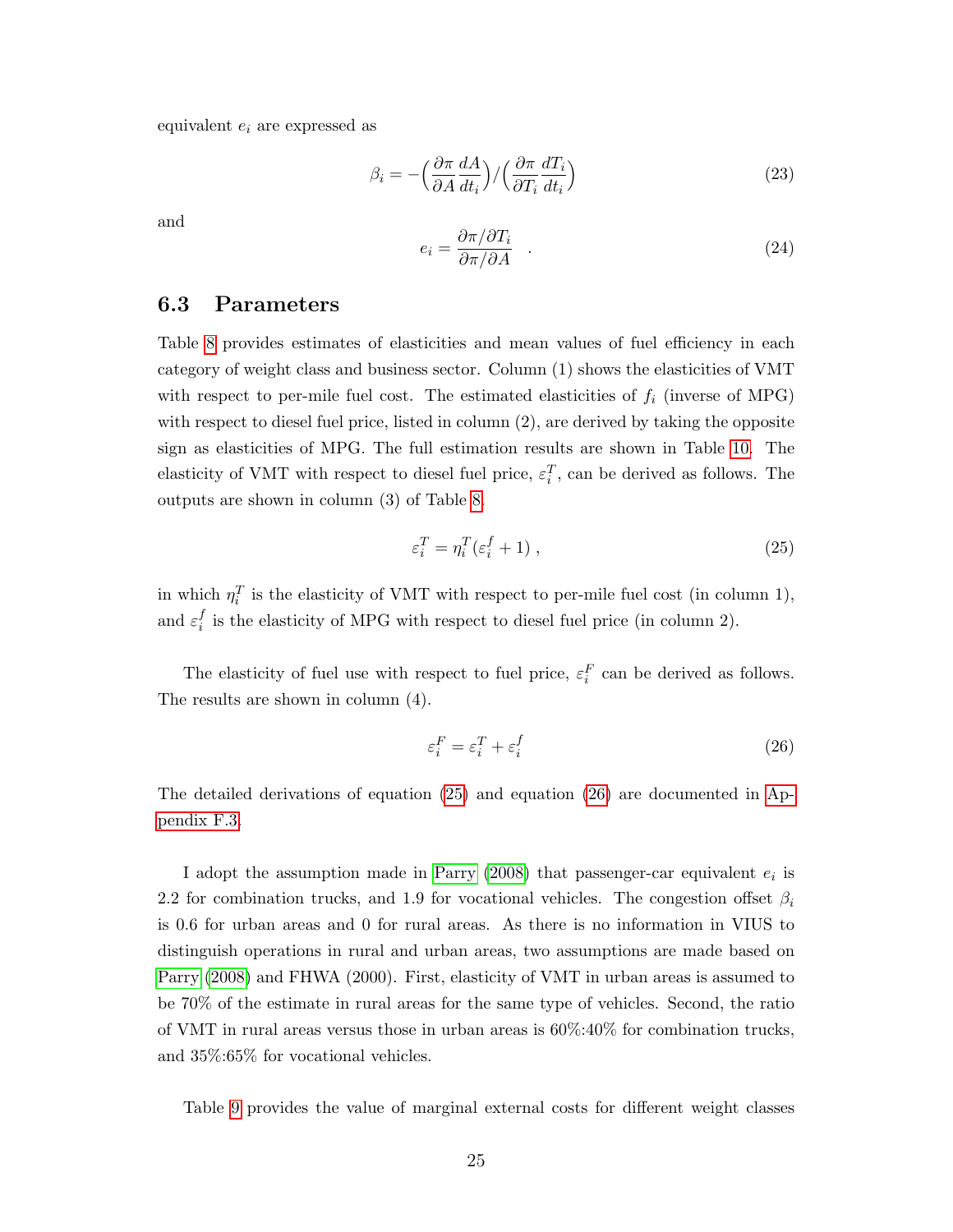| rable o: Elasticities and luel economy |            |                              |                   |                   |             |  |
|----------------------------------------|------------|------------------------------|-------------------|-------------------|-------------|--|
| Truck category                         | $\eta^T_i$ | $\overline{\varepsilon_i^f}$ | $\varepsilon_i^T$ | $\varepsilon_i^F$ | ${\rm MPC}$ |  |
|                                        | (1)        | (2)                          | (3)               | (4)               | (5)         |  |
| Combination trucks                     |            |                              |                   |                   |             |  |
| $GVWR = 7$                             | $-0.37$    | $-0.01$                      | $-0.36$           | $-0.38$           | $6.35\,$    |  |
| $GVWR = 8$                             | $-0.21$    | $0.03\,$                     | $-0.21$           | $-0.18$           | $5.53\,$    |  |
|                                        |            |                              |                   |                   |             |  |
| Vocational vehicles                    |            |                              |                   |                   |             |  |
| $GVWR = 3$                             | $-0.23$    | 0.20                         | $-0.28$           | $-0.08$           | 11.60       |  |
| $GVWR = 4$                             | $-0.29$    | $0.09\,$                     | $-0.32$           | $-0.23$           | 10.58       |  |
| $GVWR = 5$                             | $-0.47$    | $0.19\,$                     | $-0.56$           | $-0.36$           | $9.99\,$    |  |
| $GVWR = 6$                             | $-0.30$    | $0.01\,$                     | $-0.30$           | $-0.29$           | 7.83        |  |
| $GVWR = 7$                             | $-0.30$    | $-0.01$                      | $-0.29$           | $-0.31$           | 7.73        |  |
| $GVWR = 8$                             | $-0.20$    | $0.06\,$                     | $-0.22$           | $-0.15$           | 6.50        |  |
|                                        |            |                              |                   |                   |             |  |
| Combination trucks                     |            |                              |                   |                   |             |  |
| Agriculture or forestry                | $-0.23$    | 0.02                         | $-0.23$           | $-0.21$           | 5.36        |  |
| Business and personal service          | $-0.49$    | $-0.06$                      | $-0.46$           | $-0.52$           | 5.79        |  |
| Construction                           | $-0.26$    | $-0.01$                      | $-0.26$           | $-0.27$           | $5.54\,$    |  |
| For-hire transportation                | $-0.27$    | $0.06\,$                     | $-0.29$           | $-0.23$           | $5.53\,$    |  |
| Manufacturing                          | $-0.48$    | $-0.01$                      | $-0.48$           | $-0.49$           | 5.71        |  |
| Mining or quarrying                    | $-0.19$    | $-0.10$                      | $-0.17$           | $-0.27$           | $5.10\,$    |  |
| Other                                  | $-0.24$    | $-0.02$                      | $-0.24$           | $-0.26$           | $5.94\,$    |  |
| Rental or contractor                   | $-0.29$    | $0.06\,$                     | $-0.31$           | $-0.25$           | $6.04\,$    |  |
| Retail and wholesale trade             | $-0.32$    | $0.04\,$                     | $-0.33$           | $-0.29$           | $5.86\,$    |  |
|                                        |            |                              |                   |                   |             |  |
| Vocational vehicles                    |            |                              |                   |                   |             |  |
| Agriculture or forestry                | $-0.31$    | 0.08                         | $-0.34$           | $-0.25$           | 6.85        |  |
| Business and personal service          | $-0.32$    | $0.14\,$                     | $-0.36$           | $-0.22$           | $7.02\,$    |  |
| Construction                           | $-0.26$    | $0.06\,$                     | $-0.27$           | $-0.21$           | 6.49        |  |
| For-hire transportation                | $-0.22$    | $0.05\,$                     | $-0.24$           | $-0.18$           | 6.86        |  |
| Manufacturing                          | $-0.26$    | $-0.01$                      | $-0.26$           | $-0.26$           | $6.93\,$    |  |
| Mining or quarrying                    | $-0.10$    | $-0.06$                      | $-0.09$           | $-0.15$           | $5.91\,$    |  |
| Other                                  | $-0.27$    | $0.11\,$                     | $-0.30$           | $-0.19$           | $7.95\,$    |  |
| Rental or contractor                   | $-0.35$    | $0.01\,$                     | $-0.35$           | $-0.34$           | $8.52\,$    |  |
| Retail and wholesale trade             | $-0.25$    | $0.01\,$                     | $-0.25$           | $-0.23$           | 8.41        |  |

<span id="page-25-0"></span> $Table 8: Flactiation and fuel$ 

*Note:*  $\eta_i^T$ : elasticity of VMT with respect to per-mile fuel cost;  $\varepsilon_i^f$ : elasticity of inverse of MPG with respect to fuel price;  $\varepsilon_i^T$ : elasticity of VMT with respect to fuel price;  $\varepsilon_i^F$ : elasticity of fuel use with respect to fuel price.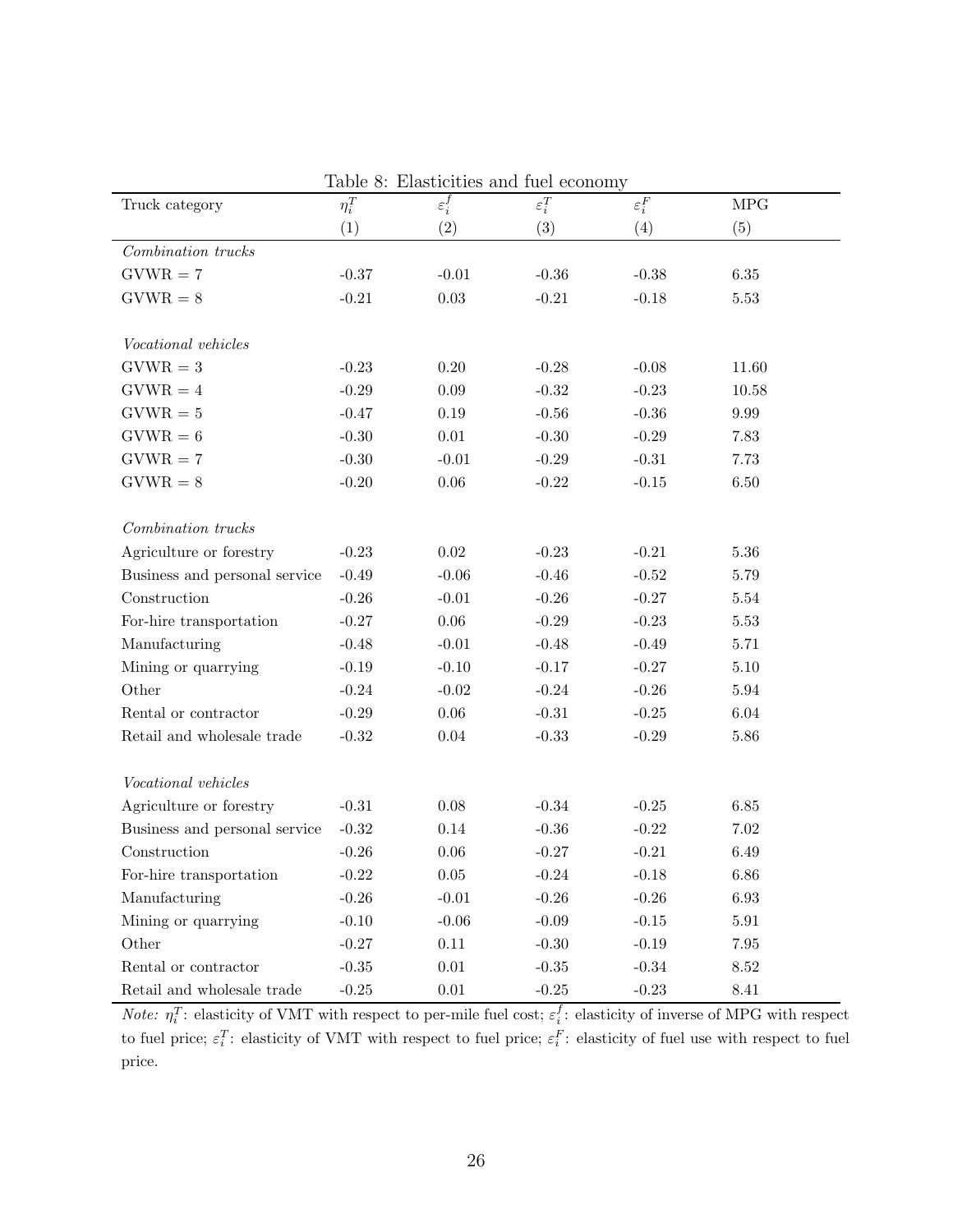|                            |       | Fuel related MEC (cents/gallon) |          |        | Mileage related MEC (cents/mile) |          |         |         |              |         |
|----------------------------|-------|---------------------------------|----------|--------|----------------------------------|----------|---------|---------|--------------|---------|
|                            |       | Local                           | Global   | Oil    | Sum                              | Road     | Conges- | Acci-   | <b>Noise</b> | Sum     |
|                            |       | air pol-                        | air pol- | depen- |                                  |          | tion    | dents   |              |         |
|                            |       | lution                          | lution   | dency  |                                  |          |         |         |              |         |
| Combination trucks         |       |                                 |          |        |                                  |          |         |         |              |         |
| GVWR 7                     | Rural | 26.9                            | 14.0     | 16.0   | 56.9                             | 3.3      | 1.9     | 0.9     | 0.2          | 6.2     |
|                            | Urban | 24.1                            | 14.0     | 16.0   | 54.1                             | $10.5\,$ | 18.4    | 1.2     | $2.8\,$      | 32.8    |
| GVWR 8                     | Rural | 23.4                            | 14.0     | 16.0   | $53.4\,$                         | 12.7     | $2.2\,$ | $0.9\,$ | $\rm 0.2$    | 16.0    |
|                            | Urban | $21.0\,$                        | 14.0     | 16.0   | 51.0                             | 40.9     | 20.1    | $1.2\,$ | 3.0          | 65.2    |
| <i>Vocational vehicles</i> |       |                                 |          |        |                                  |          |         |         |              |         |
| GVWR 3                     | Rural | 15.6                            | 14.0     | 16.0   | 45.6                             | 0.0      | 0.8     | 1.0     | 0.0          | 1.8     |
|                            | Urban | 14.0                            | 14.0     | 16.0   | 44.0                             | 0.1      | 7.7     | 1.2     | 0.1          | 9.1     |
| GVWR 4                     | Rural | 31.0                            | 14.0     | 16.0   | 61.0                             | 0.5      | $1.6\,$ | 0.7     | 0.1          | $2.9\,$ |
|                            | Urban | 27.9                            | 14.0     | 16.0   | 57.9                             | 1.6      | 16.1    | $1.0\,$ | 0.8          | 19.5    |
| GVWR 5                     | Rural | $29.3\,$                        | 14.0     | 16.0   | 59.3                             | 0.5      | $1.6\,$ | 0.7     | 0.1          | $2.9\,$ |
|                            | Urban | 26.3                            | 14.0     | 16.0   | 56.3                             | 1.6      | 16.1    | 1.0     | 0.8          | 19.5    |
| GVWR <sub>6</sub>          | Rural | 23.0                            | 14.0     | 16.0   | 53.0                             | 0.5      | $1.6\,$ | 0.7     | 0.1          | $2.9\,$ |
|                            | Urban | 20.6                            | 14.0     | 16.0   | 50.6                             | 1.6      | 16.1    | 1.0     | 0.8          | 19.5    |
| GVWR 7                     | Rural | 35.0                            | 14.0     | 16.0   | 65.0                             | 1.0      | $2.5\,$ | 0.5     | 0.1          | 4.0     |
|                            | Urban | 31.4                            | 14.0     | 16.0   | 61.4                             | 3.1      | 24.5    | 0.9     | 1.5          | 29.9    |
| GVWR 8                     | Rural | 29.4                            | 14.0     | 16.0   | 59.4                             | $5.6\,$  | $\!3.3$ | 0.5     | 0.1          | $\,9.5$ |
|                            | Urban | 26.3                            | 14.0     | 16.0   | 56.3                             | 18.1     | 32.6    | 0.9     | 1.7          | 53.3    |
| Auto                       | Rural | 22.2                            | 12.0     | 16.0   | 50.2                             | 0.0      | $0.8\,$ | 1.0     | 0.0          | 1.8     |
|                            | Urban | 20.0                            | 12.0     | 16.0   | 48.0                             | 0.1      | $7.7\,$ | 1.2     | 0.1          | 9.1     |

<span id="page-26-0"></span>Table 9: Parameters of marginal external costs

Note: Parameters of global air pollution and oil dependency are from [Parry](#page-51-5) [\(2008\)](#page-51-5). Other parameters are from [FHWA](#page-50-11) [\(2000\)](#page-50-11). Parameters of local air pollution are documented in terms of cents/mile in [FHWA](#page-50-11) [\(2000\)](#page-50-11). I multiply them with the corresponding fuel economy to convert to cents/gallon.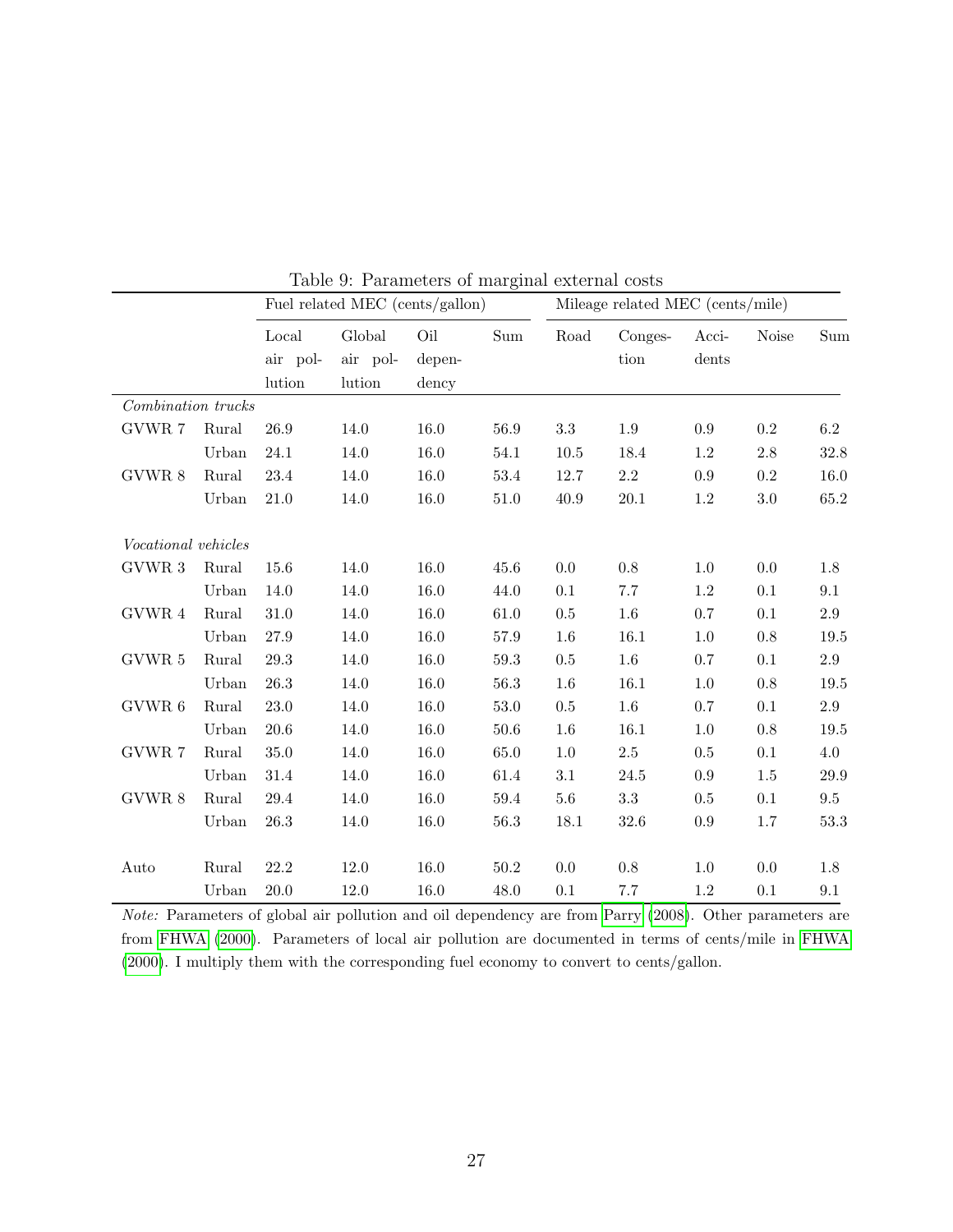

<span id="page-27-0"></span>Figure 3: Truck count distribution of GVWRs in each business sector

Note: Truck count data are derived from VIUS (2002).

and operation areas, most of which are drawn from the 1997 Federal Highway Cost Allocation Study Final Report and its addendum. Summarizing the MEC of local air pollution, global air pollution and oil dependency gives the fuel-related external cost per gallon. Similarly, the mileage related MEC is computed by adding up the per-mile external effect on road deterioration, congestion, accidents and noise pollution.

In Table [9,](#page-26-0) the MECs in each business sector are derived by taking the weighted average of corresponding MEC, based on the distribution of GVWRs. The weights are derived by taking the ratio of the number of trucks in each weight class and the total. Figure [3](#page-27-0) shows the distribution of GVWRs in each business sector.

### 6.4 Optimal taxes

Substituting the parameters above into the optimal tax expression - equation [\(22\)](#page-23-4), I obtain the value of optimal taxes and their 95% confidence interval correspondingly.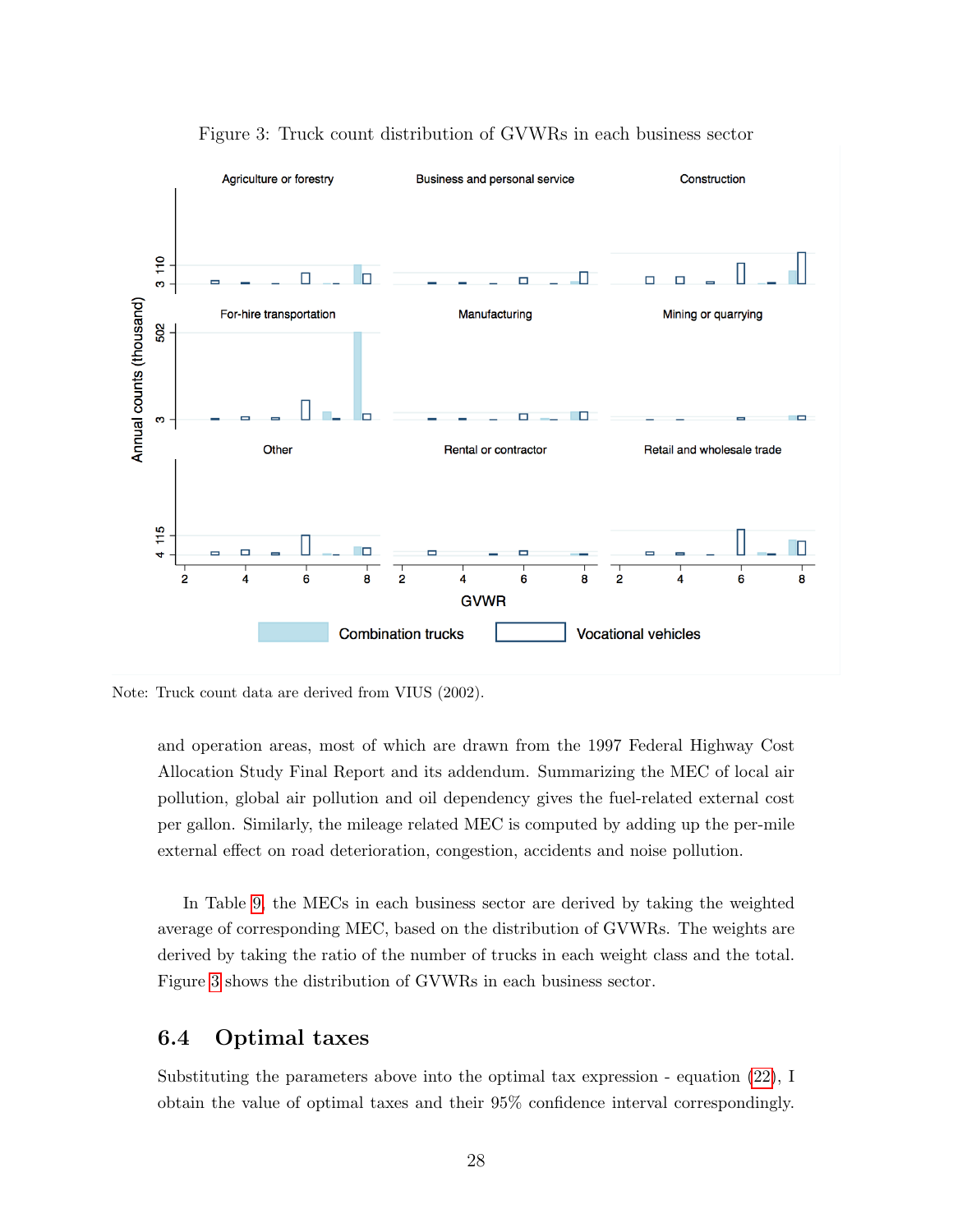Tables [11](#page-30-0) and [12](#page-31-0) present the results by weight class and business sector, respectively. In general, the optimal tax is higher for the same type of trucks operating in urban areas than those in rural areas as the marginal external cost is often greater in more populated areas. Vehicles with weight class 6 operating in rural areas have the lowest optimal tax – about 77 cents per gallon. The optimally differentiated tax peaks at 4.76 dollars per gallon for weight class 8 vocational vehicles in urban areas. Compared to differentiated taxes by weight class, optimal taxes by business sector show less variation, especially among vocational vehicles. As presented in table [12,](#page-31-0) most of the optimal taxes for vocational vehicles operating in rural areas are around 1 dollar per gallon, and around 2.5 dollars per gallon for thise operating in urban areas.

To put the calculated optimal taxes in perspective, in 2002, the federal diesel tax was 24.5 cents/gallon (in 2002 US dollars), and the state diesel taxes ranged from 7.5 cents per gallon in Georgia to 31.8 cents per gallon in Pennsylvania. So, even the differentiated optimal taxes on the lower end of the spectrum exceed the actual fuel tax rates in 2002. If I ignore the heterogeneity of trucks' responsiveness to changes in fuel cost and apply the same optimal tax formula, equation [\(22\)](#page-23-4), to average elasticities, shown in Table [2,](#page-12-0) I derive the optimal uniform fuel tax for combination trucks at 2.47 dollars per gallon, and for vocational vehicles at 2.07 dollars/gallon. These values serve as the baseline in the welfare analysis in section [6.5.](#page-28-0)

Since most of the elasticities of MPG with respect to fuel price are very close to zero and/or cannot be precisely estimated, as shown in Table [10,](#page-29-0) I calculate the 95% confidence interval of the optimal taxes using the Delta method, and present the resulting ranges of optimal taxes in column (2) and (3) in Table [11](#page-30-0) and Table [12.](#page-31-0)

#### <span id="page-28-0"></span>6.5 Welfare effects

The deadweight loss (or excess burden) from a tax change can be derived by taking the integral of each term in the marginal welfare effect expressed in equation [\(18\)](#page-23-5). It has proven to be vastly more accurate than the "Harberger triangle" approximation [\(Goulder and Williams, 2003\)](#page-50-6). An additional income effect is incorporated to reduce the deadweight loss in the following mechanism. The income effect increases the labor supply, which leads to a reduction in labor market distortion caused by the substitution effect. Following the approach developed in [Goulder and Williams](#page-50-6) [\(2003\)](#page-50-6), the deadweight loss due to changes in diesel fuel tax can be expressed as follows.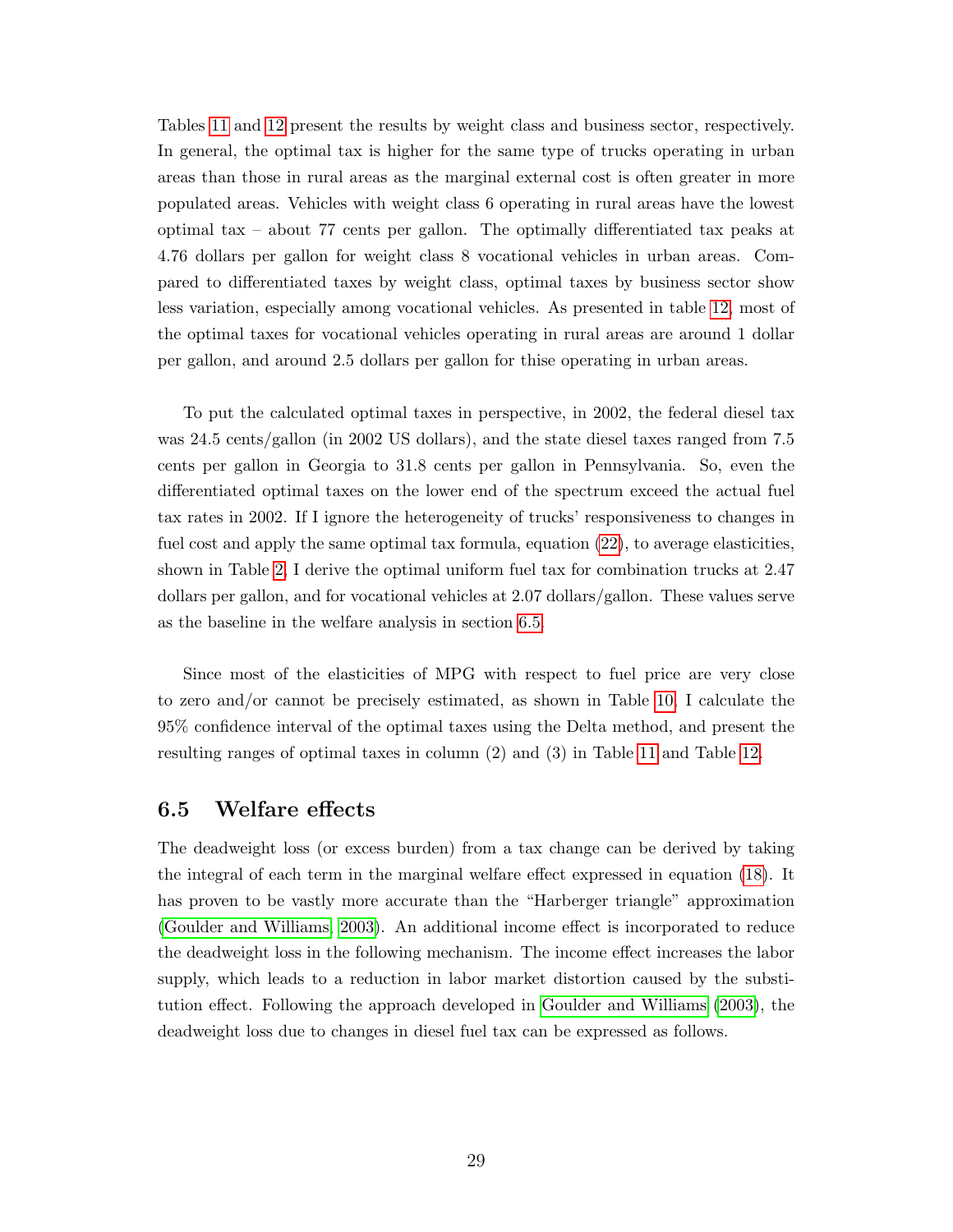|                               | Combination trucks |              | Vocational vehicles |              |  |
|-------------------------------|--------------------|--------------|---------------------|--------------|--|
|                               | <b>OLS</b>         | IV           | <b>OLS</b>          | IV           |  |
|                               | (1)                | (2)          | (3)                 | (4)          |  |
| Elasticity by weight class    |                    |              |                     |              |  |
| $GVWR = 3$                    |                    |              | $-0.0749$           | $-0.195***$  |  |
|                               |                    |              | (0.0567)            | (0.0748)     |  |
| $GVWR = 4$                    |                    |              | $-0.0729$           | $-0.0864$    |  |
|                               |                    |              | (0.0604)            | (0.112)      |  |
| $GVWR = 5$                    |                    |              | 0.00479             | $-0.192$     |  |
|                               |                    |              | (0.103)             | (0.137)      |  |
| $GVWR = 6$                    |                    |              | 0.00116             | $-0.0146$    |  |
|                               |                    |              | (0.0193)            | (0.0261)     |  |
| $GVWR = 7$                    | $0.0592***$        | 0.0109       | $0.0713***$         | 0.0114       |  |
|                               | (0.0142)           | (0.0257)     | (0.0210)            | (0.0290)     |  |
| $GVWR = 8$                    | 0.0111             | $-0.0305***$ | $-0.000842$         | $-0.0618***$ |  |
|                               | (0.00819)          | (0.00761)    | (0.0104)            | (0.0164)     |  |
| Elasticity by business sector |                    |              |                     |              |  |
| Agriculture or forestry       | $-0.0102$          | 0.0161       | 0.0151              | $0.0832**$   |  |
|                               | (0.0182)           | (0.0225)     | (0.0194)            | (0.0339)     |  |
| Business and personal service | $-0.0297$          | $-0.0629$    | $-0.0334$           | $0.143**$    |  |
|                               | (0.0524)           | (0.0564)     | (0.0513)            | (0.0552)     |  |
| Construction                  | $-0.0401*$         | $-0.00922$   | $-0.0302$           | $0.0618***$  |  |
|                               | (0.0204)           | (0.0279)     | (0.0192)            | (0.0235)     |  |
| For-hire transportation       | $-0.0496***$       | $0.0575***$  | $-0.034$            | $0.0549*$    |  |
|                               | (0.0113)           | (0.00828)    | (0.0283)            | (0.0281)     |  |
| Manufacturing                 | $-0.0595***$       | $-0.0123$    | $-0.0898$           | $-0.00524$   |  |
|                               | (0.0214)           | (0.0254)     | (0.0564)            | (0.0423)     |  |
| Mining or quarrying           | 0.0376             | $-0.102*$    | $-0.0145$           | $-0.0599$    |  |
|                               | (0.0354)           | (0.058)      | (0.0423)            | (0.0383)     |  |
| Rental or contractor          | $-0.0953***$       | 0.0626       | $-0.0717$           | 0.0132       |  |
|                               | (0.0296)           | (0.0574)     | (0.0534)            | (0.0556)     |  |
| Retail and wholesale trade    | $-0.0272**$        | $0.0379*$    | $-0.0451*$          | $\,0.015\,$  |  |
|                               | (0.011)            | (0.0156)     | (0.0179)            | (0.0245)     |  |
| Other                         | $-0.115$           | $-0.0214$    | 0.0521              | $0.113**$    |  |
|                               | (0.0827)           | (0.063)      | (0.0491)            | (0.0568)     |  |

<span id="page-29-0"></span>Table 10: Estimate elasticities of MPG with respect to diesel price

Note: \*:  $p < 0.1$ ; \*\*:  $p < 0.05$ ; \*\*\*:  $p < 0.01$ 

Other controls include truck characteristics, business characteristics, state GDP, home state FE. Standard errors are clustered at the level of home base states. Instrumental variable is the inflation-adjusted crude oil price.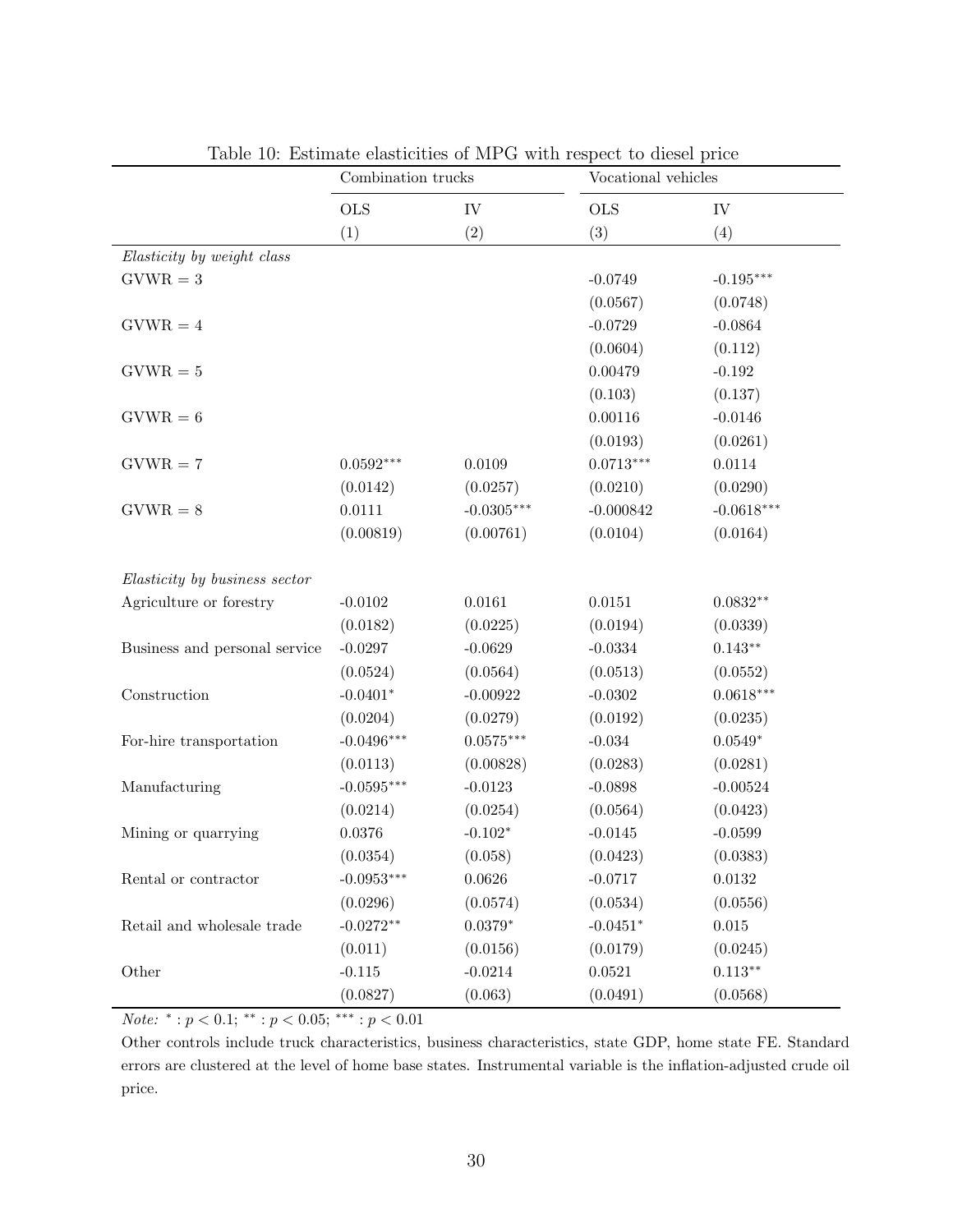|                     |       | Optimal tax (dollar/gallon) | 95% confidence interval      |          |
|---------------------|-------|-----------------------------|------------------------------|----------|
|                     |       | (1)                         | (2)                          | (3)      |
| Combination trucks  |       |                             |                              |          |
| GVWR 7              | Rural | $\rm 0.95$                  | $\left[0.89\right]$          | 1.03     |
|                     | Urban | $2.04\,$                    | $\left[1.79\right]$          | 2.36     |
| GVWR 8              | Rural | 1.57                        | $\left[ \right.1.48 \right]$ | $1.68$ ] |
|                     | Urban | 4.19                        | $\vert 3.86$                 | 4.57     |
|                     |       |                             |                              |          |
| Vocational vehicles |       |                             |                              |          |
| GVWR 3              | Rural | $1.17\,$                    | $\left[-0.55\right]$         | 0.68     |
|                     | Urban | 1.14                        | $\lceil -0.55 \rceil$        | 0.66     |
| GVWR 4              | Rural | $1.03\,$                    | $\left[0.78\right]$          | 10.90    |
|                     | Urban | $2.35\,$                    | $\left[1.30\right]$          | 43.75    |
| $\rm GVWR$ 5        | Rural | 1.04                        | $\left[0.79\right]$          | 2.66     |
|                     | Urban | $2.42\,$                    | $\left[1.39\right]$          | 9.24     |
| $\rm GVWR$ $6$      | Rural | 0.77                        | $\left[0.72\right]$          | 0.83     |
|                     | Urban | $1.50\,$                    | $\lceil 1.31 \rceil$         | 1.78     |
| GVWR 7              | Rural | $\rm 0.95$                  | $\left[0.89\right]$          | 1.04     |
|                     | Urban | $2.29\,$                    | $\vert$ 1.95                 | 2.79     |
| $\rm GVWR$ $8$      | Rural | 1.46                        | $\left(1.29\right)$          | $1.72$ ] |
|                     | Urban | 4.76                        | $3.94\,$                     | 6.03     |

<span id="page-30-0"></span>Table 11: Optimal tax differentiated by weight class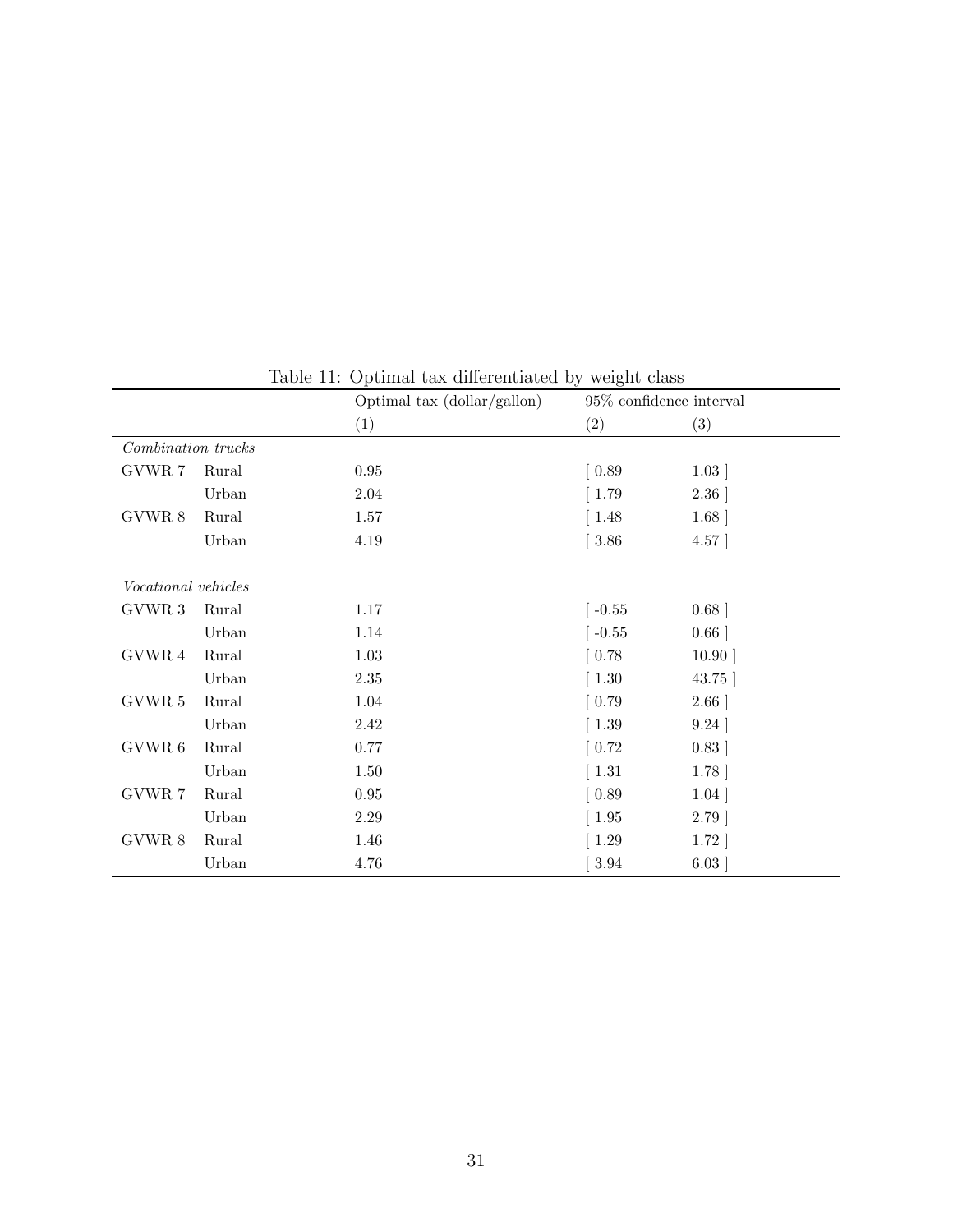|                               | Table 12. Optimal tax unicremated by basiness sector<br>Location | Optimal tax (dollar/gallon)<br>95% confidence interval |                       |      |
|-------------------------------|------------------------------------------------------------------|--------------------------------------------------------|-----------------------|------|
|                               |                                                                  | (1)                                                    | (2)                   | (3)  |
| Combination trucks:           |                                                                  |                                                        |                       |      |
| Agriculture or forestry       | Rural                                                            | 1.44                                                   | $\left(1.25\right)$   | 1.72 |
|                               | Urban                                                            | 3.72                                                   | 3.05                  | 4.73 |
| Business and personal service | Rural                                                            | 1.34                                                   | 1.12                  | 1.67 |
|                               | Urban                                                            | $3.36\,$                                               | 2.59                  | 4.55 |
| Construction                  | Rural                                                            | $1.37\,$                                               | $\lceil 1.19 \rceil$  | 1.65 |
|                               | Urban                                                            | 3.49                                                   | 2.85                  | 4.46 |
| For-hire transportation       | Rural                                                            | 1.59                                                   | $\left[1.51\right]$   | 1.69 |
|                               | Urban                                                            | 4.26                                                   | $\left[3.96\right]$   | 4.61 |
| Manufacturing                 | Rural                                                            | $1.37\,$                                               | $\left[ 1.25 \right]$ | 1.51 |
|                               | Urban                                                            | $3.47\,$                                               | $[3.06]$              | 3.98 |
| Mining or quarrying           | Rural                                                            | $1.04\,$                                               | [0.85]                | 1.51 |
|                               | Urban                                                            | $2.31\,$                                               | $\left[1.62\right]$   | 3.98 |
| Other                         | Rural                                                            | $1.35\,$                                               | $\left[1.02\right]$   | 2.27 |
|                               | Urban                                                            | $3.39\,$                                               | 2.22                  | 6.69 |
| Rental or contractor          | Rural                                                            | 1.69                                                   | $\left[1.25\right]$   | 2.87 |
|                               | Urban                                                            | 4.63                                                   | $\left[3.05\right]$   | 8.81 |
| Retail and wholesale trade    | Rural                                                            | 1.51                                                   | $\left[1.40\right]$   | 1.66 |
|                               | Urban                                                            | 3.99                                                   | $\vert 3.57$          | 4.52 |
|                               |                                                                  |                                                        |                       |      |
| Vocational vehicles:          |                                                                  |                                                        |                       |      |
| Agriculture or forestry       | Rural                                                            | 1.03                                                   | $\left[0.91\right]$   | 1.24 |
|                               | Urban                                                            | 2.70                                                   | 2.14                  | 3.66 |
| Business and personal service | Rural                                                            | 1.30                                                   | $1.01\,$              | 2.14 |
|                               | Urban                                                            | 3.95                                                   | 2.61                  | 7.86 |
| Construction                  | Rural                                                            | 1.04                                                   | $\left[0.94\right]$   | 1.21 |
|                               | Urban                                                            | 2.75                                                   | 2.28                  | 3.49 |
| For-hire transportation       | Rural                                                            | 0.92                                                   | 0.82                  | 1.11 |
|                               | Urban                                                            | 2.16                                                   | $\left[1.71\right]$   | 3.00 |
| Manufacturing                 | Rural                                                            | $0.97\,$                                               | [0.84]                | 1.21 |
|                               | Urban                                                            | 2.42                                                   | $\left[1.85\right]$   | 3.53 |
| Mining or quarrying           | Rural                                                            | $0.81\,$                                               | [0.72]                | 1.09 |
|                               | Urban                                                            | 1.69                                                   | $\left[ 1.25 \right]$ | 2.98 |
| Other                         | $\rm{Rural}$                                                     | $1.07\,$                                               | $\left[0.84\right]$   | 1.93 |
|                               | Urban                                                            | 2.78                                                   | $\left[1.81\right]$   | 6.54 |
| Rental or contractor          | Rural                                                            | $0.80\,$                                               | [0.71]                | 0.99 |
|                               | Urban                                                            | 1.57                                                   | 1.22                  | 2.24 |
| Retail and wholesale trade    | Rural                                                            | $0.98\,$                                               | $\left[0.89\right]$   | 1.12 |
|                               | Urban                                                            | 2.48                                                   | $2.07\,$              | 3.10 |

<span id="page-31-0"></span>Table 12: Optimal tax differentiated by business sector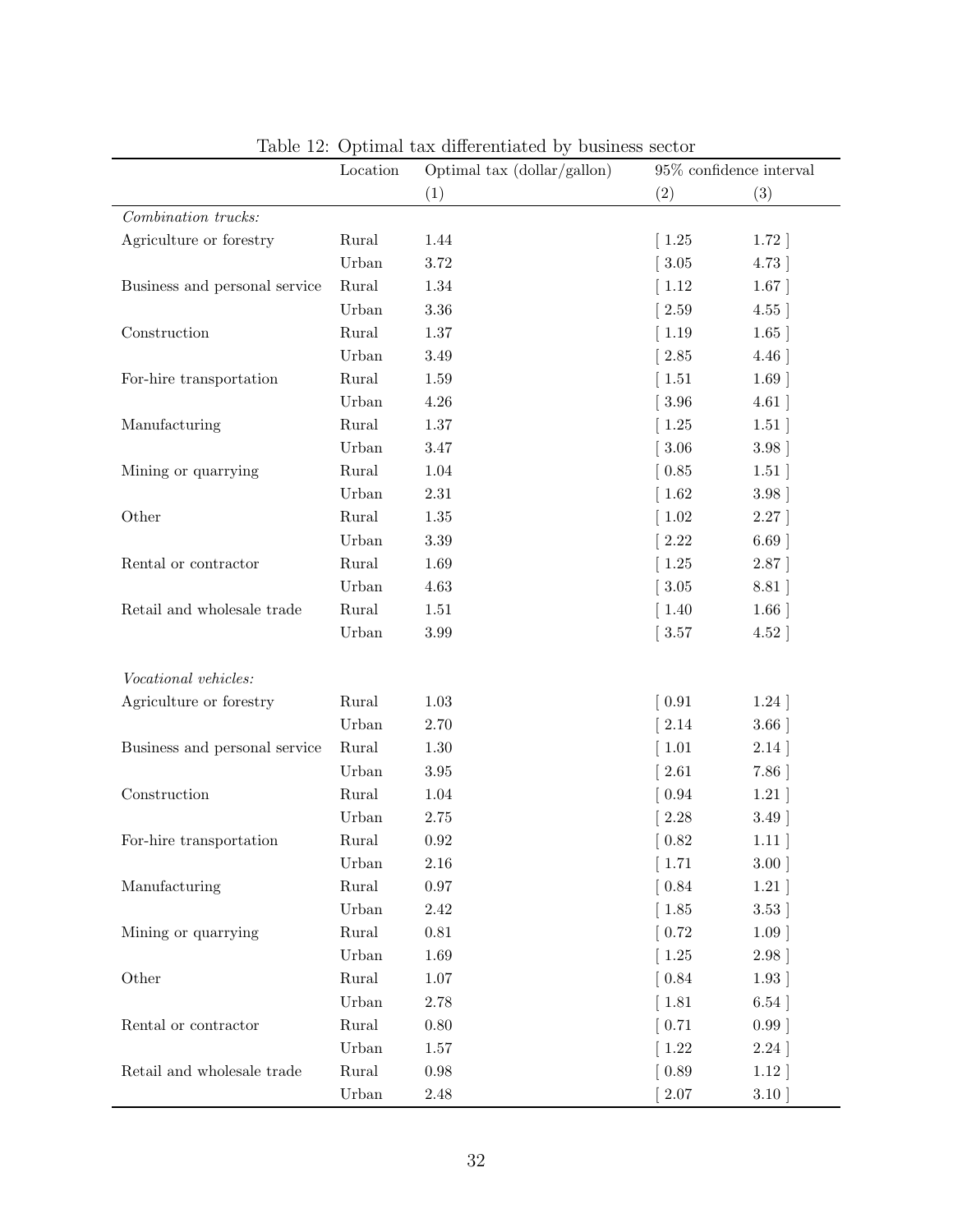<span id="page-32-0"></span>
$$
\frac{1}{\lambda}\Delta\tilde{U} = \frac{-(MEC_i^F t_i - \frac{t_i^2}{2})\varepsilon_i^F \frac{F_i}{\tilde{P}_D} - MEC_i^T \varepsilon_i^T \frac{T_i}{\tilde{P}_D} t_i + (MEC_i^A - t_G f_G)\beta_i e_i \varepsilon_i^T \frac{T_i}{\tilde{P}_D} t_i}{1 - \tau_L \epsilon_{LY}},
$$
\n(27)

in which  $\tilde{P}_D$  is the after tax price for diesel fuel,  $\tau_L$  is the labor tax, and  $\epsilon_{LY}$  is the compensated income elasticity of labor supply.

Average fuel use and VMT for each category are drawn from the VIUS 2002 survey. I assume a labor tax of 40 percent and compensated labor supply elasticity of 0.25. The elasticity of labor supply is set lower than the midrange estimates in the literature, leading to a more conservative estimate of the welfare effect.

The per-vehicle welfare effect for imposing the differentiated fuel taxes is calculated according to equation [\(27\)](#page-32-0), relative to the baseline scenario where uniform optimal taxes are imposed. The total welfare change in each vehicle category is derived by multiplying the per-vehicle welfare effect by the total number of vehicles in that category.[20](#page-0-0)

Figure [4](#page-33-0) shows the welfare effects of differentiating fuel taxes by vehicle weight class. The solid bars refer to welfare changes in combination trucks, while the white bars refer to those in vocational vehicles. Four important observations can be made from this figure. First, most truck groups experience positive welfare effects upon switching from uniform to differentiated taxes. Second, most welfare gains are from class 8 combination trucks, mainly because differentiated taxes compensate for the large external cost occurred due to the operation of this type of vehicles. Third, the variation across vehicle weight classes are more obvious than that across business sectors. In fact, all business sectors experience relatively mild welfare changes, except combination trucks in for-hire transportation. This can be explained by the similar distribution of GVWR classes in each business sector, as shown in Figure [3](#page-27-0) with class 8 combination trucks dominant in every grid. Last, but not least, by adding the dollars saved, it is clearly evident that the total welfare effect of imposing such differentiated taxes is positive. Relative to imposing an optimal uniform tax, differentiated taxes by vehicle weight class create a total welfare gain of 17.5 billion dollars annually.

If optimal fuel taxes are differentiated by business sector, the total welfare gain can be as high as 31.5 billion dollars per year. The distributional effects among GVWRs

<sup>&</sup>lt;sup>20</sup>The number of vehicles in each category can be observed in the VIUS surveys. The numbers used in the total welfare calculation are from VIUS 2002.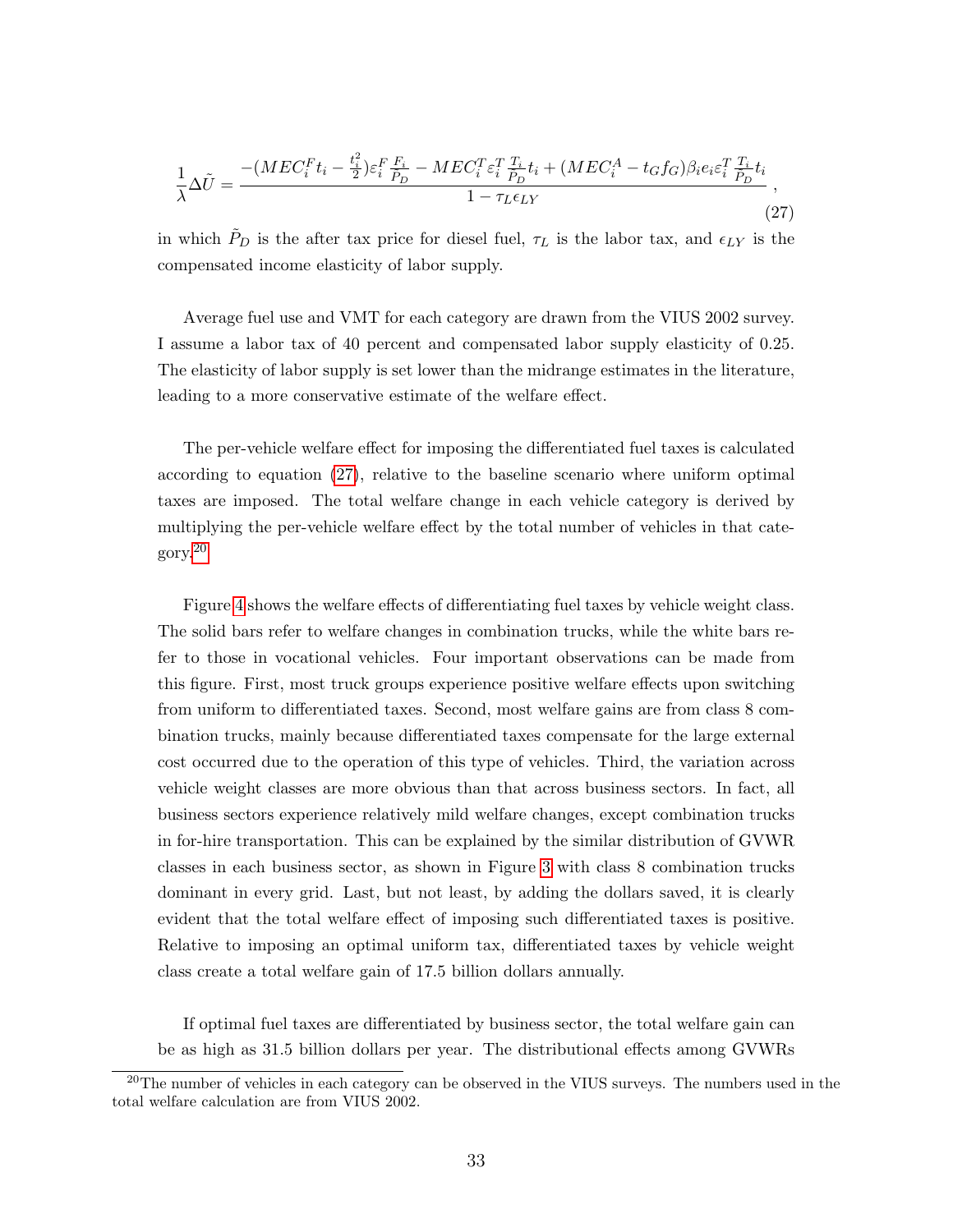

<span id="page-33-0"></span>Figure 4: Welfare effect of imposing differentiated fuel tax by vehicle weight class (GVWR)

Note: The figure shows the distributional welfare effect of imposing optimally differentiated fuel tax by vehicle weight class on a per-vehicle basis. The baseline scenario is imposing optimal uniform tax and only distinguishing combination trucks and vocational vehicles. The welfare effect is measured in billion dollars in 2002 USD. The lines crossing through some of the bars show the estimation range at 95% significance level. The bars without the lines are lack of statistical significance, and therefore, are not precisely estimated.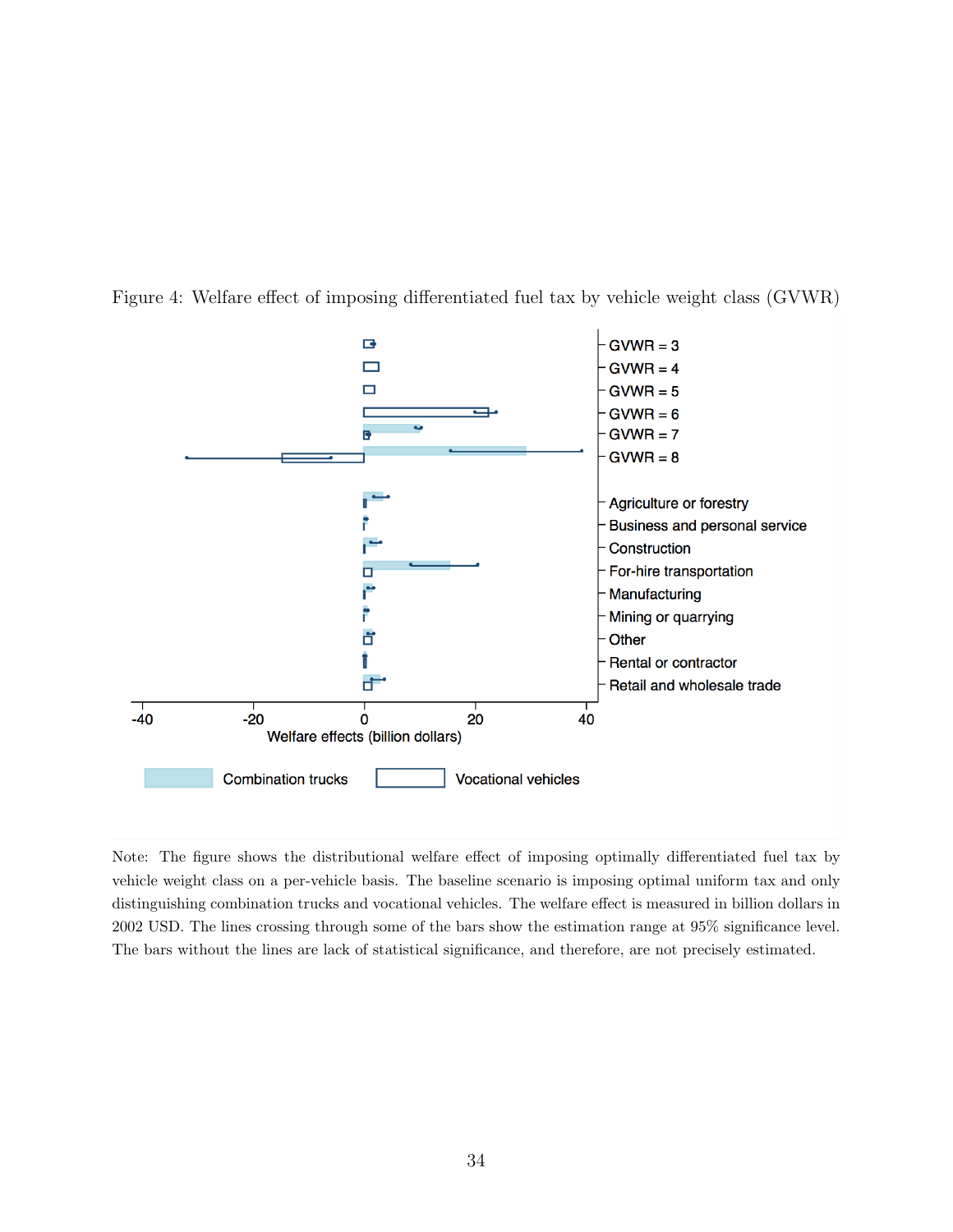

<span id="page-34-0"></span>Figure 5: Welfare effect of imposing differentiated fuel tax by business sector

Note: The figure shows the distributional welfare effect of imposing optimally differentiated fuel taxes by business sector on a per-vehicle basis. The baseline scenario imposes an optimal uniform tax and only distinguishes combination trucks and vocational vehicles. The welfare effect is measured in billion dollars in 2002 USD. Bars without lines lack statistical significance, and therefore are not precisely estimated.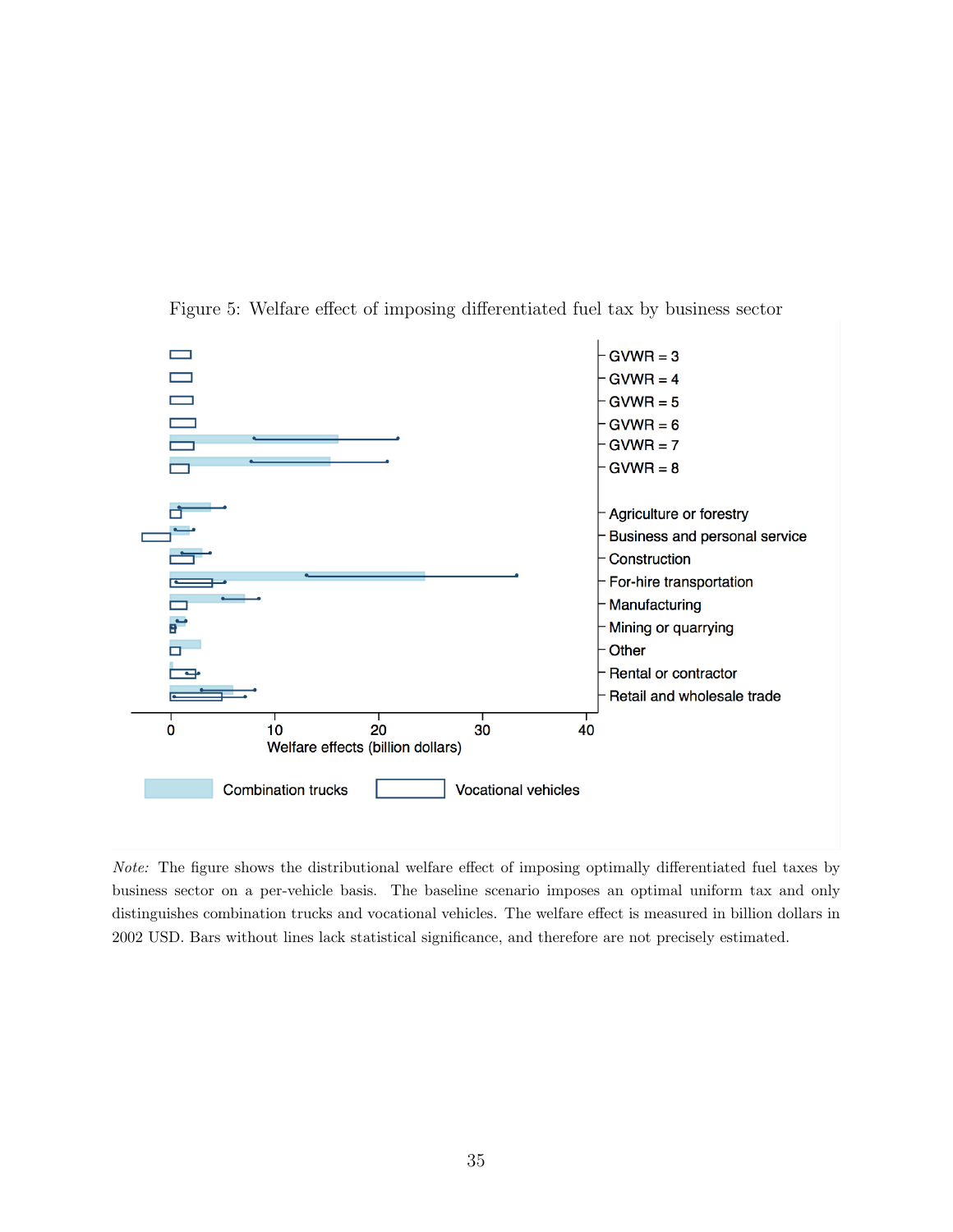and business sectors under such a tax regime are shown in Figure [5.](#page-34-0) The majority of the welfare gain is from for-hire transportation, retail and wholesale trade, and manufacturing. The effects are distributed almost evenly across weight classes within each truck type category. Combination trucks in weight class 7 and 8, under optimally differentiated taxation by business sector, experience similar welfare gains at about 15 to 16 billion dollars. The lack of variation in welfare gain among vocational vehicles in each weight class remains true as well, which can be explained by the fact that the distribution of GVWRs is similar across business sectors, as shown in Figure [3.](#page-27-0)

The overall welfare effects of imposing optimal differentiated fuel taxes by weight class is 17.5 billion per annum, and 32.5 billion per annum by business sectors. If I adopt a higher elasticity of labor supply at 0.4, the welfare gains are 18 billion for a weight class based fuel tax and 31 billion for a business sector based fuel tax. If the administration cost of imposing differentiated fuel taxes based on business sectors is high enough, optimal fuel taxes by weight class would be more practical and cost effective. In fact, the welfare gain from such a policy is about 13 times more than the welfare effect estimated by [Parry](#page-51-5) [\(2008\)](#page-51-5). He suggests that raising diesel fuel tax rate from its current level, 0.45 dollar/gallon, to the uniform optimal level increases welfare by 1.34 billion per annum.

## 7 Conclusion

Using truck level micro data, I estimate how fuel cost affects trucking decisions heterogeneously among different weight classes and business sectors. The medium-run elasticities of VMT with respect to per-mile fuel cost are about -0.23 for class 7, 8 combination trucks and -0.27 for class 3 - 8 vocational vehicles. Lighter vehicles tend to be more responsive to fuel cost changes. Combination trucks in business and personal transportation, as well as manufacturing, are driven further per annum compared to similar trucks in other business sectors facing the same fuel cost reduction. The VMT choices for vocational vehicles for rental and contractor work are the most elastic among all industries.

I apply the estimated elasticities into a generalized equilibrium model to calculate the differentiated optimal taxes for each vehicle weight class and business sector. Considerations of externalities resulting from truck operations are built into the model, such as local and global air pollution, oil dependency, road damage, congestion, accidents and noise pollution. The optimally differentiated diesel taxes are calculated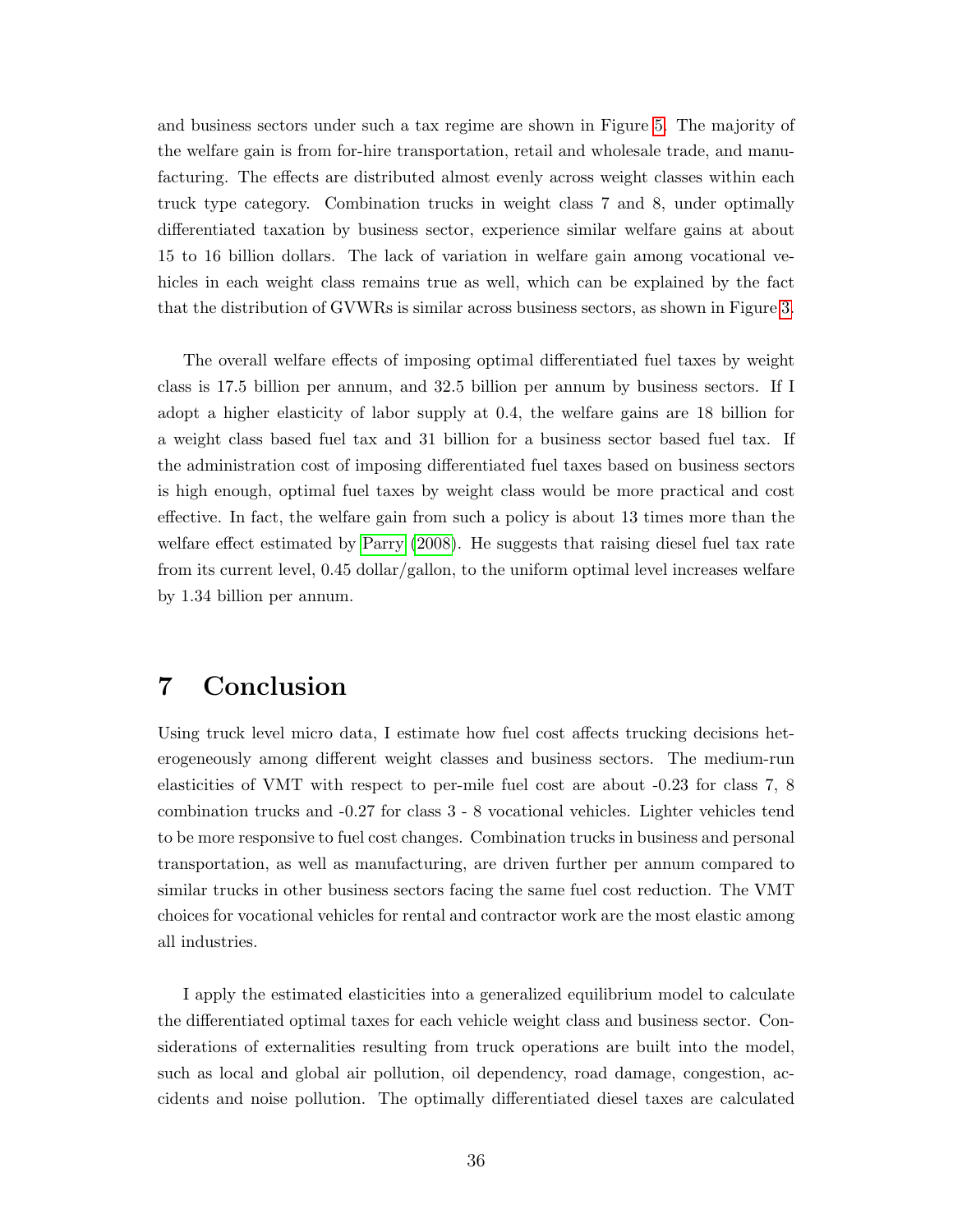based on the heterogeneity in their responsiveness to fuel costs, different level of externalities incurred, as well as the operation locations. When differentiating taxes by weight class, class 8 vocational vehicles are charged for the highest fuel tax at 4.76 dollar/gallon. On the other hand, less taxes are imposed on lighter trucks in rural areas. It is also possible to differentiate taxes by business sector. In total, there are nine business sectors considered, including agriculture, construction, for-hire transportation, mining, rental, etc. In general, combination trucks pay higher taxes than vocational vehicles in the same industry and same area. Combination trucks in for-hire business and rental/contractor in urban areas face an optimal diesel tax over 4 dollar/gallon.

Optimally differentiating diesel taxes by vehicle weight class brings in about 17.5 billion dollars per annum, while the welfare gain from differentiating taxes by business sector is about 32.5 billion dollars per annum. These numbers are not sensitive to labor market parameters. Had I adopted a higher elasticity of labor supply, such as 0.4, the total welfare gain would have been 18 billion and 31 billion dollars per annum.<sup>[21](#page-0-0)</sup> Although differentiating by business sector incurs a higher welfare gain, the cost and difficulty of implementation cannot be overlooked. It is sometimes difficult to define business sector clearly, especially when some vehicles are involved in multiple types of work. Vehicle weight class, however, is clearly labeled on the truck's registration record and can be identified from the vehicle identification number. Setting a tax based on such labels will be less difficult to put in practice.

 $21$ The total welfare gains calculated with other labor parameters can be found on the author's website: www.JenEcon.com.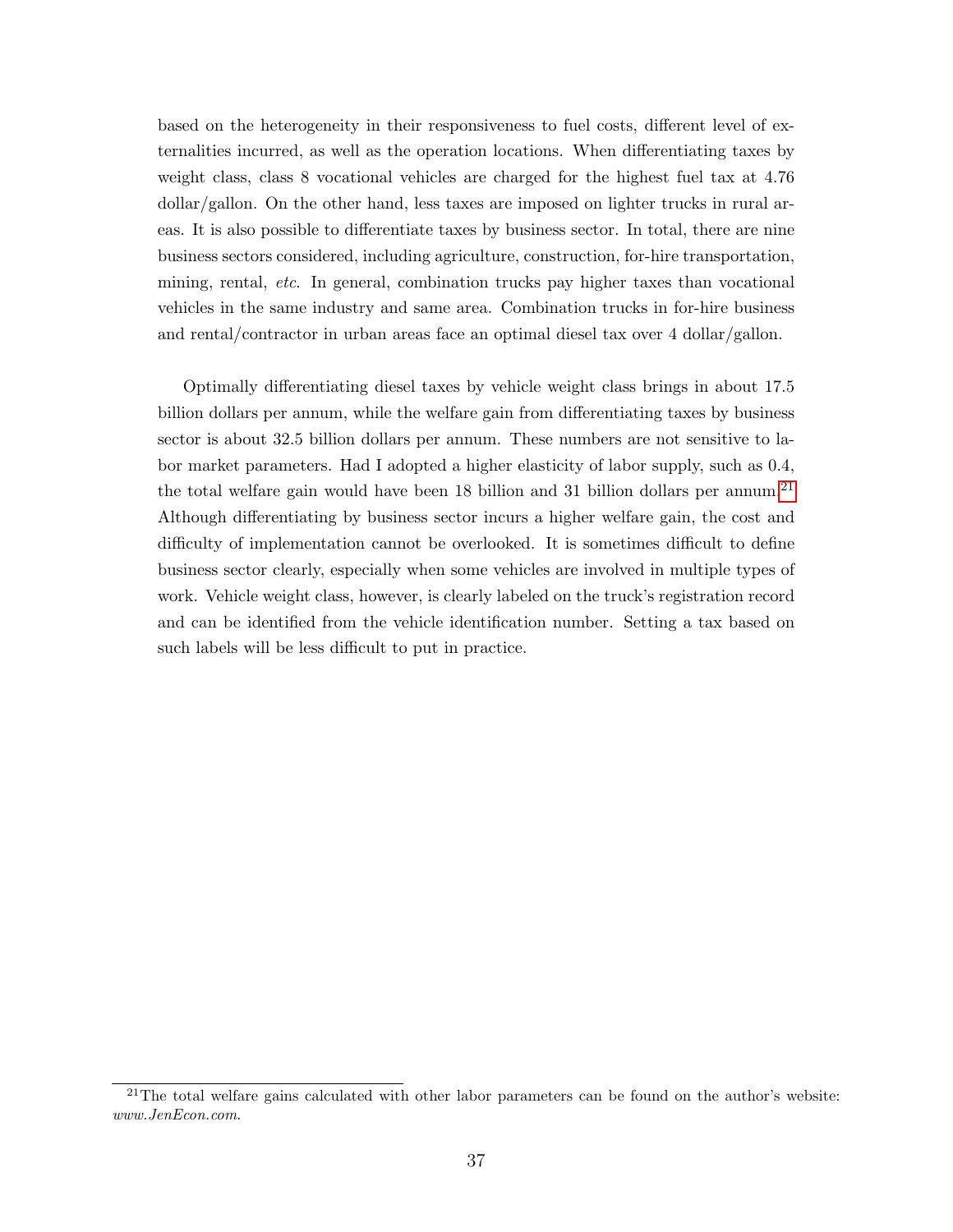## Appendix A Variables omitted from the summary statistics table

- Other axle configurations include "2 axles; 1 axle trailer", "2 axles; 3 or more axle trailer", "2 axles; 3 trailers", "2 axles; two trailers", "3 axles; 1 axle trailer", "3 axles; 3 or more axle trailer", "3 axles; three trailers", "3 axles; two trailers", "4 or more axles", "4 or more axles; 1 axle trailer", "4 or more axles; 2 axle trailer", "4 or more axles; 3 or more axle trailer", "4 or more axles; two trailers", "4 or more axles; three trailers".
- Other vehicle makes include autocar, other(domestic) and other(foreign).
- Other body/trailer types include automobile transport; beverage truck; concrete mixer; drop frame van; garbage truck; grain bodies; insulated non-refrigerated van; livestock truck; low boy; multistop or step van; oil field truck; open top van; platform with devices permanently mounted on it; pole, logging, pulpwood or pipe truck; service truck or craftsman's vehicle; tank truck for dry bulk; tank truck for liquids or gases; utility truck; winch or crane truck; wrecker; yard tractor; and other.
- Other cab types include cab forward of engine, beside engine or other.
- Other primary cargo include chemicals or drugs; farm products; household goods; live animals; lumber or fabricated wood products; metal products; mining products; miscellaneous products of manufacturing; no load carried; paper, textiles or apparel; petroleum products; plastics or rubber products; processed foods; tools, machinery or equipment; waste or scrap; and other.
- Engine displacement (in cubic inch) are grouped into bins as follows  $-1$  to 300; 301 to 399; 400 to 499; 500 to 599; 600 to 699; 700 to 799; 800 to 899; 900 or more.
- Number of cylinders are categorized as 4, 6, 8 and more than 8.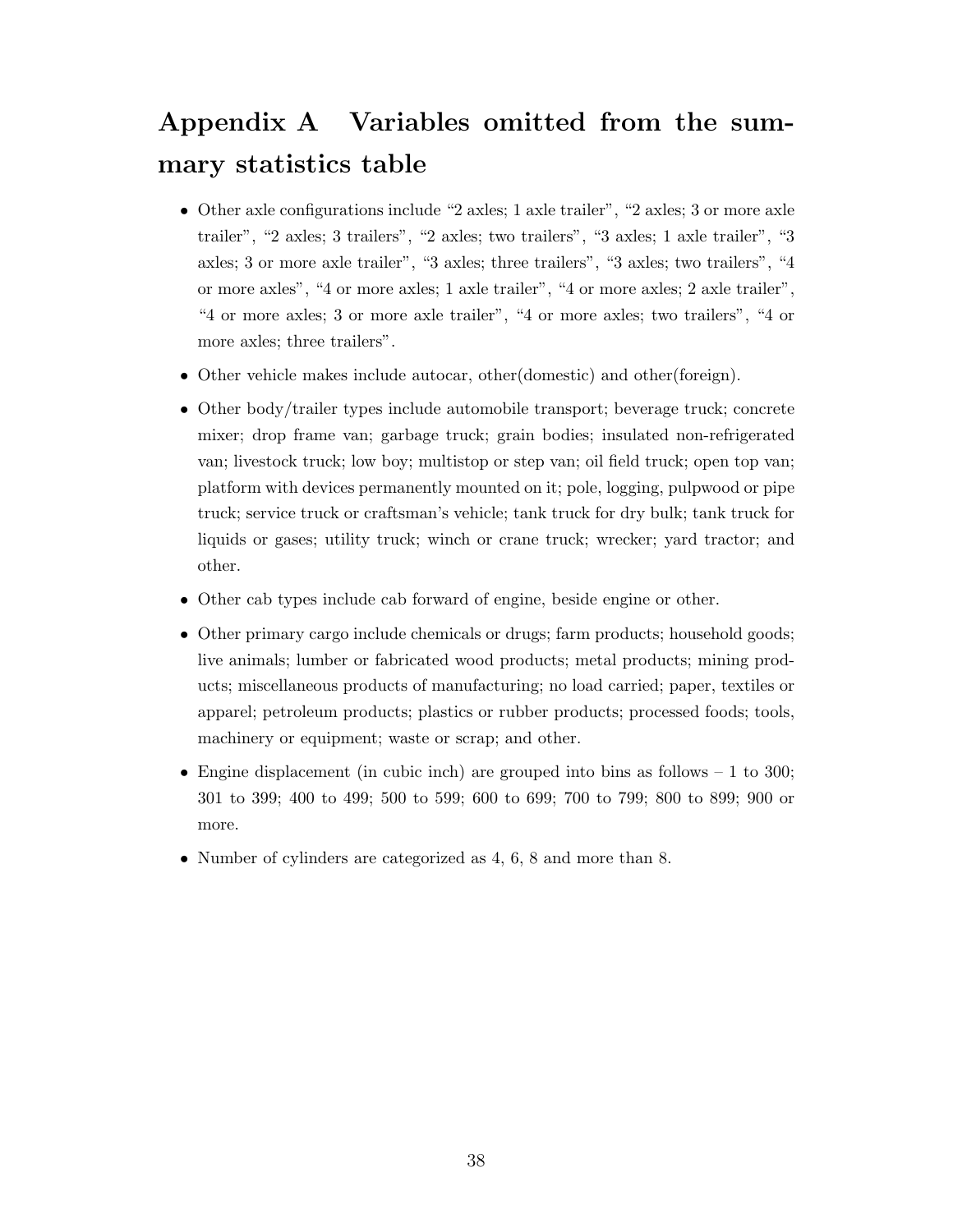## Appendix B First stage estimation

The instrument variable used in the main regressions is the per-mile fuel cost in states that do not share a border with home base states. In section [5.2,](#page-19-0) I apply an alternative instrument variable as a robustness check. The alternative IV is constructed by dividing crude oil price by MPG. The results of the first stage estimation in the 2SLS approach are presented in Table [B1.](#page-7-0)

| Table DI, I had been commanded for the |             |                                               |                         |                   |  |  |
|----------------------------------------|-------------|-----------------------------------------------|-------------------------|-------------------|--|--|
| IV                                     |             | Average fuel prices in non-neighboring states | Global crude oil prices |                   |  |  |
|                                        | Combination | Vocational                                    | Combination             | Vocational        |  |  |
|                                        | (1)         | $\left( 2\right)$                             | $\left( 3\right)$       | $\left( 4\right)$ |  |  |
|                                        |             |                                               |                         |                   |  |  |
| Coefficients of IV                     | $0.997***$  | $0.999***$                                    | $0.999***$              | $1.000***$        |  |  |
|                                        | (0.00201)   | (0.00119)                                     | (0.00197)               | (0.00110)         |  |  |
|                                        |             |                                               |                         |                   |  |  |
| $\mathbb{R}^2$                         | 0.966       | 0.988                                         | 0.968                   | 0.988             |  |  |
| Robust F statistics                    | 246,341     | 246,341                                       | 258,257                 | 833,974           |  |  |

Table B1: First stage estimation results

*Note*: \*\*\* :  $p < 0.01$ ; all standard errors (in parenthesis) are clustered at the level of home base regions. Dependent variable is ln(fuel cost of per-mile driving).

Columns (1) and (2) are first stage estimations corresponding to the IV estimation shown in Table [2](#page-12-0) and Table [3.](#page-13-0)

Columns (1) and (2) are first stage estimations corresponding to the robustness check using alternative IV shown in Table [E6.](#page-17-0)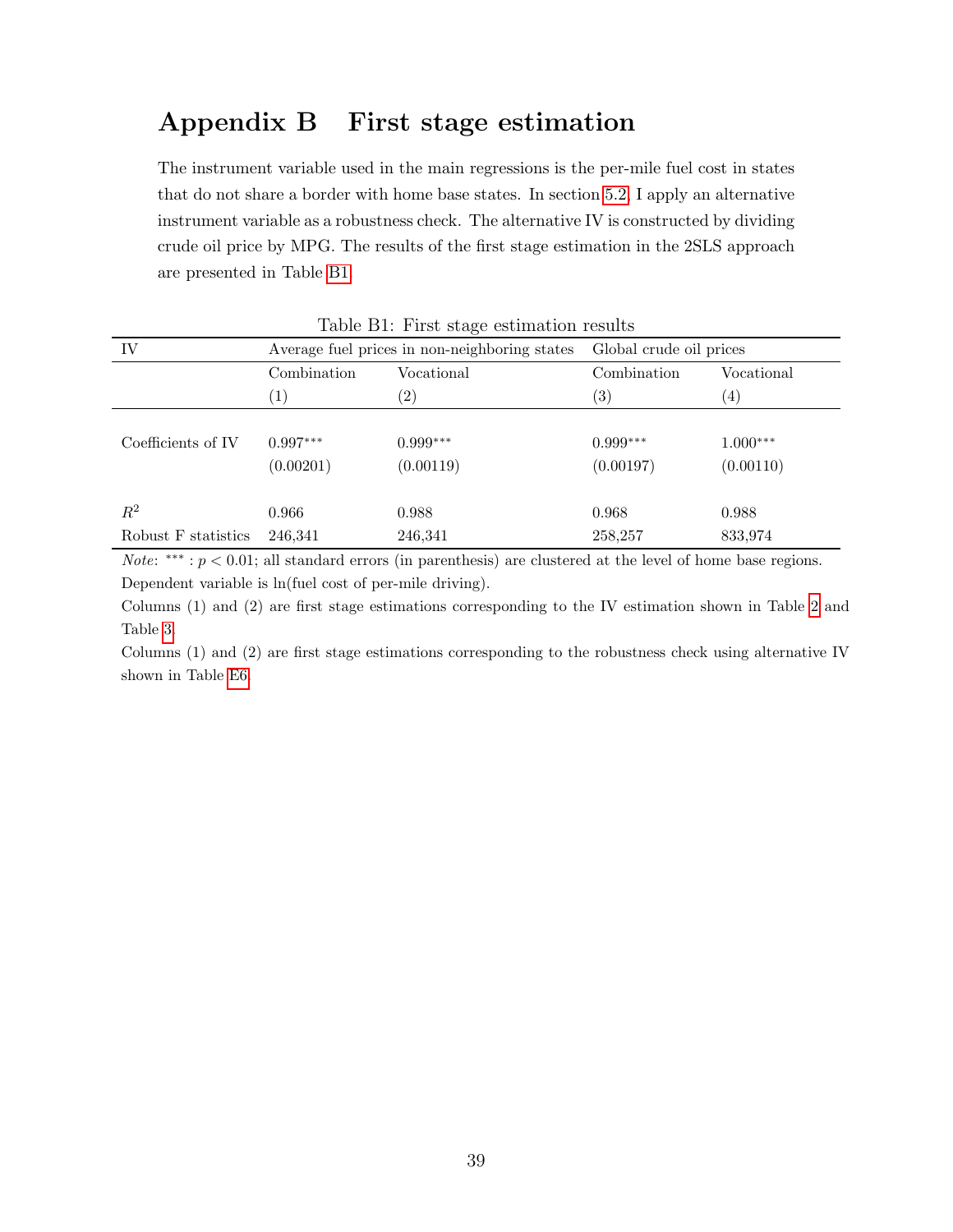## Appendix C Regional division by EIA



Figure C1: Map of regional division in the U.S.

Source: U.S. Energy Information Administration Form EIA-878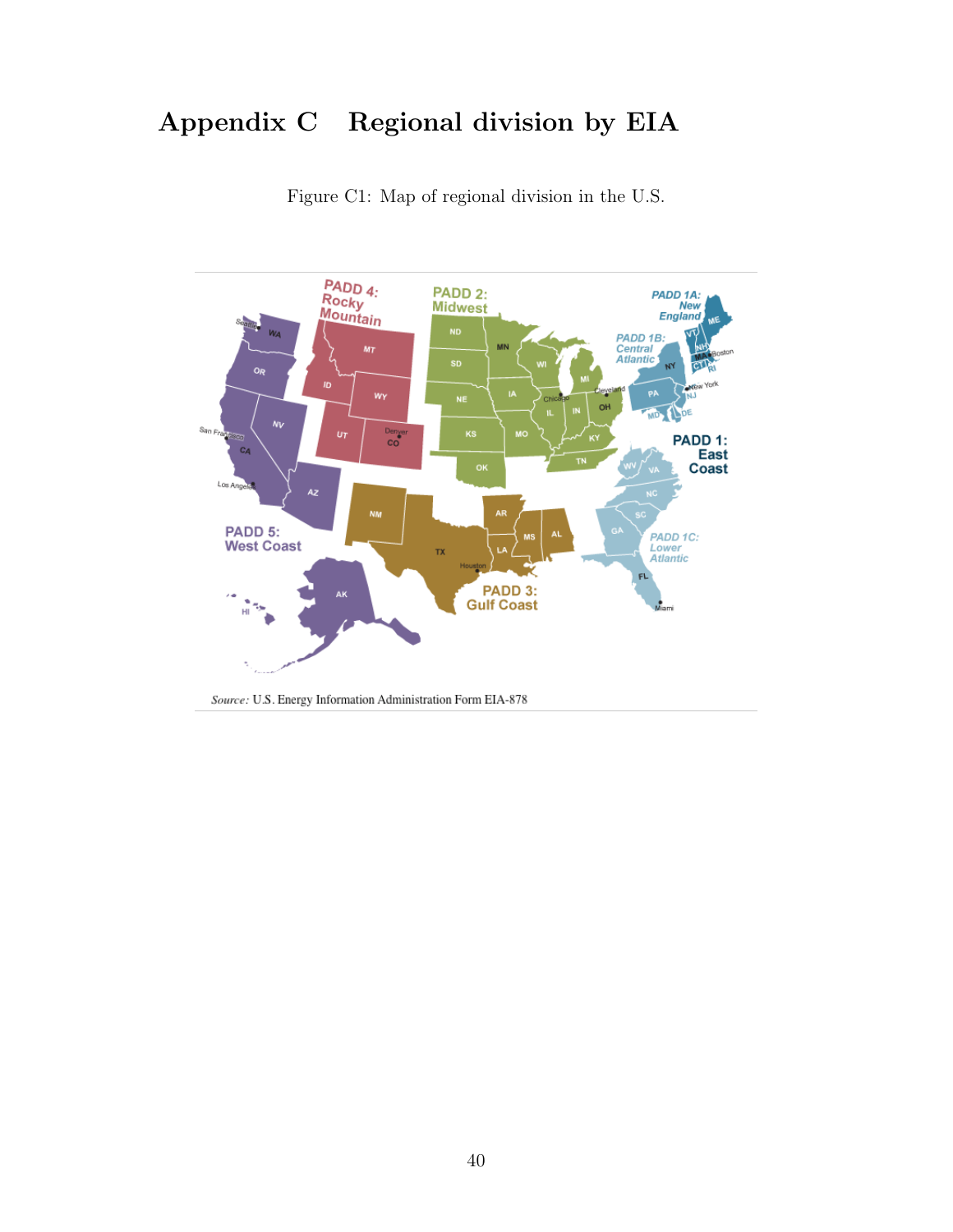## Appendix D Heterogeneity of responsiveness by other categories

#### Appendix D.1 By operator class

There are generally three operator classes, for-hire, private and rental. For-hire trucks are provided by companies or individuals who own the trucks. An individual who not only owns the truck, but also drives it for compensation, is referred as an "owner operator". A for-hire truck is required for a commercial vehicle DOT (Department of Transportation) number. As shown in Figure [D2,](#page-6-0) about half of the combination trucks in my sample are for-hire trucks, while 85% of the vocational vehicles are operated privately. Private trucks are used for business solely for the companies that own the trucks. In some cases, private trucks may remain privately licensed if they are not exclusively for business use. The third operator class is rental. Rental trucks only comprise a small percentage of my sample, about 2% for both groups. Typically, these are moving trucks for daily rental. Driving service is usually not provided by truck rental companies.





As shown in Table [D2,](#page-12-0) for combination trucks, for-hire trucks are the most responsive to fuel cost among the three operator classes. In particular, a 10% increase in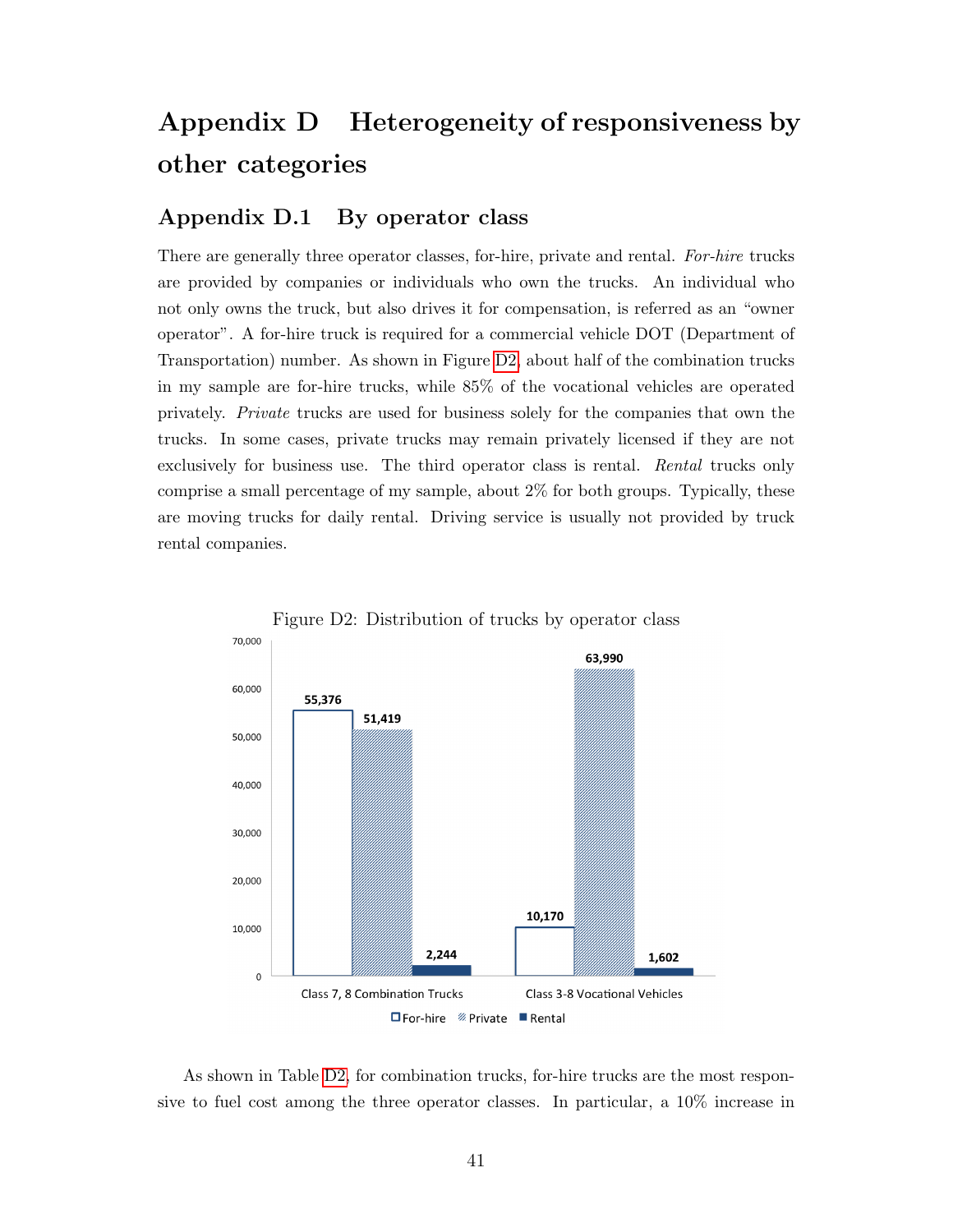| Dependent variable:                       | ln(VMT)     |                        | ln(PD)      |                        |  |  |
|-------------------------------------------|-------------|------------------------|-------------|------------------------|--|--|
|                                           |             | Combination Vocational |             | Combination Vocational |  |  |
|                                           | (1)         | (2)                    | (3)         | (4)                    |  |  |
|                                           |             |                        |             |                        |  |  |
| Elasticities by operator class:           |             |                        |             |                        |  |  |
| For-hire                                  | $-0.257***$ | $-0.207***$            | $-0.493***$ | $-0.412***$            |  |  |
|                                           | (0.0393)    | (0.0230)               | (0.0330)    | (0.0419)               |  |  |
| Private                                   | $-0.220***$ | $-0.285***$            | $-0.386***$ | $-0.344***$            |  |  |
|                                           | (0.0346)    | (0.0148)               | (0.0307)    | (0.0167)               |  |  |
| Rental                                    | $-0.194**$  | $-0.287***$            | $-0.250*$   | $-0.601***$            |  |  |
|                                           | (0.0827)    | (0.0480)               | (0.148)     | (0.0573)               |  |  |
| Control variables                         |             |                        |             |                        |  |  |
| ln(average vehicle weight)                | $0.408***$  | $0.239***$             | $2.529***$  | $1.933***$             |  |  |
|                                           | (0.0223)    | (0.0191)               | (0.0282)    | (0.0398)               |  |  |
| $ln($ odometer reading $)$                | $0.484***$  | $0.484***$             | $0.481***$  | $0.510***$             |  |  |
|                                           | (0.00706)   | (0.0174)               | (0.00522)   | (0.0184)               |  |  |
| ln(state GDP)                             | $0.0780*$   | $-0.00331$             | $0.0669**$  | 0.0356                 |  |  |
|                                           | (0.0406)    | (0.0617)               | (0.0331)    | (0.0723)               |  |  |
| Survey year FE?                           | Yes         | Yes                    | Yes         | Yes                    |  |  |
| Home base state FE?                       | Yes         | Yes                    | Yes         | Yes                    |  |  |
| Other truck characteristics?              | Yes         | Yes                    | Yes         | Yes                    |  |  |
| Business and operational characteristics? | Yes         | Yes                    | Yes         | Yes                    |  |  |
|                                           |             |                        |             |                        |  |  |
| No. of observation                        | 109039      | 75762                  | 109039      | 75762                  |  |  |
| Adjusted $R^2$                            | 0.551       | 0.427                  | 0.681       | 0.562                  |  |  |

Table D2: Estimation results by operator class

*Note*:  $^*$  :  $p < 0.1$ ;  $^{**}$  :  $p < 0.05$ ;  $^{***}$  :  $p < 0.01$ 

All standard errors are clustered at the level of home base regions and shown in parentheses.

In each regression, operator class dummy variables are interacted with ln(cost of per-mile driving). The elasticity for a particular operator class is the sum of coefficients of the interaction term and ln(cost of per-mile driving); the robust standard error is calculated based on the linear combination correspondingly.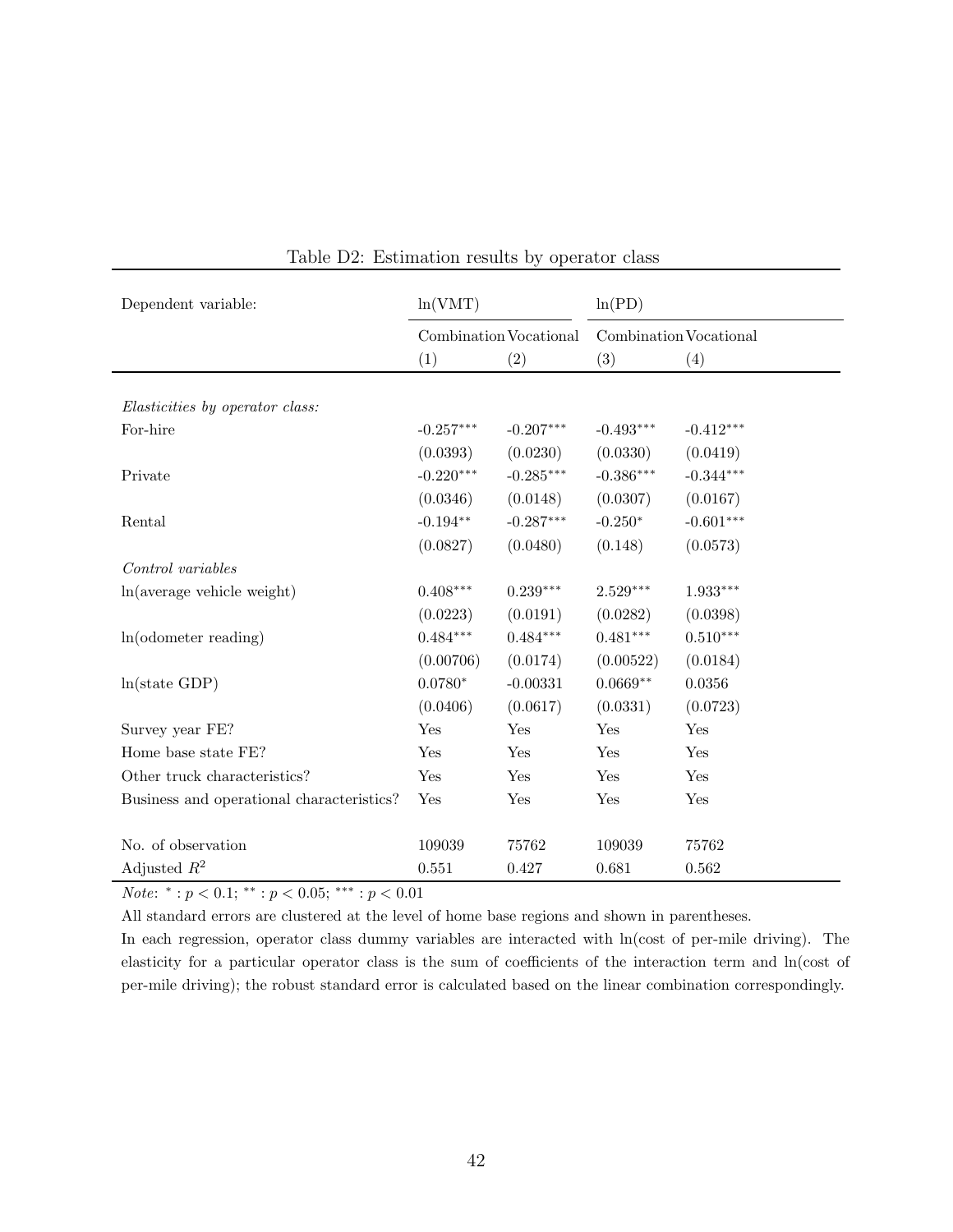|                  | Combination Trucks |        |  |  |
|------------------|--------------------|--------|--|--|
|                  |                    |        |  |  |
|                  | 22,372             | 11,288 |  |  |
| $2\ {\rm to}\ 5$ | 17,719             | 23,509 |  |  |
| $6$ to $20\,$    | 22,236             | 23,415 |  |  |
| 21 or more       | 51,137             | 25,758 |  |  |
|                  |                    |        |  |  |
| Total            | 113,464            | 83,970 |  |  |

Table D3: Number of trucks by fleet size

Data source: U.S. Vehicle Inventory and Use Survey (1982-2002).

the fuel cost of per-mile driving reduces VMT of for-hire trucks by 2.57%, and private trucks by 2.20%. Since for-hire truck owners have the flexibility to choose cargo, schedules and routes, it is not surprising that they are the most responsive to changes in fuel cost. As for vocational vehicles, for-hire vehicles appear to be less sensitive to fuel cost than private vehicles. Columns (3) and (4) provide the estimated elasticities of payload distance by operator class. The elasticities are greater in magnitude, showing that payload is also negatively affected by increase in fuel cost. Such effect is even more obvious for for-hire vocational vehicles, as the elasticity of payload distance is almost double the elasticity of VMT.

#### Appendix D.1.1 By fleet size

Are truck owners or fleet managers assigning trips strategically to trucks based on their fuel cost of per-mile driving? If so, trucks that belong to a large fleet clearly have more flexibility in substitution; thus, I should expect them to be more responsive to changes in the fuel cost of driving compared to those belong to a small fleet. In VIUS, the size of fleet is categorized into four bins.<sup>[22](#page-0-0)</sup> The number of truck counts in each bin is presented in Table [D3.](#page-13-0) While combination trucks are spread relatively evenly in fleets of different sizes, about 70% of vocational vehicles are in relatively small fleets that have fewer than 20 trucks.

I interact fleet size dummy variables with the natural log of per-mile fuel cost, and add the interaction terms to the estimation equation specified in equation [\(4\)](#page-9-1) and equation [\(6\)](#page-9-3) to estimate the elasticities of VMT and payload distance with respect to fuel cost respectively. The estimates of interest are listed in Table [D4.](#page-15-0) In general, both VMT and payload distance are more elastic to the cost of per-mile driving as

 $^{22}$ The categorization for fleet size is similar, yet not exactly the same, across the survey years. Some adjustments are made to make the grouping consistent.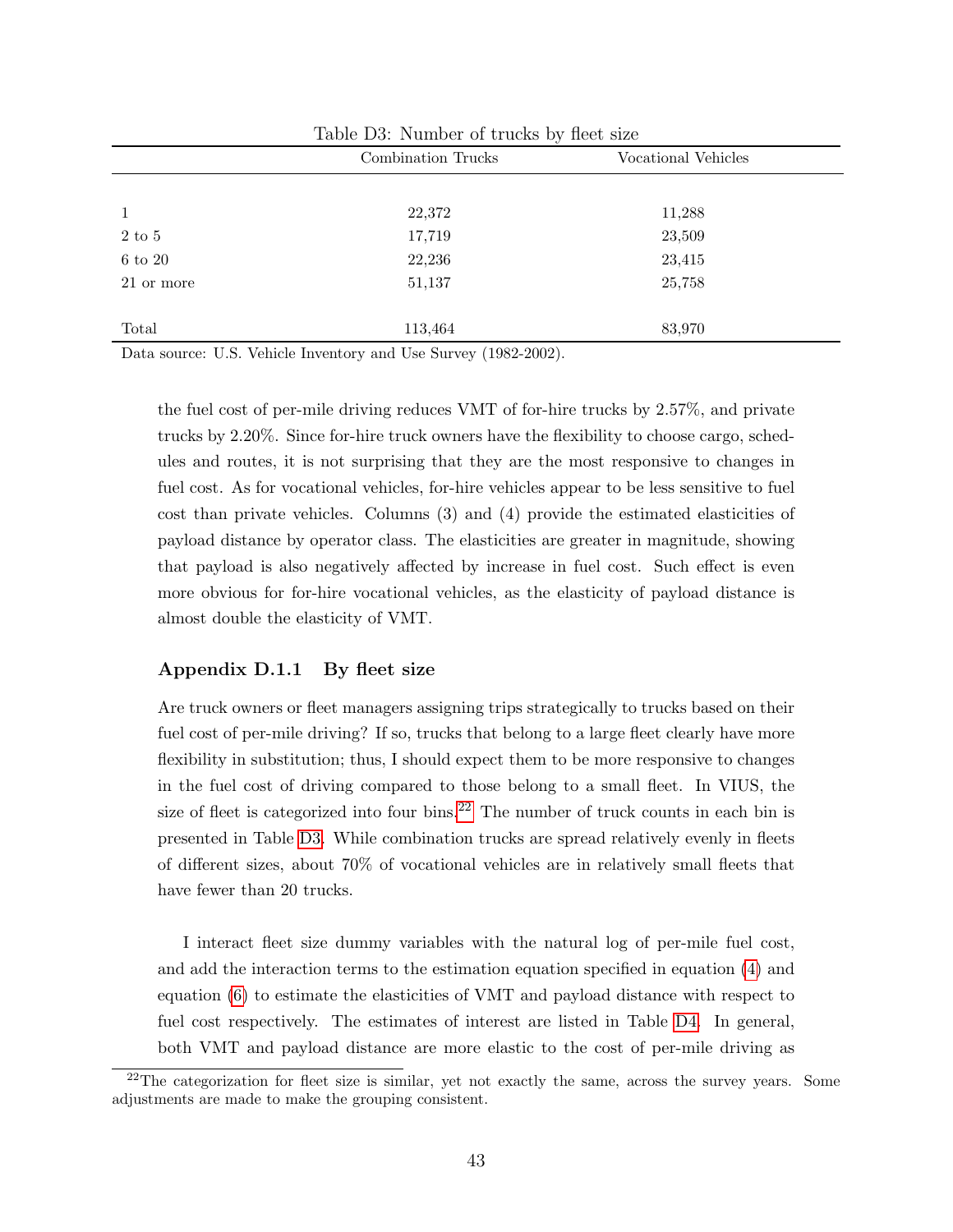| Table D4: Estimation results by fleet size |             |                        |             |                        |
|--------------------------------------------|-------------|------------------------|-------------|------------------------|
| Dependent variable:                        | ln(VMT)     |                        | ln(PD)      |                        |
|                                            |             | Combination Vocational |             | Combination Vocational |
|                                            | (1)         | (2)                    | (3)         | (4)                    |
|                                            |             |                        |             |                        |
| Elasticity by fleet size:                  |             |                        |             |                        |
| $\mathbf 1$                                | $-0.104**$  | $-0.203***$            | $-0.279***$ | $-0.218***$            |
|                                            | (0.0437)    | (0.0189)               | (0.0528)    | (0.0297)               |
| $2$ to $5$                                 | $-0.157***$ | $-0.329***$            | $-0.302***$ | $-0.401***$            |
|                                            | (0.0281)    | (0.0149)               | (0.0282)    | 0.0178                 |
| $6$ to $20\,$                              | $-0.277***$ | $-0.255***$            | $-0.388***$ | $-0.358***$            |
|                                            | (0.0316)    | (0.0117)               | (0.0332)    | 0.0249                 |
| 21 or more                                 | $-0.313***$ | $-0.271***$            | $-0.577***$ | $-0.425***$            |
|                                            | (0.0533)    | (0.0238)               | (0.052)     | 0.0338                 |
| Control variables                          |             |                        |             |                        |
| ln(average vehicle weight)                 | $0.405***$  | $0.216***$             | $2.542***$  | $1.938***$             |
|                                            | (0.0224)    | (0.0155)               | (0.0274)    | (0.0384)               |
| $ln($ odometer reading $)$                 | $0.487***$  | $0.489***$             | $0.484***$  | $0.512***$             |
|                                            | (0.00753)   | (0.0168)               | (0.00549)   | (0.0183)               |
| ln(state GDP)                              | $0.0814*$   | 0.0130                 | $0.0662**$  | 0.0434                 |
|                                            | (0.0434)    | (0.0618)               | (0.0326)    | (0.0755)               |
| Survey year FE?                            | Yes         | Yes                    | Yes         | Yes                    |
| Home base state FE?                        | Yes         | Yes                    | Yes         | Yes                    |
| Other truck characteristics?               | Yes         | Yes                    | Yes         | Yes                    |
| Business and operational characteristics?  | Yes         | Yes                    | Yes         | Yes                    |
|                                            |             |                        |             |                        |
| No. of observation                         | 109,039     | 75,762                 | 109,039     | 75,762                 |
| Adjusted $R^2$                             | 0.548       | 0.425                  | 0.679       | 0.560                  |

|  | Table D4: Estimation results by fleet size |  |  |  |  |
|--|--------------------------------------------|--|--|--|--|
|--|--------------------------------------------|--|--|--|--|

*Note*:  $^*$  :  $p < 0.1$ ;  $^{**}$  :  $p < 0.05$ ;  $^{***}$  :  $p < 0.01$ 

All standard errors are clustered at the level of home base regions and shown in parentheses.

In each regression, fleet size dummy variables are interacted with  $ln(cost of per-mile driving)$ . The elasticity for a particular operator class is the sum of coefficients of the interaction term and ln(cost of per-mile driving); the robust standard error is calculated based on the linear combination correspondingly.

All estimations use the 2SLS estimation approach to control for the plausible endogeneity of fuel cost.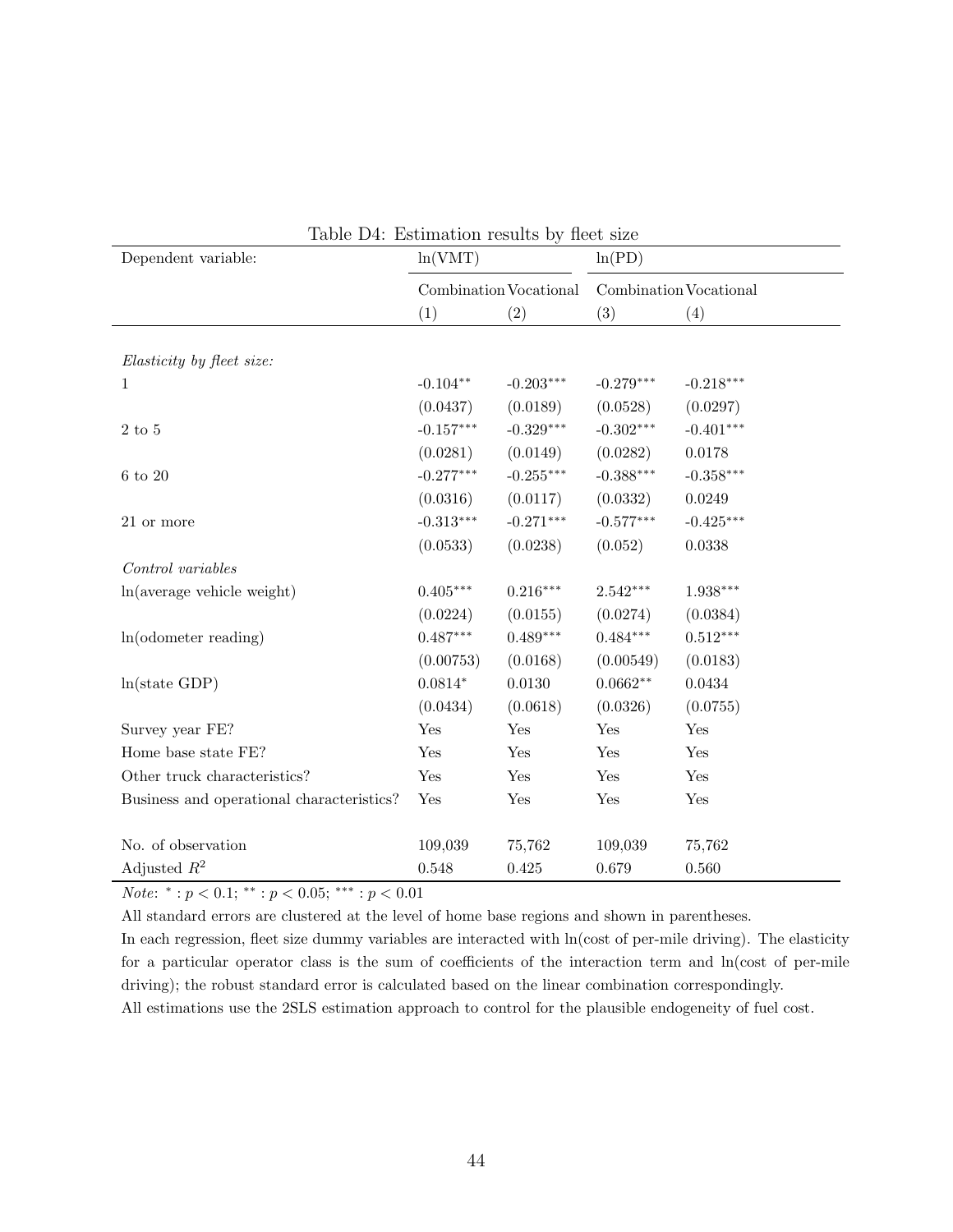fleet size increases. This general trend, with a few exceptions, appears to confirm my expectations. For combination trucks, the elasticity of VMT in a fleet with 21 or more trucks is more than the elasticity in a single-truck fleet by about 75%. Vocational vehicles in a large fleet with more than 21 trucks reduce VMT by about 2.89% when per-mile fuel cost is raised by 10%, while a one-vehicle fleet responds only by 2.06%. The estimation results of payload distance tell a similar story. As shown columns (3) and (4), elasticities (in absolute values) are the highest in a fleet with more than 21 trucks. All estimates are highly statistically significant.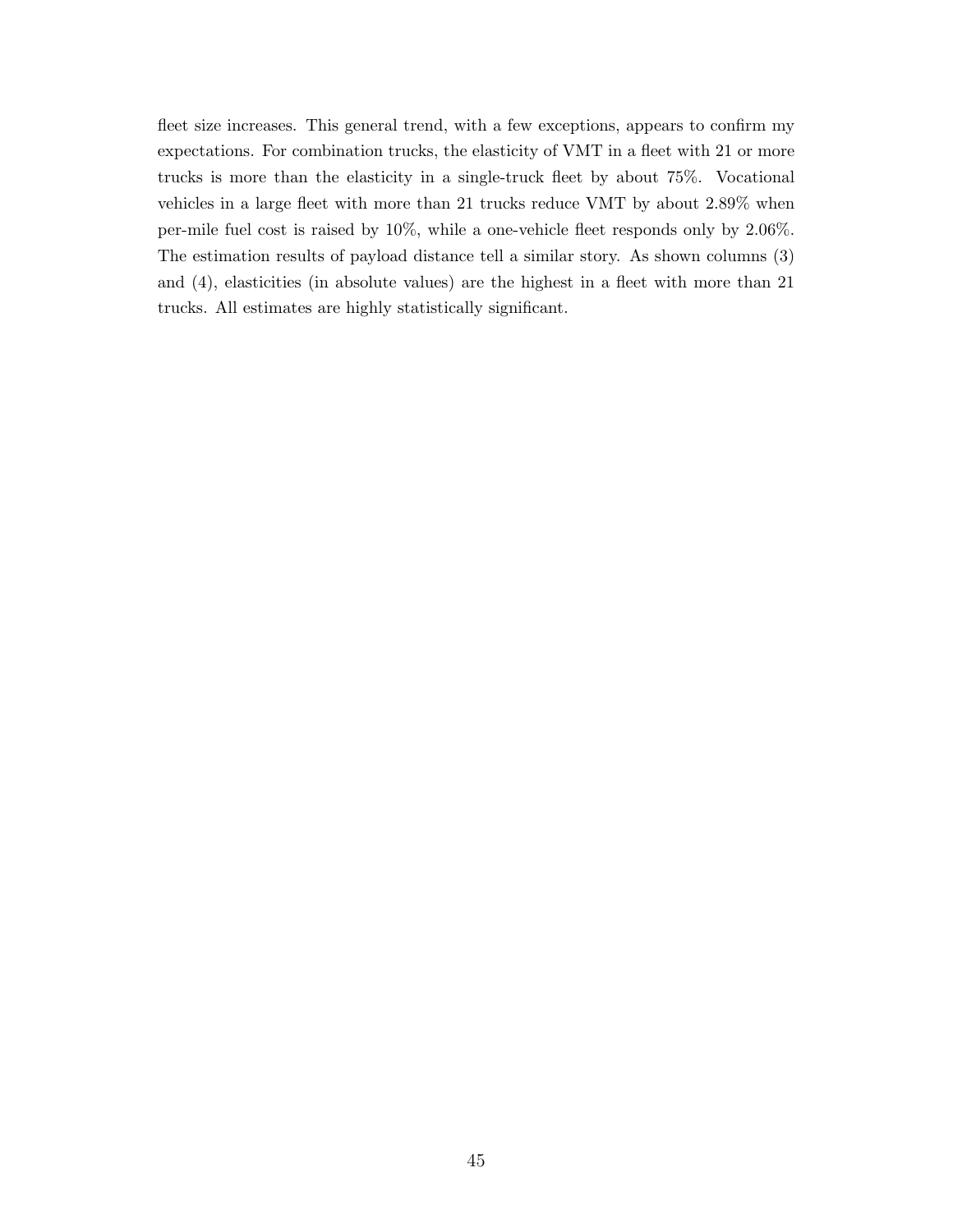## Appendix E Robustness checks and the falsification test: details

| Dependent variable:            | ln(VMT)     |             | Table E5: RODUSthess check 1: estimate with aggregate data<br>ln(PD) |             |
|--------------------------------|-------------|-------------|----------------------------------------------------------------------|-------------|
|                                | Combination | Vocational  | Combination                                                          | Vocational  |
| Overall elasticities           | $-0.211***$ | $-0.262***$ | $-0.393***$                                                          | $-0.350***$ |
|                                | (0.0316)    | (0.0254)    | (0.0322)                                                             | (0.0312)    |
|                                |             |             |                                                                      |             |
| Elasticities by GVWR:          |             |             |                                                                      |             |
| $GVWR = 3$                     |             | $-0.271***$ |                                                                      | $-0.543***$ |
|                                |             | (0.0860)    |                                                                      | (0.145)     |
| $GVWR = 4$                     |             | $-0.361**$  |                                                                      | $-0.312$    |
|                                |             | (0.182)     |                                                                      | (0.266)     |
| $GVWR = 5$                     |             | $-0.452***$ |                                                                      | $-0.571***$ |
|                                |             | (0.166)     |                                                                      | (0.207)     |
| $GVWR = 6$                     |             | $-0.281***$ |                                                                      | $-0.287***$ |
|                                |             | (0.0388)    |                                                                      | (0.0543)    |
| $GVWR = 7$                     | $-0.380***$ | $-0.270***$ | $-0.433***$                                                          | $-0.341***$ |
|                                | (0.0595)    | (0.0405)    | (0.0719)                                                             | (0.0482)    |
| $GVWR = 8$                     | $-0.184***$ | $-0.199***$ | $-0.385***$                                                          | $-0.285***$ |
|                                | (0.0332)    | (0.0291)    | (0.0332)                                                             | (0.0329)    |
|                                |             |             |                                                                      |             |
| Elasticity by business sector: |             |             |                                                                      |             |
| Agriculture or forestry        | $0.129*$    | $-0.304***$ | $-0.0852$                                                            | $-0.272***$ |
|                                | (0.0726)    | (0.0493)    | (0.0728)                                                             | (0.0517)    |
| Business and personal service  | $-0.371**$  | $-0.270***$ | $-0.596***$                                                          | $-0.352***$ |
|                                | (0.148)     | (0.0362)    | (0.166)                                                              | (0.0503)    |
| Construction                   | $-0.258***$ | $-0.232***$ | $-0.368***$                                                          | $-0.336***$ |
|                                | (0.0677)    | (0.0359)    | (0.0867)                                                             | (0.0433)    |
| For-hire transportation        | $-0.256***$ | $-0.248***$ | $-0.537***$                                                          | $-0.440***$ |
|                                | (0.0350)    | (0.0397)    | (0.0456)                                                             | (0.0476)    |
| Manufacturing                  | $-0.402***$ | $-0.266***$ | $-0.521***$                                                          | $-0.325***$ |
|                                | (0.0594)    | (0.0566)    | (0.0743)                                                             | (0.0759)    |
| Mining or quarrying            | $-0.231**$  | $-0.081$    | $-0.329***$                                                          | $-0.0297$   |
|                                | (0.112)     | (0.0847)    | (0.124)                                                              | (0.140)     |
| Rental or contractor           | $-0.325***$ | $-0.312***$ | $-0.392***$                                                          | $-0.376***$ |
|                                | (0.0968)    | (0.0476)    | (0.142)                                                              | (0.0605)    |
| Retail and wholesale trade     | $-0.249***$ | $-0.271***$ | $-0.432***$                                                          | $-0.381***$ |
|                                | (0.0534)    | (0.0302)    | (0.0501)                                                             | (0.0446)    |
| Other                          | $-0.198***$ | $-0.291***$ | $-0.135$                                                             | $-0.532***$ |
|                                | (0.205)     | (0.0415)    | (0.167)                                                              | (0.0693)    |

 $Table E5: Rohuctnose check 1: estimate with a general data.$ 

*Note*: \*: $p < 0.1$ ; \*\*: $p < 0.05$ ; \*\*\*: $p < 0.01$ 

All standard errors, shown in parentheses, are clustered at the level of home base states and survey years. 2SLS estimation method is used in all regressions.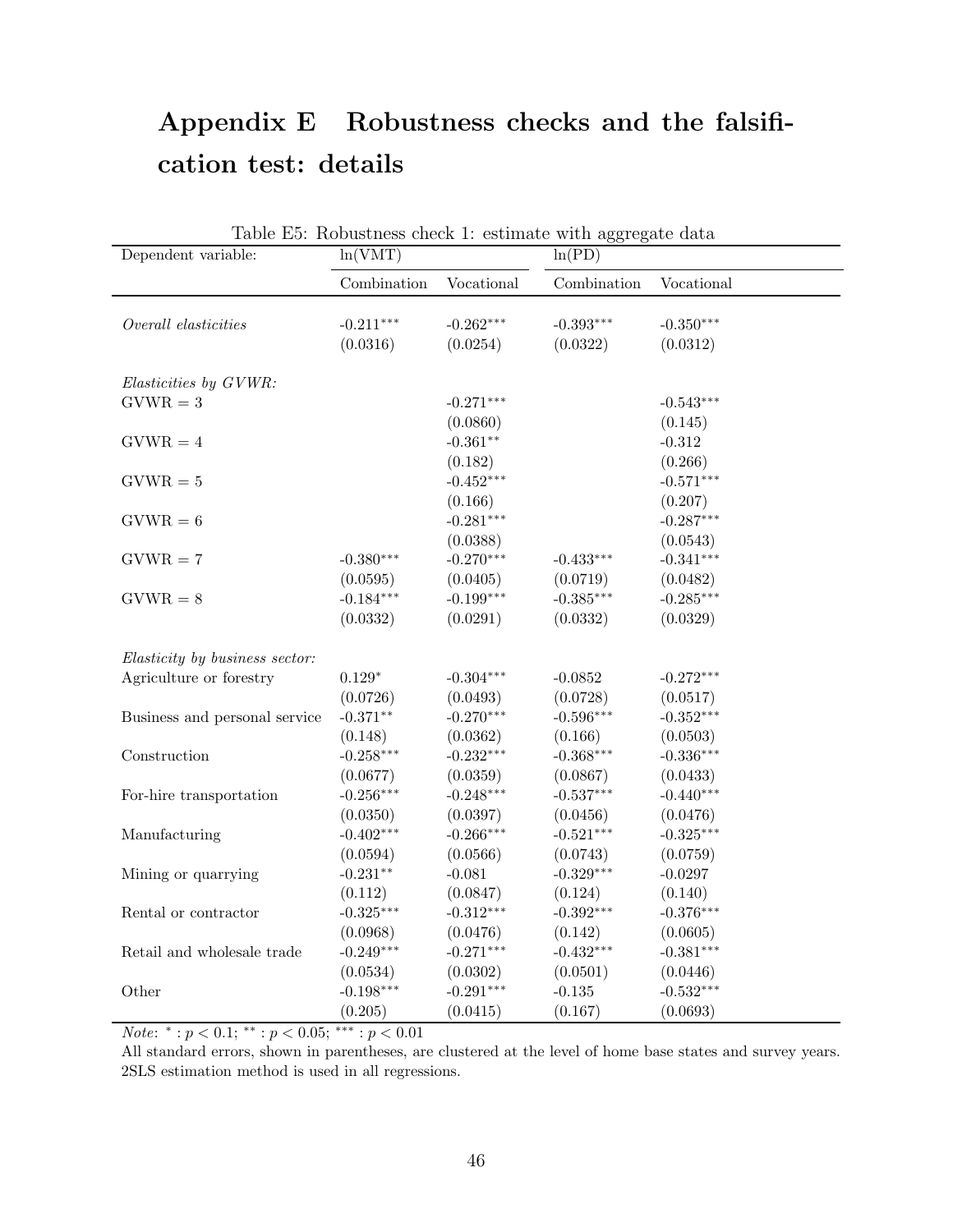| Dependent variable:            | ln(VMT)                 |                         | <u>rable E0. Robustliess clieck 2. estimate with alternative TV</u><br>ln(PD) |                         |
|--------------------------------|-------------------------|-------------------------|-------------------------------------------------------------------------------|-------------------------|
|                                | Combination             | Vocational              | Combination                                                                   | Vocational              |
| Overall elasticities           | $-0.225***$<br>(0.0313) | $-0.269***$<br>(0.0210) | $-0.419***$<br>(0.0317)                                                       | $-0.359***$<br>(0.0256) |
| Elasticities by GVWR:          |                         |                         |                                                                               |                         |
| $GVWR = 3$                     |                         | $-0.172**$              |                                                                               | $-0.366***$             |
|                                |                         | (0.0864)                |                                                                               | (0.139)                 |
| $GVWR = 4$                     |                         | $-0.385**$              |                                                                               | $-0.146$                |
|                                |                         | (0.187)                 |                                                                               | (0.278)                 |
| $GVWR = 5$                     |                         | $-0.462***$             |                                                                               | $-0.689***$             |
|                                |                         | (0.178)                 |                                                                               | (0.227)                 |
| $GVWR = 6$                     |                         | $-0.263***$             |                                                                               | $-0.281***$             |
|                                |                         | (0.0372)                |                                                                               | (0.0553)                |
| $GVWR = 7$                     | $-0.395***$             | $-0.181***$             | $-0.563***$                                                                   | $-0.254***$             |
|                                | (0.0542)                | (0.0332)                | (0.0625)                                                                      | (0.0475)                |
| $GVWR = 8$                     | $-0.200***$             | $-0.239***$             | $-0.395***$                                                                   | $-0.322***$             |
|                                | (0.0336)                | (0.0236)                | (0.0337)                                                                      | (0.0265)                |
| Elasticity by business sector: |                         |                         |                                                                               |                         |
| Agriculture or forestry        | $0.221***$              | $-0.239***$             | 0.0192                                                                        | $-0.230***$             |
|                                | (0.0753)                | (0.0468)                | (0.0688)                                                                      | (0.0524)                |
| Business and personal service  | $-0.501***$             | $-0.342***$             | $-0.609***$                                                                   | $-0.404***$             |
|                                | (0.126)                 | (0.0309)                | (0.163)                                                                       | (0.0506)                |
| Construction                   | $-0.372***$             | $-0.303***$             | $-0.524***$                                                                   | $-0.399***$             |
|                                | (0.072)                 | (0.0317)                | (0.0913)                                                                      | (0.0360)                |
| For-hire transportation        | $-0.332***$             | $-0.273***$             | $-0.551***$                                                                   | $-0.524***$             |
|                                | (0.0374)                | (0.0341)                | (0.0443)                                                                      | (0.0456)                |
| Manufacturing                  | $-0.233***$             | $-0.236***$             | $-0.402***$                                                                   | $-0.317***$             |
|                                | (0.0485)                | (0.0524)                | (0.0630)                                                                      | (0.0685)                |
| Mining or quarrying            | $-0.405***$             | $-0.127$                | $-0.513***$                                                                   | $-0.152$                |
|                                | (0.131)                 | (0.0829)                | (0.135)                                                                       | (0.110)                 |
| Rental or contractor           | $-0.248***$             | $-0.342***$             | $-0.410***$                                                                   | $-0.476***$             |
|                                | (0.0775)                | (0.0469)                | (0.113)                                                                       | (0.0639)                |
| Retail and wholesale trade     | $-0.235***$             | $-0.207***$             | $-0.493***$                                                                   | $-0.274***$             |
|                                | (0.0521)                | (0.0270)                | (0.0546)                                                                      | (0.0391)                |
| Other                          | $-0.188$                | $-0.257***$             | $-0.148$                                                                      | $-0.473***$             |
|                                | (0.155)                 | (0.0372)                | (0.176)                                                                       | (0.0573)                |

Table E6: Robustness check 2: estimate with alternative IV

*Note*: \*: $p < 0.1$ ; \*\*: $p < 0.05$ ; \*\*\*: $p < 0.01$ 

All standard errors, shown in parentheses, are clustered at the level of home base states and survey years. 2SLS estimation method is used in all regressions.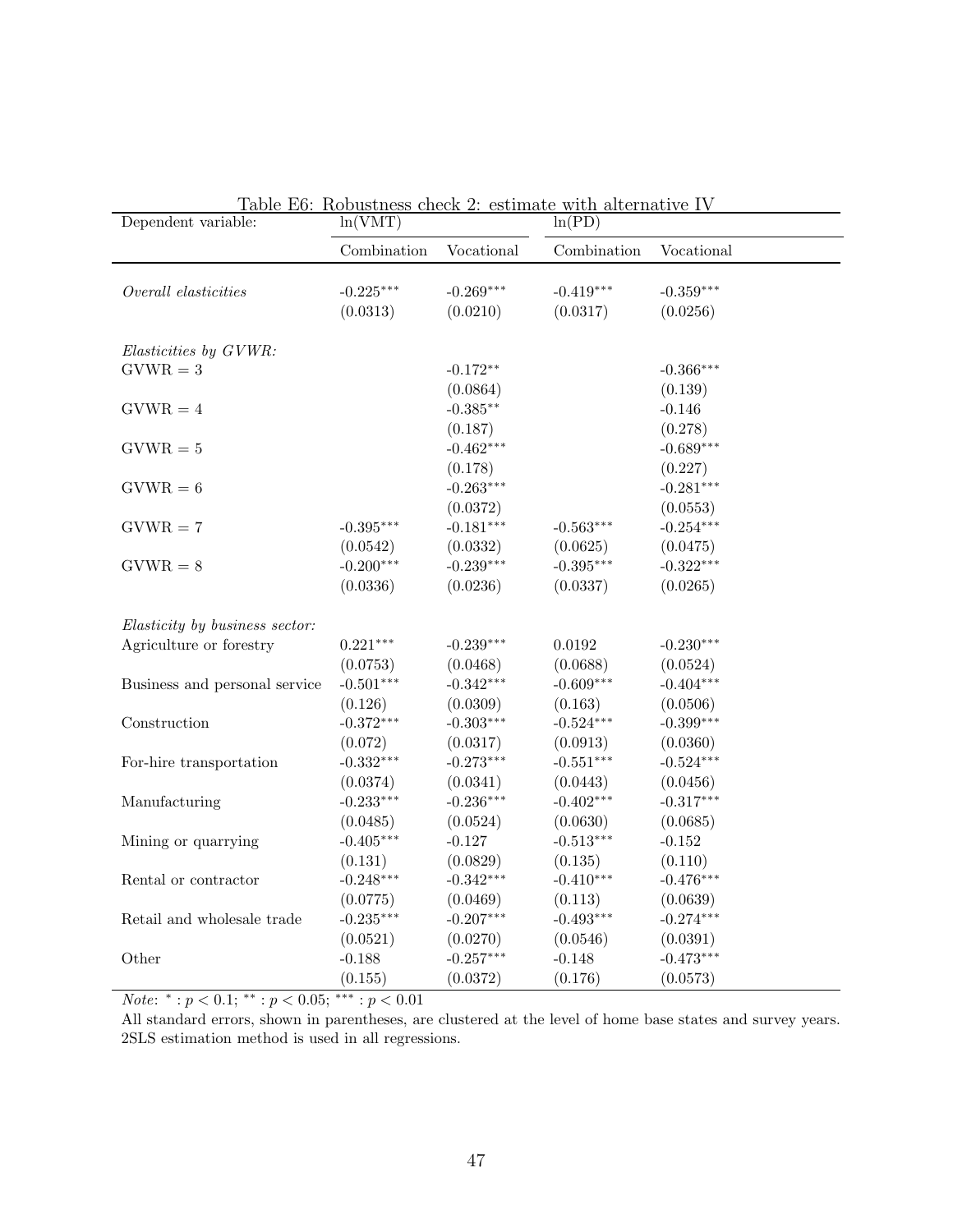| Dependent variable:              | ln(VMT)     |            | ln(PD)      |            |  |
|----------------------------------|-------------|------------|-------------|------------|--|
|                                  | Combination | Vocational | Combination | Vocational |  |
| Overall elasticities             | $-0.0124$   | $-0.0176$  | $-0.0157$   | $-0.00546$ |  |
|                                  | (0.00969)   | (0.0151)   | (0.0119)    | (0.0160)   |  |
|                                  |             |            |             |            |  |
| Elasticities by GVWR:            |             |            |             |            |  |
| $\mathrm{GVWR}=3$                |             | $-0.0871*$ |             | $-0.211**$ |  |
|                                  |             | (0.0480)   |             | (0.0892)   |  |
| $GVWR = 4$                       |             | $-0.0846$  |             | $-0.0478$  |  |
|                                  |             | (0.0851)   |             | (0.137)    |  |
| $GVWR = 5$                       |             | 0.0588     |             | $-0.0274$  |  |
|                                  |             | (0.109)    |             | (0.163)    |  |
| $GVWR = 6$                       |             | $-0.00639$ |             | 0.0241     |  |
|                                  |             | (0.0303)   |             | (0.0416)   |  |
| $GVWR = 7$                       | $-0.0216$   | $-0.0255$  | $-0.00869$  | 0.0212     |  |
|                                  | (0.0377)    | (0.0369)   | (0.0409)    | (0.0508)   |  |
| $GVWR = 8$                       | $-0.0116$   | $-0.0142$  | $-0.0162$   | $-0.00702$ |  |
|                                  | (0.0107)    | (0.0190)   | (0.0129)    | (0.0206)   |  |
| Elasticities by business sector: |             |            |             |            |  |
| Agriculture or forestry          | $-0.0222$   | $-0.0355$  | $-0.0266$   | $-0.00551$ |  |
|                                  | (0.0335)    | (0.0435)   | (0.0373)    | (0.0473)   |  |
| Business and personal service    | 0.0573      | 0.0533     | 0.0697      | $-0.0185$  |  |
|                                  | (0.0653)    | (0.0458)   | (0.0835)    | (0.0514)   |  |
| Construction                     | 0.0102      | $-0.0249$  | $-0.0168$   | $-0.0159$  |  |
|                                  | (0.0399)    | (0.0301)   | (0.0486)    | (0.0338)   |  |
| For-hire transportation          | $-0.00293$  | $-0.0554$  | $-0.00819$  | $-0.00792$ |  |
|                                  | (0.00987)   | (0.0369)   | (0.0133)    | (0.0434)   |  |
| Manufacturing                    | $-0.0256$   | $-0.0761$  | $-0.0215$   | $-0.0195$  |  |
|                                  | (0.0450)    | (0.0614)   | (0.0493)    | (0.0764)   |  |
| Mining or quarrying              | $-0.0392$   | $-0.0326$  | 0.0593      | 0.0337     |  |
|                                  | (0.0652)    | (0.0699)   | (0.0827)    | (0.0980)   |  |
| Rental or contractor             | $-0.0888$   | $-0.00817$ | $-0.0882$   | $-0.0108$  |  |
|                                  | (0.0627)    | (0.0479)   | (0.0679)    | (0.0777)   |  |
| Retail and wholesale trade       | $-0.0352$   | $-0.0255$  | $-0.0451$   | $-0.0185$  |  |
|                                  | (0.0238)    | (0.0290)   | (0.0276)    | (0.0298)   |  |
| Other                            | $-0.0338$   | $0.0852**$ | 0.0185      | $0.136*$   |  |
|                                  | (0.150)     | (0.0411)   | (0.141)     | (0.0814)   |  |

| Table E7: Falsification test: randomize the fuel cost of per-mile driving |  |  |  |  |
|---------------------------------------------------------------------------|--|--|--|--|
|                                                                           |  |  |  |  |

*Note*: \*: $p < 0.1$ ; \*\*: $p < 0.05$ ; \*\*\*: $p < 0.01$ 

All standard errors, shown in parentheses, are clustered at the level of home base states and survey years. 2SLS estimation method is used in all regressions.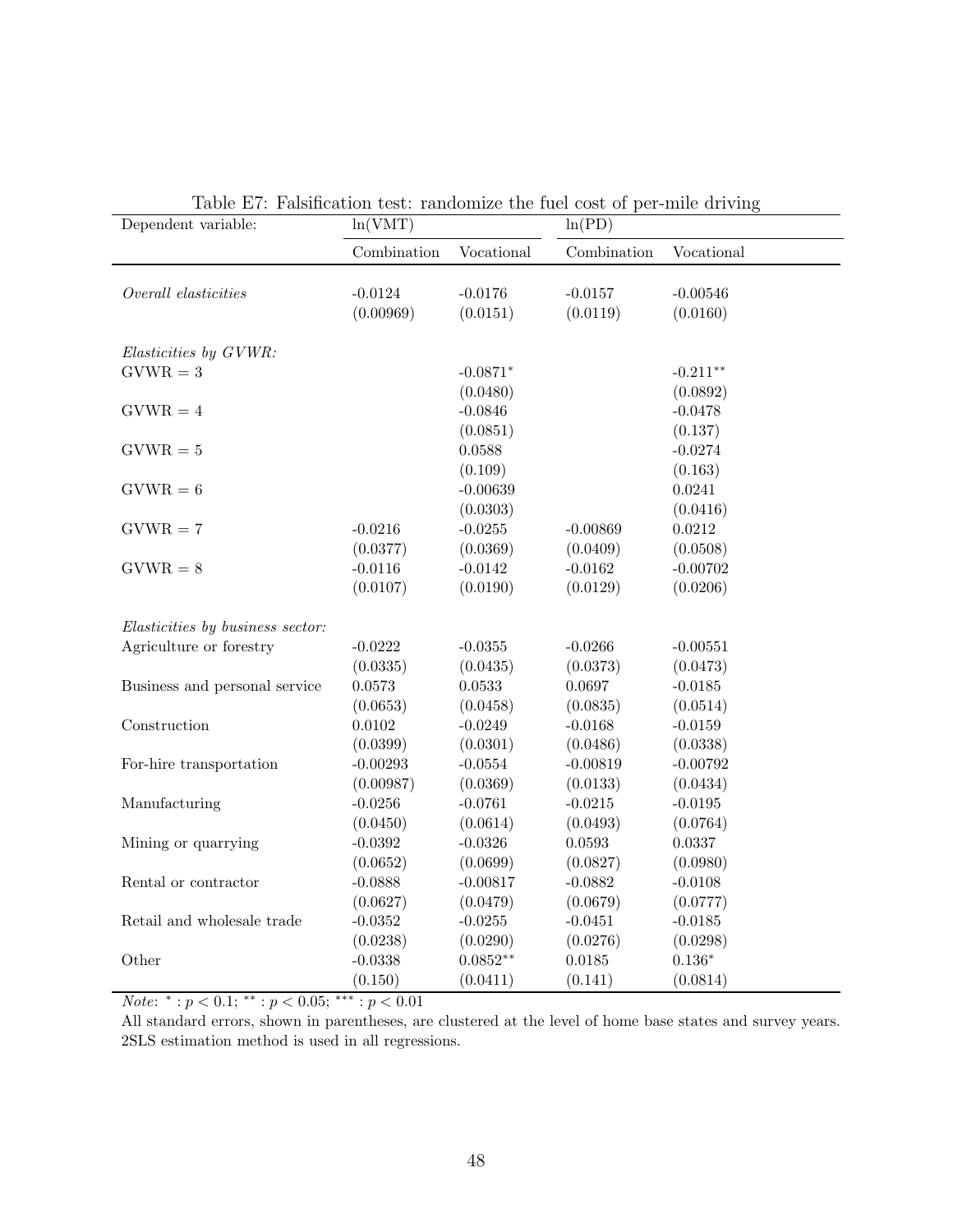## Appendix F Derive the expression of marginal welfare effect and optimal taxes

### Appendix F.1 Derive marginal welfare effect

A household chooses  $R_i$ , Y, A, subject to time and budget constraints (equation [9](#page-21-0) and [10,](#page-21-1) to maximize the utility (equation [7\)](#page-20-1). The indirect utility function can be written as follows.

$$
\tilde{u} = u(R_i, Y, A, \pi A, Z) + \lambda \Big[ I + LST - \sum_i p_i R_i - Y - (t_G + P_G) f_G A \Big] \tag{28}
$$

Write the first order conditions of the household maximization problem.

$$
\frac{\partial u}{\partial R_i} = \lambda p_i \tag{29}
$$

$$
u_A = \pi u_\Pi = \lambda (t_G + P_G) f_G \tag{30}
$$

$$
u_Y - \lambda = 0 \tag{31}
$$

Total differentiating indirect utility with respect to diesel tax  $t_i$  yields

<span id="page-48-4"></span>
$$
\frac{1}{\lambda} \frac{d\tilde{u}}{dt_i} = \frac{A}{\lambda} u_{\Pi} \frac{d\pi}{dt_i} + \frac{u_Z}{\lambda} \frac{dZ}{dt_i} + \frac{dLST}{dt_i} - R_i \frac{dp_i^R}{dt_i}
$$
(32)

Total differentiating equation [\(12\)](#page-21-2) with respect to diesel tax  $t_i$  yields

<span id="page-48-0"></span>
$$
\frac{dp_i^R}{dt_i} = q_i + \frac{\omega}{W_i} \frac{d\pi}{dt_i} \,. \tag{33}
$$

Total differentiating equation  $(14)$  with respect to diesel tax  $t_i$  yields

<span id="page-48-1"></span>
$$
\frac{d\pi}{dt_i} = \pi_{T_i} \frac{dT_i}{dt_i} + \pi_A \frac{dA}{dt_i} \,. \tag{34}
$$

Total differentiating equation [\(16\)](#page-22-1) with respect to diesel tax  $t_i$  yields

<span id="page-48-2"></span>
$$
\frac{dZ}{dt_i} = z^A \frac{dA}{dt_i} + z_i^F \frac{dF_i}{dt_i} + z_i^T \frac{dT_i}{dt_i}
$$
\n(35)

Total differentiating equation [\(15\)](#page-22-2) and equation [\(17\)](#page-22-3)with respect to diesel tax  $t_i$ yields

<span id="page-48-3"></span>
$$
\frac{dLST}{dt_i} = F_i + t_i \frac{dF_i}{dt_i} + t_G f_G \frac{dA}{dt_i} - z_i^L \frac{dR_i}{dt_i}
$$
\n(36)

Substituting [\(33\)](#page-48-0), [\(34\)](#page-48-1), [\(35\)](#page-48-2) and [\(36\)](#page-48-3) into [\(32\)](#page-48-4) and rearranging terms give the expression of marginal welfare effects shown in [\(18\)](#page-23-5)-[\(21\)](#page-23-2).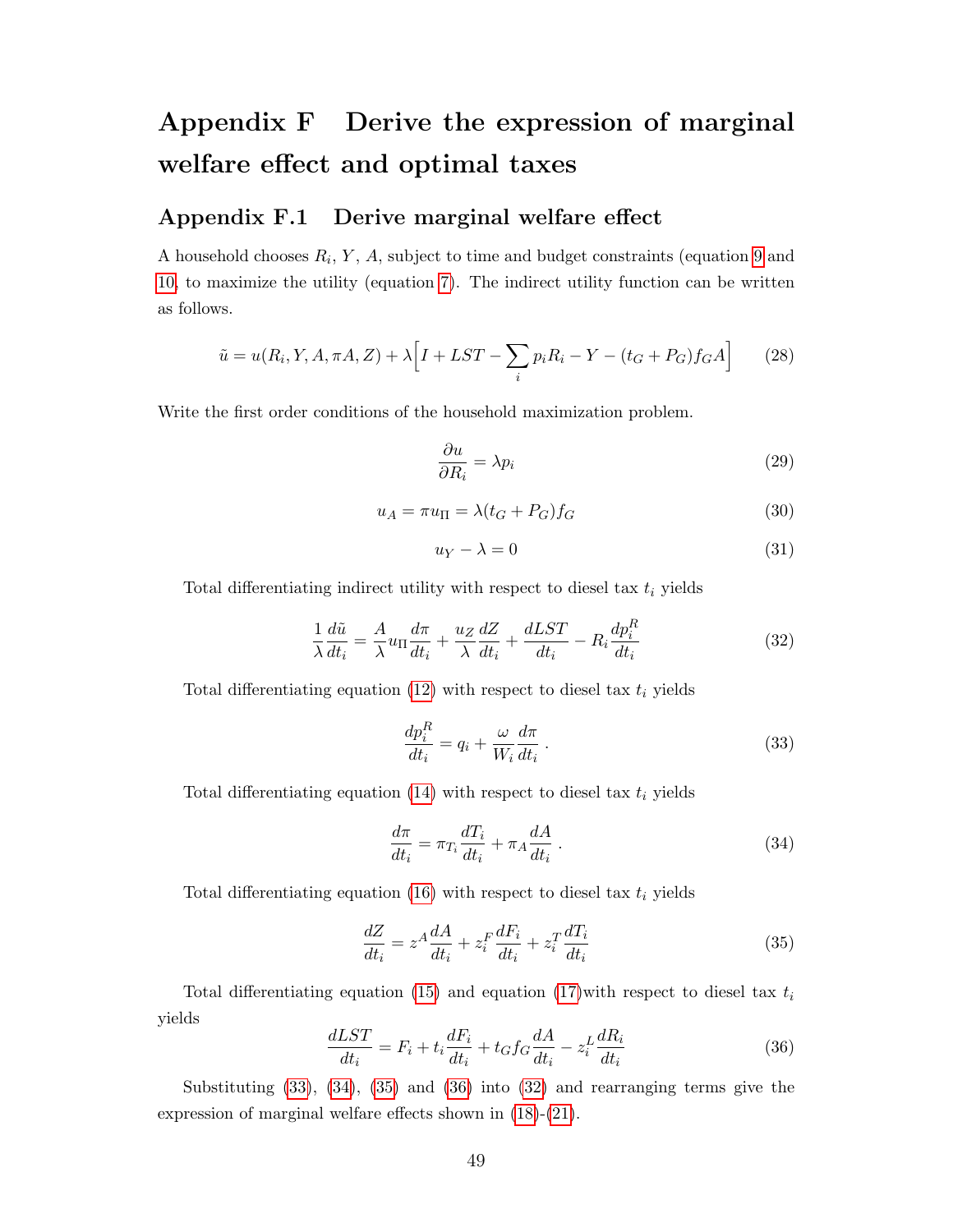### Appendix F.2 Derive optimal taxes

Set the marginal welfare effect (equation [18\)](#page-23-5) to zero, and rearrange terms.

$$
t_i^* = MEC_i^F + MEC_i^T \frac{dT/dt_i}{dF_i/dt_i} + (MEC_i^A - t_Gf_G)\frac{dA/dt_i}{dF_i/dt_i}
$$
(37)

Multiplying both the numerator and the denominator of  $\frac{dT/dt_i}{dF_i/dt_i}$  by  $\frac{T}{P_D+t_i}$ , and substituting in the definition of elasticities, congestion offset, and passenger car equivalent give equation [\(22\)](#page-23-4)

#### Appendix F.3 Derive  $\varepsilon_i^f$  $_i^f$  and  $\varepsilon_i^F$ i

The elasticity of VMT with respect to per-mile fuel cost  $\eta_i^T$ can be decomposed using the chain rule and the definition of per-mile fuel cost.

$$
\eta_i^T = \frac{dVMT}{d[(P_D + t_i) \cdot f_i]} \frac{(P_D + t_i) \cdot f_i}{f_i}
$$
\n
$$
\frac{1}{\eta_i^T} = \frac{1}{\varepsilon_i^T} + \frac{\varepsilon_i^f}{\varepsilon_i^T}
$$
\n(38)

Rearranging terms gives equation [\(25\)](#page-24-0).

Similarly, the elasticity of fuel use with respect to diesel price can be decomposed into two parts using the chain rule and  $F_i = T_i \cdot f_i$  by definition.

$$
\varepsilon_i^F = \frac{d(T_i f_i)}{d(P_D + t_i)} \frac{P_D + t_i}{T_i f_i}
$$
  
= 
$$
\frac{T_i df_i + f_i dT_i}{d(P_D + t_i)} \frac{P_D + t_i}{T_i f_i}
$$
  
= 
$$
\varepsilon_i^f + \varepsilon_i^T
$$
 (39)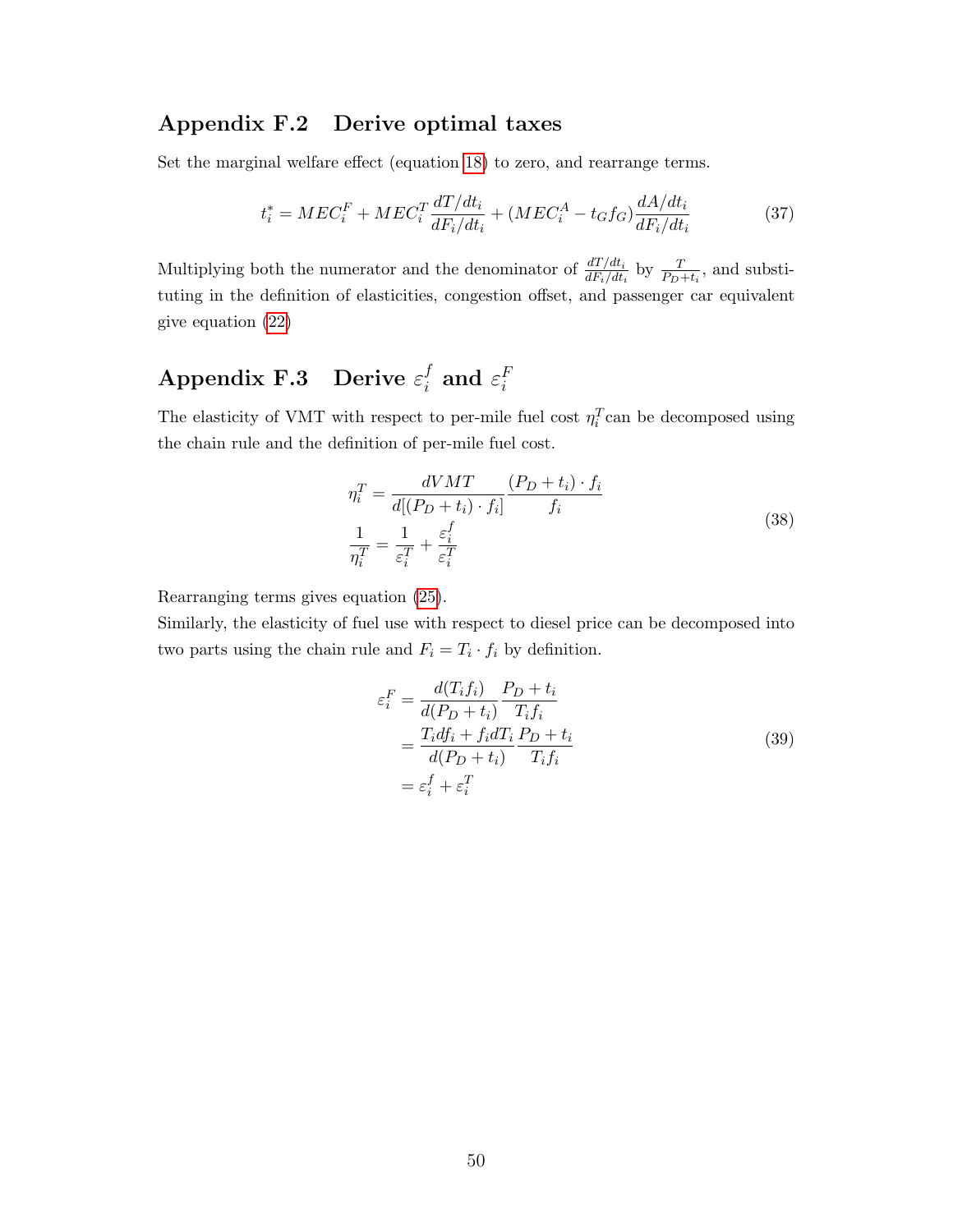## References

- <span id="page-50-4"></span>Adenbaum, J., Copeland, A., and Stevens, J. (2015). Do truckers undervalue fuel efficiency? Working paper.
- <span id="page-50-3"></span>Barla, P., Gilbert-Gonthier, M., and Kuelah, J.-R. T. (2014). The demand for road diesel in canada. Energy Economics, 43:316–322.
- <span id="page-50-8"></span>Bento, A. M., Goulder, L. H., Jacobsen, M. R., and Von Haefen, R. H. (2009). Distributional and efficiency impacts of increased us gasoline taxes. The American Economic Review, 99(3):667–699.
- <span id="page-50-5"></span>Bovenberg, A. L. and Goulder, L. H. (1996). Optimal environmental taxation in the presence of other taxes: general-equilibrium analyses. The American Economic Review, pages 985–1000.
- <span id="page-50-7"></span>Calthrop, E., De Borger, B., and Proost, S. (2007). Externalities and partial tax reform: Does it make sense to tax road freight (but not passenger) transport?\*. Journal of Regional Science, 47(4):721–752.
- <span id="page-50-2"></span>Dahl, C. A. (2012). Measuring global gasoline and diesel price and income elasticities. Energy Policy, 41:2–13.
- <span id="page-50-1"></span>Decker, C. S. and Wohar, M. E. (2007). Determinants of state diesel fuel excise tax rates: the political economy of fuel taxation in the united states. The Annals of Regional Science, 41(1):171–188.
- <span id="page-50-0"></span>EPA (2015). Epa and nhtsa propose greenhouse gas and fuel efficiency standards for medium- and heavy-duty trucks: By the numbers.
- <span id="page-50-11"></span>FHWA (2000). Addendum to the 1997 federal highway cost allocation study final reports. US Department of Transportation, Washington, DC.
- <span id="page-50-9"></span>Gillingham, K. (2012). Selection on anticipated driving and the consumer response to changing gasoline prices. Unpublished working paper.
- <span id="page-50-10"></span>Gillingham, K. (2014). Identifying the elasticity of driving: evidence from a gasoline price shock in california. Regional Science and Urban Economics, 47:13–24.
- <span id="page-50-6"></span>Goulder, L. H. and Williams, R. C. (2003). The substantial bias from ignoring general equilibrium effects in estimating excess burden, and a practical solution. Journal of political Economy, 111(4):898–927.